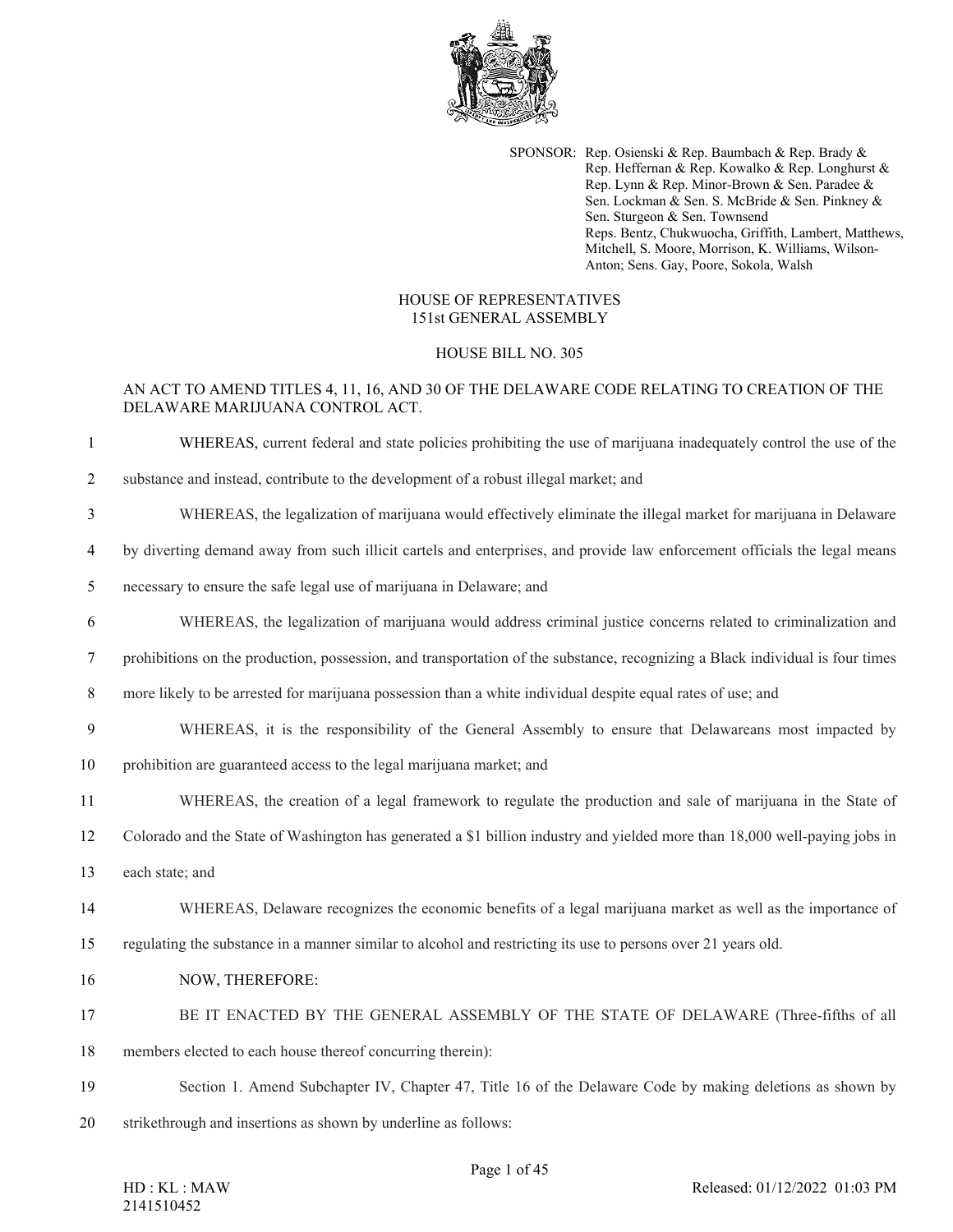| 21 | § 4750. State-legal marijuana activities.                                                                                           |
|----|-------------------------------------------------------------------------------------------------------------------------------------|
| 22 | The offenses and penalties provided for in this chapter do not apply to marijuana-related conduct allowed under                     |
| 23 | the Delaware Medical Marijuana Act, Chapter 49A of this title or the Delaware Marijuana Control Act, Chapter 13 of Title            |
| 24 | $\overline{4}$ .                                                                                                                    |
| 25 | Section 2. Amend Chapter 47, Title 16 of the Delaware Code by making deletions as shown by strike through and                       |
| 26 | insertions as shown by underline as follows:                                                                                        |
| 27 | § 4701. Definitions.                                                                                                                |
| 28 | As used in this chapter:                                                                                                            |
| 29 | (28) a. "Marijuana" means all parts of the plant Cannabis sativa L., whether growing or not, the seeds thereof,                     |
| 30 | the resin extracted from any part of the plant, and every compound, manufacture, salt, derivative, mixture or                       |
| 31 | preparation of the plant, its seeds or resin.                                                                                       |
| 32 | b. It "Marijuana" does not include any of the following:                                                                            |
| 33 | 1. the The mature stalks of the plant, fiber produced from the stalks, oil or cake made from the                                    |
| 34 | seeds of the plant, or any other compound, manufacture, salt, derivative, mixture or preparation of the                             |
| 35 | mature stalks (except the resin extracted therefrom), fiber, oil or cake, or the sterilized seed of the plant                       |
| 36 | which is incapable of germination.                                                                                                  |
| 37 | 2. Marijuana does not include products Products approved by the US Food and Drug                                                    |
| 38 | Administration.                                                                                                                     |
| 39 | 3. Industrial hemp as defined in § 2801 of Title 3.                                                                                 |
| 40 | § 4764. Possession of marijuana; class B misdemeanor, unclassified misdemeanor, or civil violation.                                 |
| 41 | (b) Any person who knowingly or intentionally uses, consumes, or possesses other than a personal use quantity of                    |
| 42 | a controlled substance or a counterfeit controlled substance classified in § 4714(d)(19) of this title, except as otherwise         |
| 43 | authorized by this chapter, shall be guilty of an unclassified misdemeanor and be fined not more than \$575, imprisoned not         |
| 44 | more than 3 months, or both.                                                                                                        |
| 45 | (e) (1) Any person who knowingly or intentionally possesses a personal use quantity of a controlled substance or a                  |
| 46 | counterfeit controlled substance classified in $\S 4714(d)(19)$ of this title, except as otherwise authorized by this chapter, must |
| 47 | be assessed a civil penalty of \$100 in addition to such routine assessments necessary for the administration of civil              |
| 48 | violations and the marijuana must be forfeited.                                                                                     |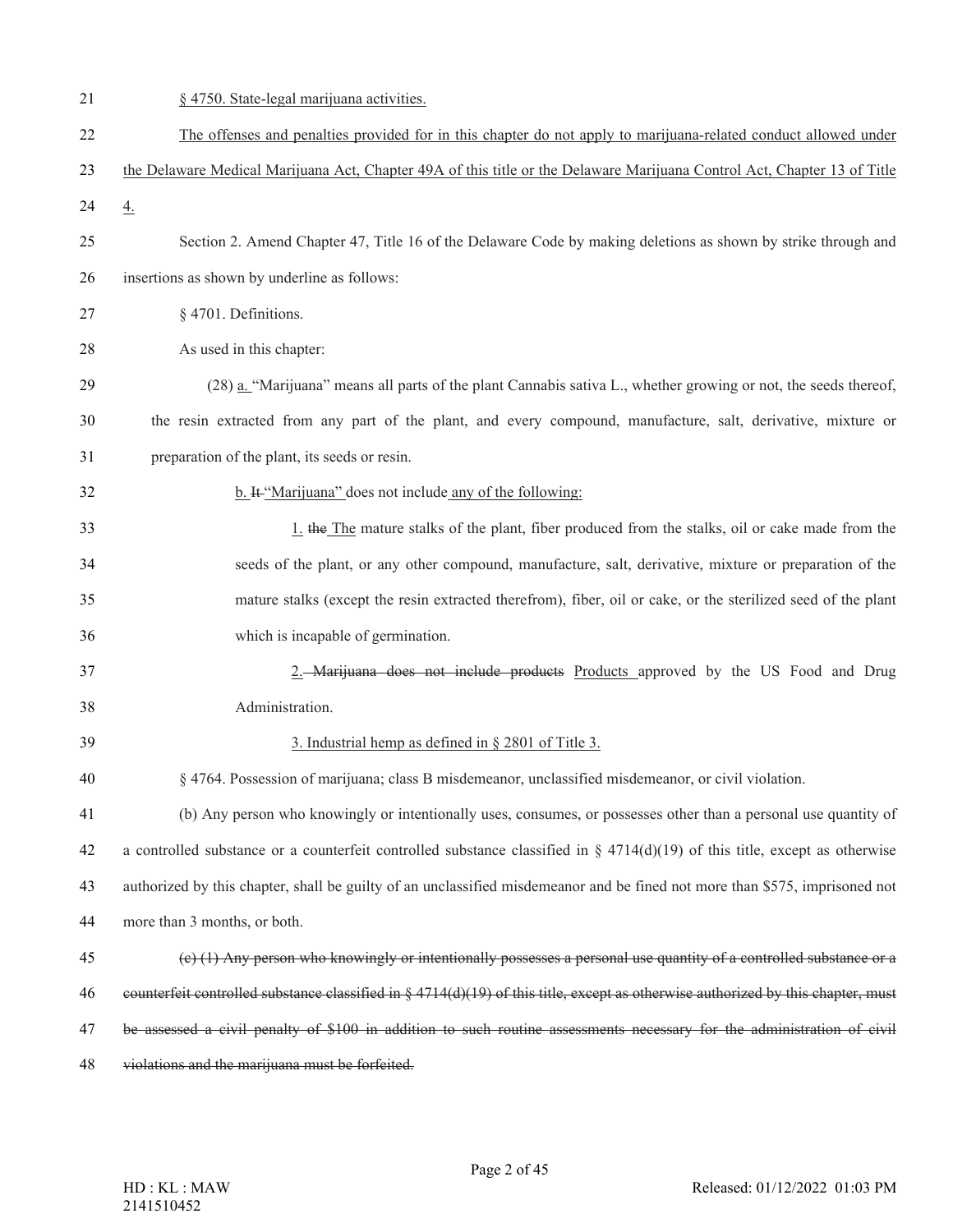- (2) Private use or consumption by a person of a personal use quantity of a controlled substance or a counterfeit controlled substance classified in § 4714(d)(19) of this title is likewise punishable by a civil penalty under this subsection.
- 52 (3) Notwithstanding paragraph  $(c)(1)$  or  $(c)(2)$  of this section, any Any person under 21 years of age who commits a violation of this subsection knowingly or intentionally possesses, uses or consumes a personal use quantity 54 of a controlled substance or counterfeit controlled substance classified in  $\S$  4714(d)(19) of this title, except as otherwise authorized by this chapter, must be assessed a civil penalty of \$100 for a first violation of this subsection and a civil penalty of not less than \$200 nor more than \$500 for a second violation of this subsection and is guilty of an unclassified misdemeanor and must be fined \$100 for a third or subsequent violation of this subsection. A peace officer 58 having reasonable grounds to believe that a juvenile has committed a violation of paragraph (c)(1) or (c)(2) of this section may issue the juvenile a civil citation in lieu of a civil penalty.
- Section 3. Amend § 4902A, Title 16 of the Delaware Code by making deletions as shown by strike through and insertions as shown by underline as follows:

## § 4902A. Definitions.

- (17) "Registered safety compliance facility" means a nonprofit entity registered under § 4915A of this title by the Department to provide 1 or more of the following services: testing marijuana produced for medical use or under Chapter 13 of Title 4 for potency and contaminants; and training cardholders and prospective compassion center
- 66 agents. cardholders, compassion center agents, and owners and employees of entities operating under Chapter 13 of
- Title 4. The training may include, but need not be limited to, information related to 1 or more of the following:
- a. The safe and efficient cultivation, harvesting, packaging, labeling, and distribution of marijuana;
- b. Security and inventory accountability procedures; and
- c. Up-to-date scientific and medical research findings related to medical marijuana.
- Section 4. Amend Chapter 4, Title 4 of the Delaware Code by making deletions as shown by strike through and insertions as shown by underline as follows:
- § 401. Division of Alcohol and Tobacco Enforcement.
- The Division of Alcohol and Tobacco Enforcement of the Department of Safety and Homeland Security is
- established as follows for the administrative, ministerial, budgetary and clerical functions for the enforcement of the alcohol
- laws of this Code and Code, youth access to tobacco laws in §§ 1115 through 1127 of Title 11, and the marijuana laws of
- this title.
-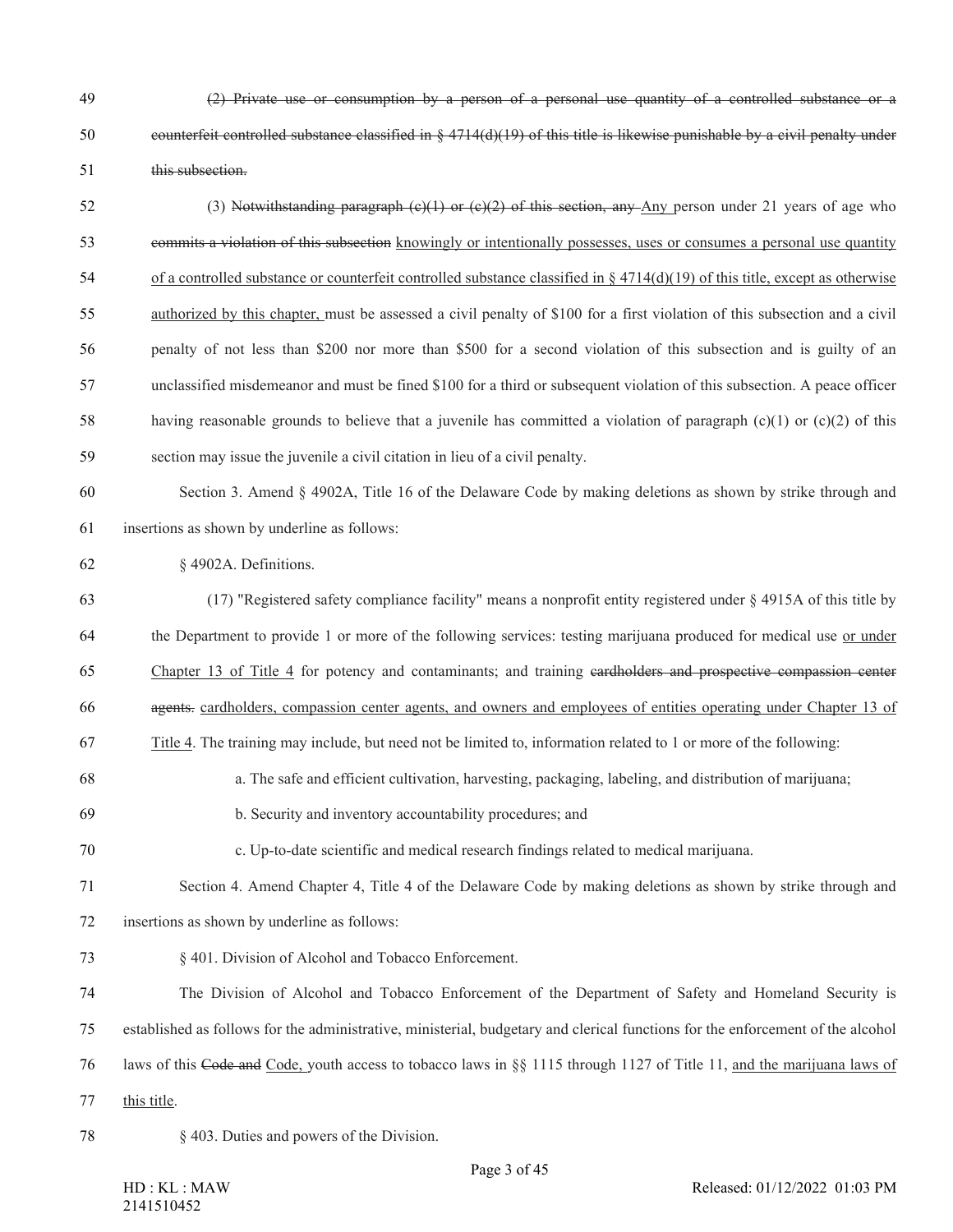The Division shall:

- (1) Investigate, prevent, and arrest for violations of this title, make seizure of alcoholic liquor, manufactured, 81 sold, kept, or transported in contravention thereof, and confiscate such alcoholic liquor whenever required by any provision of this title;
- (2) Arrange for the proper sampling, testing and analyzing of alcoholic liquor offered for sale in this State 84 upon receipt of a complaint regarding health by entering into an agreement with the Director of Forensic Science Laboratories of the Department of Health and Social Services Department of Safety and Homeland Security Division of Forensic Science to test alcoholic liquor product when requested by the Division. This subsection does not apply to home breweries.
- (3) Only require an inventory by a package store licensee if it has evidence to support a finding that such licensee has violated this title.
- (4) Investigate, prevent, and arrest for violations of this title; seize marijuana, including marijuana products and accessories that are manufactured, sold, kept, or transported in contravention thereof; and confiscate such 92 marijuana, including marijuana products and accessories, whenever required by any provision of this title;
- (5) Arrange for the proper sampling, testing, and analyzing of marijuana, including marijuana products and accessories, that is offered for sale in this State upon receipt of a complaint regarding health by entering into an
- 
- agreement with the Department of Safety and Homeland Security Division of Forensic Science to test marijuana and
- marijuana products when requested by the Division.
- Section 5. Amend Title 4 of the Delaware Code by making deletions as shown by strike through and insertions as shown by underline as follows:
- Title 4 Alcoholic Liquors and Marijuana Chapter 13. The Delaware Marijuana Control Act. Subchapter I. General Provisions. § 1301. Purpose and findings. (a) In the interest of creating jobs with community benefits, eliminating the cannabis illegal market to allow law enforcement to focus on violent crime and property crimes, and promoting individual freedom, the General Assembly finds and declares that the personal use of marijuana should be legal for persons 21 years of age or older and taxed in a manner
- similar to alcohol.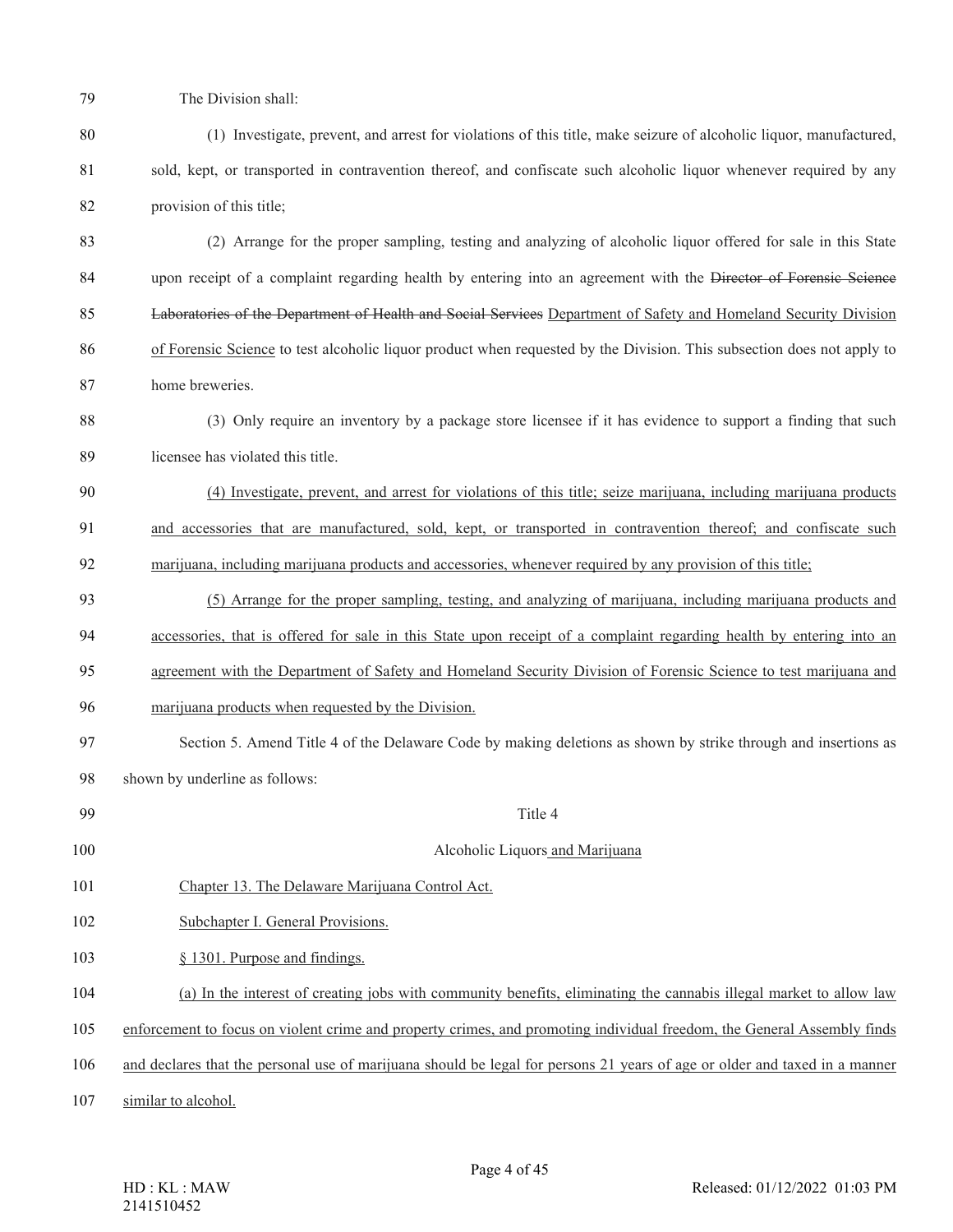| 108 | (b) In the interest of the health and public safety of our citizenry, the General Assembly further finds and declares          |
|-----|--------------------------------------------------------------------------------------------------------------------------------|
| 109 | that marijuana must be regulated in a manner similar to alcohol to ensure all of the following:                                |
| 110 | (1) Individuals will have to show proof of age before purchasing marijuana.                                                    |
| 111 | (2) Selling, distributing, or transferring marijuana individuals under the age of 21 remains illegal.                          |
| 112 | (3) Driving under the influence of marijuana remains illegal.                                                                  |
| 113 | (4) Legitimate, taxpaying businesspeople, not criminal actors, conduct sales of marijuana.                                     |
| 114 | (5) Marijuana sold in this State will be tested, labeled, and subject to additional regulations to ensure that                 |
| 115 | consumers are informed and protected.                                                                                          |
| 116 | (c) The General Assembly further finds and declares that it is necessary to ensure consistency and fairness                    |
| 117 | throughout this State, and therefore, that the matters addressed by this chapter are of statewide concern, except as specified |
| 118 | in this chapter.                                                                                                               |
| 119 | § 1302. Definitions.                                                                                                           |
| 120 | As used in this chapter:                                                                                                       |
| 121 | (1) "Appeals Commission" means 3 persons, 1 from each County, appointed by the Governor with the advice                        |
| 122 | and consent of the majority of the Senate.                                                                                     |
| 123 | (2) "Commissioner" means the person appointed by the Governor and confirmed by the Senate who serves as                        |
| 124 | the Marijuana Commissioner for the State.                                                                                      |
| 125 | (3) "Compassion center" means an entity registered as a compassion center under § 4914A of Title 16.                           |
| 126 | (4) "Consumer" means an individual 21 years of age or older who purchases marijuana, marijuana products,                       |
| 127 | or marijuana accessories for personal use by the individual or other individuals 21 years of age or older, but not for         |
| 128 | resale to others.                                                                                                              |
| 129 | (5) "Department" means the Department of Safety and Homeland Security.                                                         |
| 130 | (6) "Disproportionately impacted area" means census tracts identified by the Commissioner in collaboration                     |
| 131 | with state and local agencies that have high rates of arrest, conviction, and incarceration relating to the sale, possession,  |
| 132 | use, cultivation, manufacture, or transport of marijuana.                                                                      |
| 133 | (7) "Division" means the Division of Alcohol and Tobacco Enforcement.                                                          |
| 134 | (8) "Immature plant" means a nonflowering marijuana plant, no taller than 8 inches and no wider than 8                         |
| 135 | inches; that is produced from a cutting, clipping, or seedling; is in a cultivating container; and which does not have         |
| 136 | buds that may be observed by visual examination.                                                                               |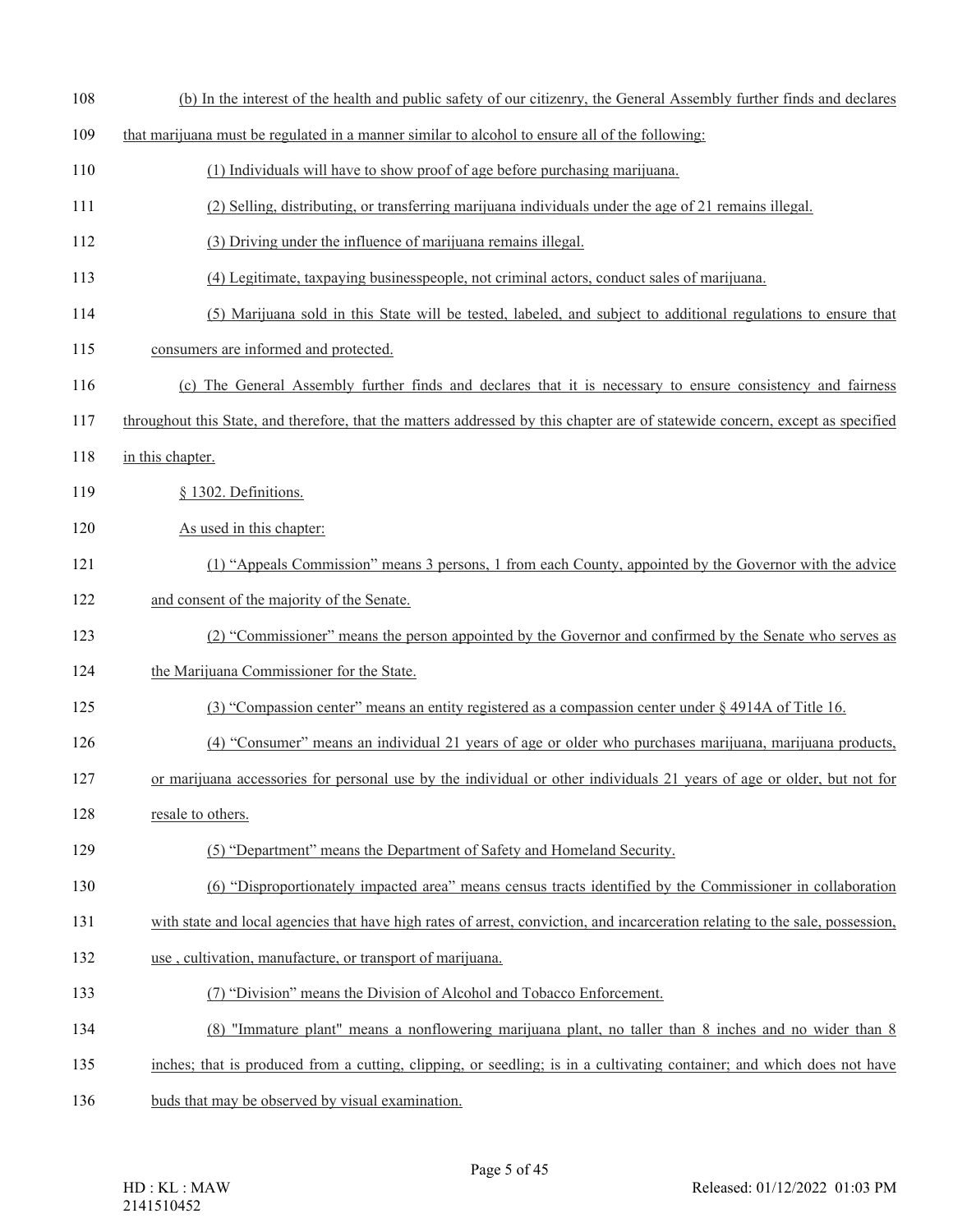- (9) "Labor peace agreement" means an agreement between a licensee and any bona fide labor organization that prohibits labor organizations and members from engaging in picketing, work stoppages, boycotts, and any other economic interference with the licensee's business. This agreement means that the licensee has agreed not to disrupt efforts by the bona fide labor organization to communicate with, and attempt to organize and represent, the licensee's employees. The agreement shall provide a bona fide labor organization access at reasonable times to areas in which the licensee's employees work, for the purpose of meeting with employees to discuss the employees' right to
- 
- representation, employment rights under state law, and terms and conditions of employment. This type of agreement
- shall not mandate a particular method of election or certification of the bona fide labor organization.
- (10) "License" means any license or permit to cultivate, possess, manufacture, sell, transport, or test marijuana or marijuana products and accessories authorized or issued by the Commissioner under this chapter.
- (11) "Marijuana" means as defined in § 4701 of Title 16.
- (12) "Marijuana accessories" means any equipment, products, or materials of any kind which are used, intended for use, or designed for use in planting, propagating, cultivating, growing, harvesting, composting, manufacturing, compounding, converting, producing, processing, preparing, testing, analyzing, packaging,
- repackaging, storing, vaporizing, or containing marijuana; or for ingesting, inhaling, or otherwise introducing marijuana into the human body.
- (13) "Marijuana cultivation facility" or "cultivation facility" means an entity licensed to cultivate, prepare, and package marijuana and sell marijuana to retail marijuana stores, to marijuana product manufacturing facilities, and to other marijuana cultivation facilities, but not to consumers. A marijuana cultivation facility may not produce marijuana concentrates, tinctures, extracts, or other marijuana products.
- (14) "Marijuana establishment" means an entity licensed as a marijuana cultivation facility, a marijuana testing facility, a marijuana product manufacturing facility, or a retail marijuana store.
- (15) "Marijuana product manufacturing facility" means an entity licensed to purchase marijuana; manufacture, prepare, and package marijuana products; and sell marijuana and marijuana products to other marijuana
- product manufacturing facilities and retail marijuana stores, but not to consumers.
- (16) "Marijuana products" means products that are comprised of marijuana, including concentrated marijuana,
- and other ingredients and are intended for use or consumption, such as edible products, ointments, and tinctures.
- (17) "Marijuana testing facility" means an entity licensed to test marijuana for potency and contaminants.
- (18) "Microbusiness license" means a license issued pursuant to Part B of Subchapter III of this title which
- includes any of the following: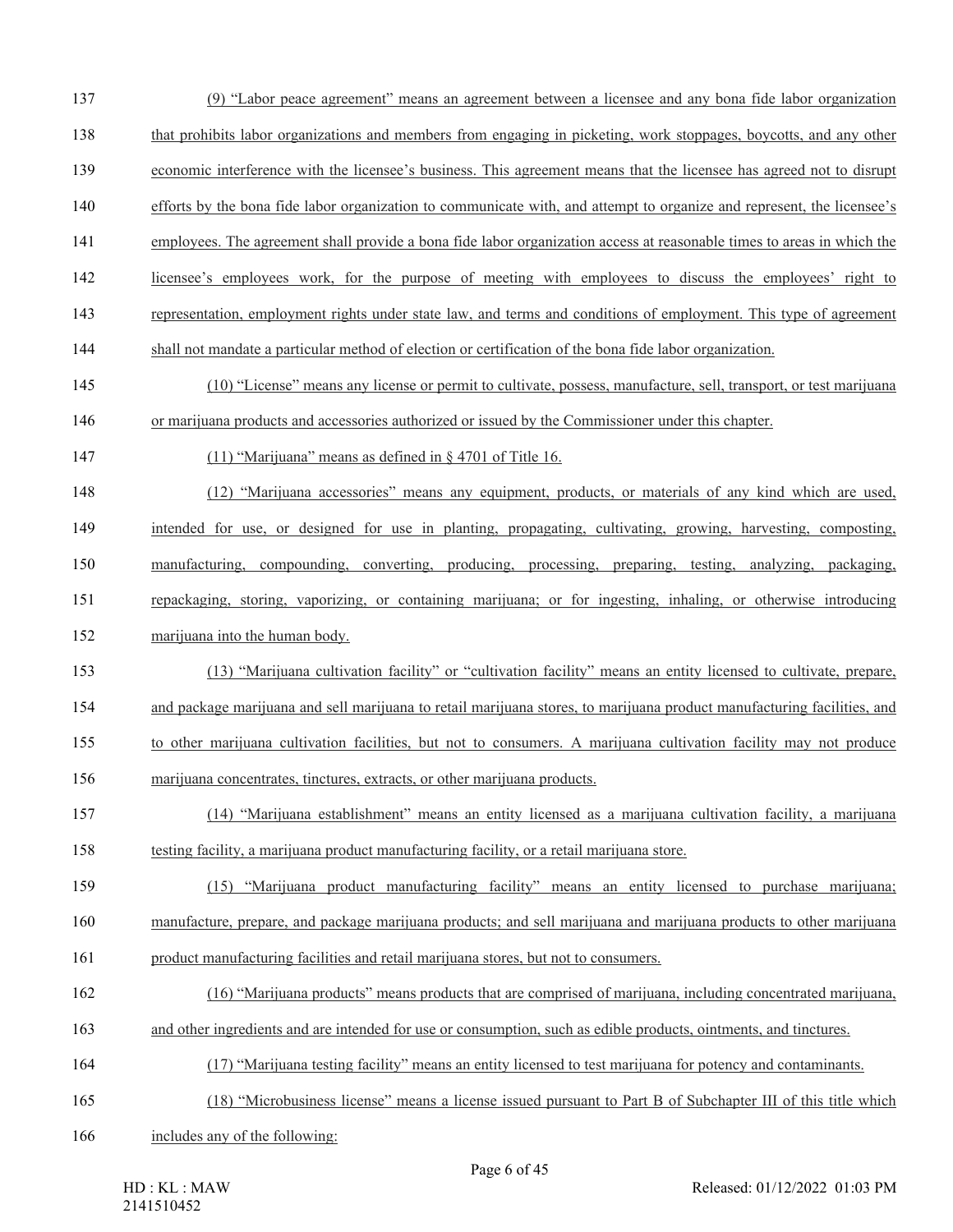| 167 | a. Marijuana cultivation facility license.                                                                                |
|-----|---------------------------------------------------------------------------------------------------------------------------|
| 168 | b. Marijuana product manufacturing license.                                                                               |
| 169 | (19) "Open license" means a license issued pursuant to Part A of Subchapter III of this title that is not a social        |
| 170 | equity license or microbusiness license which includes all of the following:                                              |
| 171 | a. Retail marijuana store license                                                                                         |
| 172 | b. Marijuana testing facility license.                                                                                    |
| 173 | c. Marijuana cultivation facility license.                                                                                |
| 174 | d. Marijuana product manufacturing license.                                                                               |
| 175 | $(20)$ "Person" means as defined in § 302 of Title 1.                                                                     |
| 176 | (21) "Possession limit" means the amount of marijuana that may be possessed at any one time by an                         |
| 177 | individual 21 years of age or older who is not a registered qualifying patient or a registered designated caregiver under |
| 178 | Chapter 49A of Title 16.                                                                                                  |
| 179 | (22) "Public place" means any indoor or outdoor area or portion thereof generally accessible to the public.               |
| 180 | (23) "Retail marijuana" means "marijuana", as defined in § 4701 of Title 16, that is cultivated, manufactured,            |
| 181 | distributed, or sold by a licensed retail marijuana establishment.                                                        |
| 182 | (24) "Retail marijuana store" means an entity licensed to purchase marijuana from marijuana cultivation                   |
| 183 | facilities; to purchase marijuana and marijuana products from marijuana product manufacturing facilities; and to sell     |
| 184 | marijuana and marijuana products to consumers.                                                                            |
| 185 | (25) "Social equity license" means a license issued pursuant to Part B of Subchapter III of this title for any of         |
| 186 | the following:                                                                                                            |
| 187 | a. Retail marijuana store license.                                                                                        |
| 188 | b. Marijuana testing facility license.                                                                                    |
| 189 | c. Marijuana cultivation facility license.                                                                                |
| 190 | d. Marijuana product manufacturing license.                                                                               |
| 191 | (26) "Smoking" means both of the following:                                                                               |
| 192 | a. The burning of a lighted cigarette, cigar, pipe, or any other matter or substance that contains marijuana.             |
| 193 | b. The use of an electronic smoking device which creates an aerosol or vapor, in any manner or in any                     |
| 194 | form.                                                                                                                     |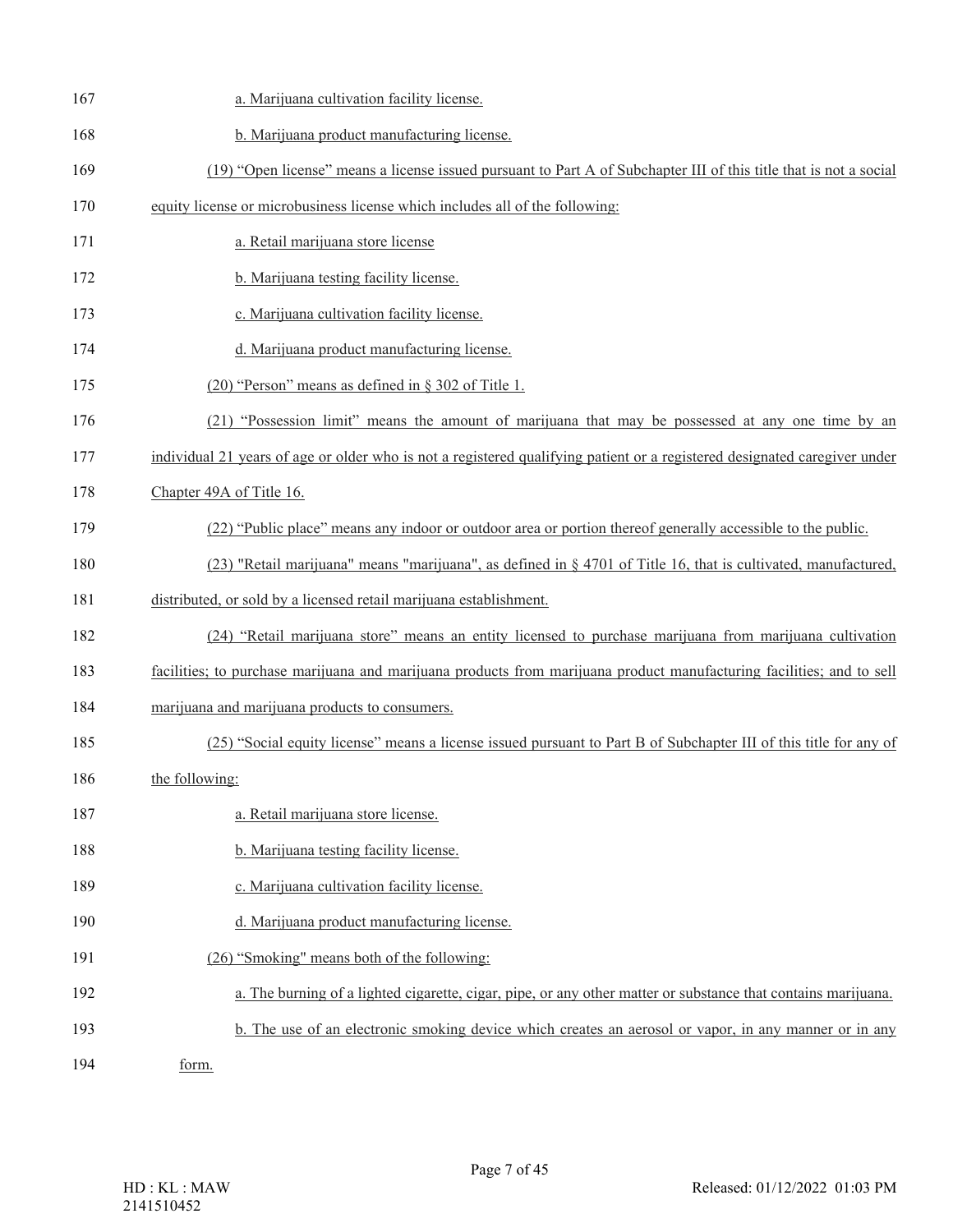- (27) "Unreasonably impracticable" means that the measures necessary to comply with the regulations require
- such a high investment of risk, money, time, or any other resource or asset that the operation of a marijuana
- establishment is not worthy of being carried out in practice by a reasonably prudent businessperson.
- (28) "Work" means as defined in § 3302 of Title 19.
- § 1303. Personal use of marijuana.
- (a) All of the following acts are lawful and are not an offense under the law of this State or the law of any
- municipality or county within this State and are not the basis for seizure or forfeiture of assets under the law of this State
- 202 for an individual 21 years of age or older:
- (1) Possessing, using, displaying, purchasing, or transporting marijuana accessories or 1 ounce or less of marijuana, of which no more than 5 grams may be concentrated marijuana, outside of a motor vehicle.
- (2) Possessing and transporting marijuana accessories or 1 ounce or less of marijuana, of which no more than
- 5 grams may be concentrated marijuana, inside of a motor vehicle as long as the marijuana accessories or marijuana is
- in a closed container or is not readily accessible to anyone inside the motor vehicle.
- (3) Transferring 1 ounce or less of marijuana without remuneration to an individual who is 21 years of age or
- older so long as the transferor reasonably believes the transfer will not cause the other person to possess more than 1
- ounce of marijuana.
- (4) Assisting another individual who is 21 years of age or older in any of the acts described in paragraphs (1),
- 212 (2), and (3) of this subsection.
- (b) The following acts remain unlawful and an offense under the law of this State:
- (1) Consuming marijuana in an area accessible to the public or in a moving vehicle, as defined and punished
- under § 4764(d) of Title 16.
- (2) Growing, manufacturing, selling, or cultivating marijuana without a license granted under this chapter or
- Chapter 49A of Title 16, as defined and punished under Chapter 47 of Title 16.
- (3) Unlawfully using a license or identification card as defined and punished under § 2751 of Title 21.
- § 1304. Marijuana accessories authorized.
- An individual who is 21 years of age or older is authorized to manufacture, possess, and purchase marijuana
- accessories, and to distribute or sell marijuana accessories, to an individual who is 21 years of age or older.
- § 1305. [Reserved]
- § 1306. Driving under the influence prohibited.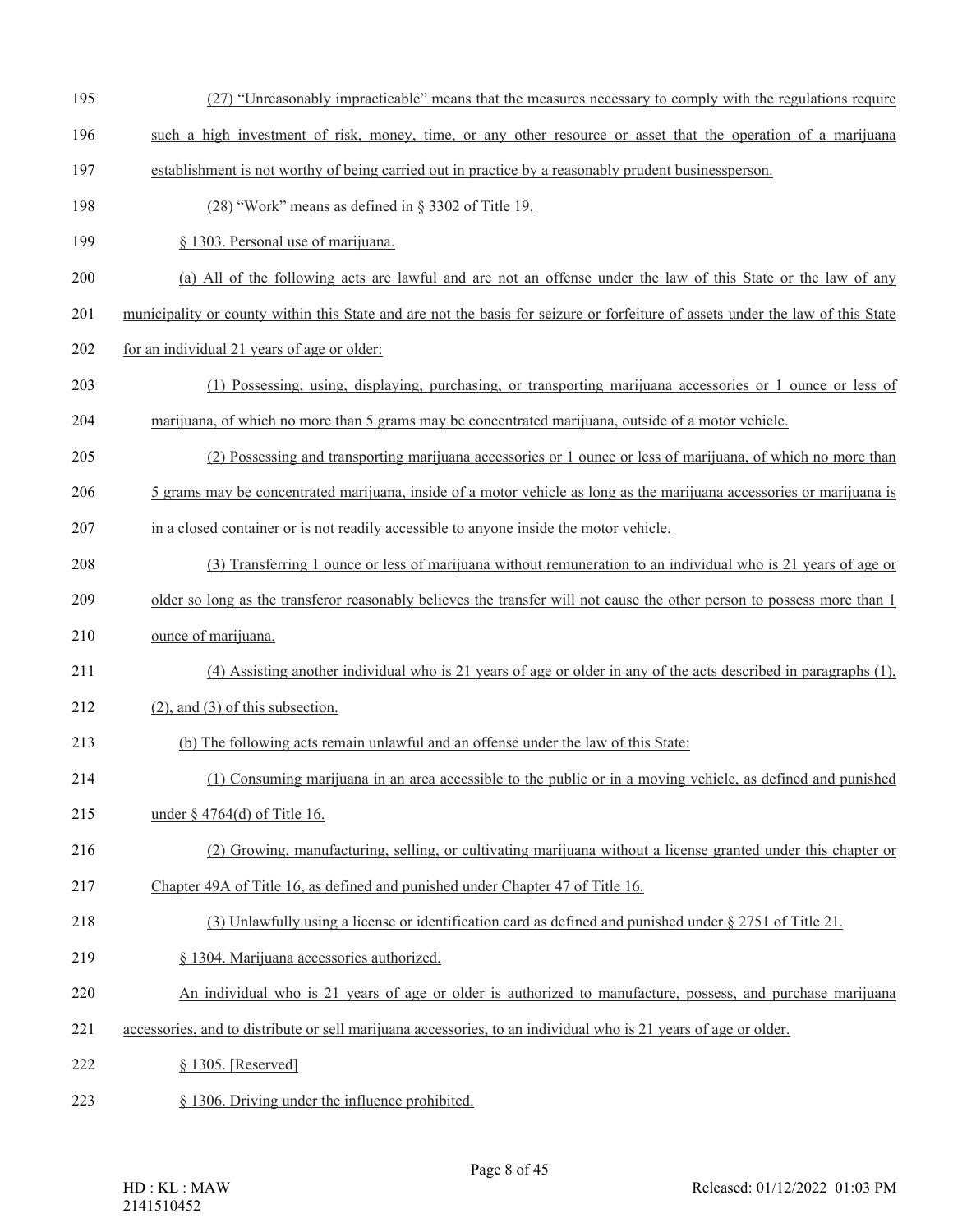- Nothing in this chapter is intended to allow driving under the influence of marijuana or driving while impaired by
- marijuana or to supersede laws related to driving under the influence of marijuana or driving while impaired by marijuana.
- This chapter is not intended to prevent the State from enacting and imposing penalties for driving under the influence of or
- while impaired by marijuana.
- § 1307. Individuals under age 21; prohibitions.
- (a) Nothing in this chapter is intended to permit the transfer of marijuana, with or without remuneration, to an
- individual under the age of 21 or to allow an individual under the age of 21 to purchase, possess, use, transport, or consume
- marijuana.
- (b) It is unlawful for an individual under the age of 21 years to knowingly enter or remain in an establishment
- licensed under this chapter. A violation of this subsection is a civil offense punishable by a civil penalty of \$50.
- 234 § 1308. Private property rights.
- Nothing in this chapter prohibits a person, employer, school, hospital, detention facility, corporation, or any other
- entity who occupies, owns, or controls a property from prohibiting or otherwise regulating the possession, consumption,
- use, display, transfer, distribution, sale, transportation, or growing of marijuana on or in that property, except that in the
- case of the rental of a residential dwelling, a landlord may only prohibit the possession of marijuana or the consumption of
- marijuana by non-smoked means if one or more of the following applies:
- (1) The building is the primary residence of the landlord, no more than 3 rooms in the building are rented to
- tenants, and no more than 3 tenants occupy such building.
- (2) Residence is merely incidental to detention or to the provision of medical, geriatric, educational,
- counseling, religious, or similar services, including prisons, student housing provided by a college or school, long term
- care facilities, and hospitals.
- (3) Failing to prohibit marijuana possession or consumption would violate federal law or regulations or cause
- the landlord to lose a monetary or licensing-related benefit under federal law or regulations.
- § 1309. Unlawful marijuana extraction, penalties.
- (a) It is unlawful for a person, other than a marijuana product manufacturer complying with this chapter and
- department regulations, to extract compounds from marijuana using solvents other than water, glycerin, propylene glycol,
- vegetable oil, or food grade ethanol (ethyl alcohol).
- (b) It is unlawful for a person to extract compounds from marijuana using ethanol in the presence or vicinity of
- open flame.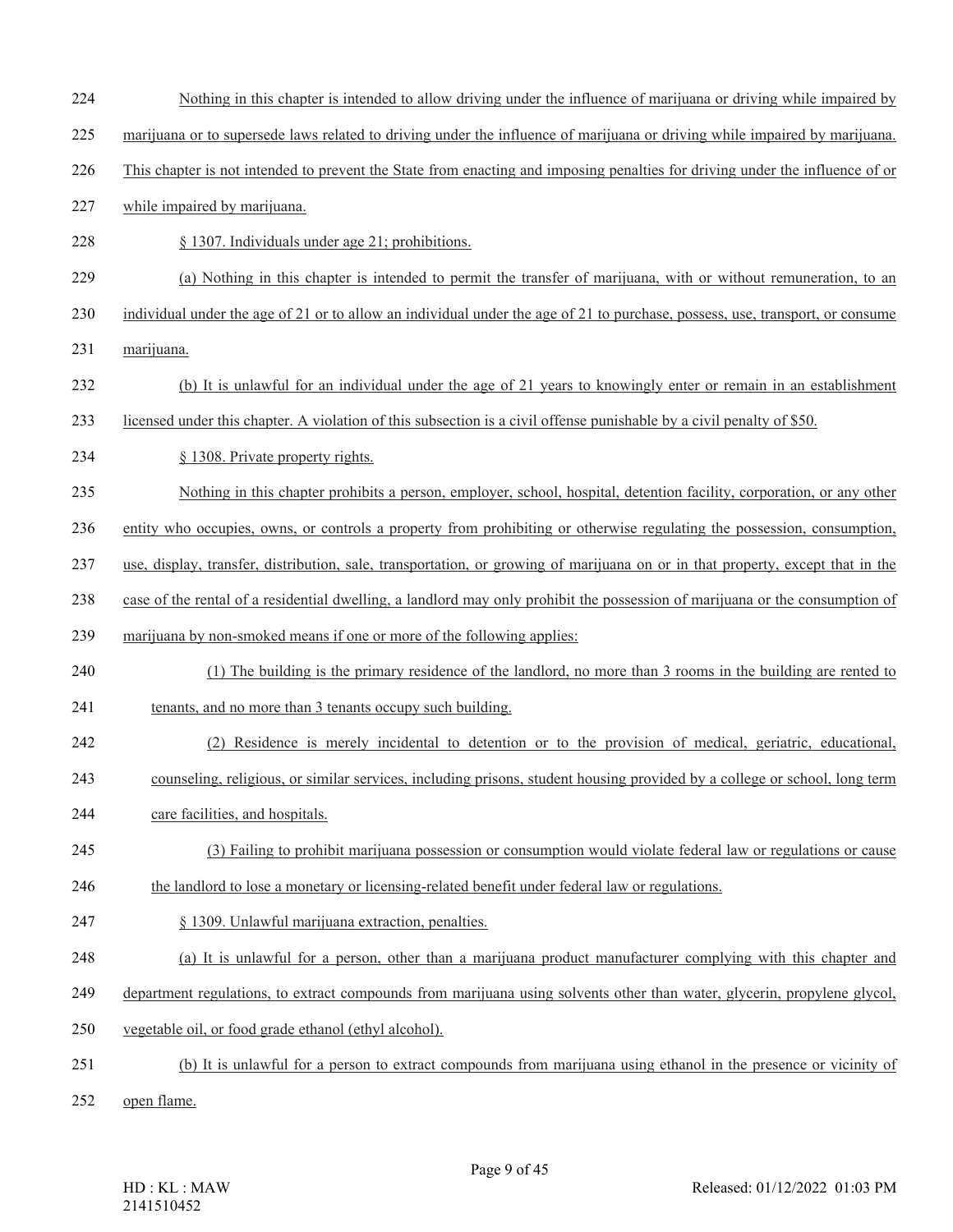- 
- (c) Violation of this section is a class G felony punishable by up to 3 years' incarceration and a fine of up to

\$5,000.

- § 1310. Lawful operation of marijuana-related establishments.
- (a) It is lawful and may not be an offense under the law of this State, or be the basis for seizure or forfeiture of assets under the law of this State, for an individual 21 years of age or older to do any of the following:
- (1) Manufacture, possess, or purchase marijuana accessories or sell marijuana accessories to an individual
- who is 21 years of age or older in a manner set forth in this chapter.
- (2) Possess, display, or transport marijuana or marijuana products; purchase marijuana from a marijuana cultivation facility; purchase marijuana or marijuana products from a marijuana product manufacturing facility; or sell marijuana or marijuana products to consumers if the person conducting the activities described in this paragraph (a)(2) of this section holds a valid license to operate a retail marijuana store or is acting in the person's capacity as an owner,
- employee, or agent of a licensed retail marijuana store.
- (3) Cultivate, harvest, process, package, transport, display, or possess marijuana; deliver or transfer marijuana to a marijuana testing facility; sell marijuana to a marijuana cultivation facility, a marijuana product manufacturing facility, or a retail marijuana store; or purchase marijuana from a marijuana cultivation facility if the person conducting 268 the activities described in this paragraph (a)(3) of this section holds a valid license to operate a marijuana cultivation facility or is acting in the person's capacity as an owner, employee, or agent of a licensed marijuana cultivation facility. (4) Package, process, transport, manufacture, display, or possess marijuana or marijuana products; deliver or transfer marijuana or marijuana products to a marijuana testing facility; sell marijuana or marijuana products to a retail marijuana store or a marijuana product manufacturing facility; purchase marijuana from a marijuana cultivation facility; or purchase marijuana or marijuana products from a marijuana product manufacturing facility if the person 274 conducting the activities described in this paragraph  $(a)(4)$  of this section holds a valid license to operate a marijuana product manufacturing facility or is acting in the person's capacity as an owner, employee, or agent of a licensed marijuana product manufacturing facility. (5) Possess, cultivate, process, repackage, store, transport, display, transfer, or deliver marijuana or marijuana products if the person holds a valid license to operate a marijuana testing facility or is acting in the person's capacity as an owner, employee, or agent of a licensed marijuana testing facility. (6) Lease or otherwise allow the use of property owned, occupied, or controlled by any person, for any of the
- activities conducted lawfully under this chapter.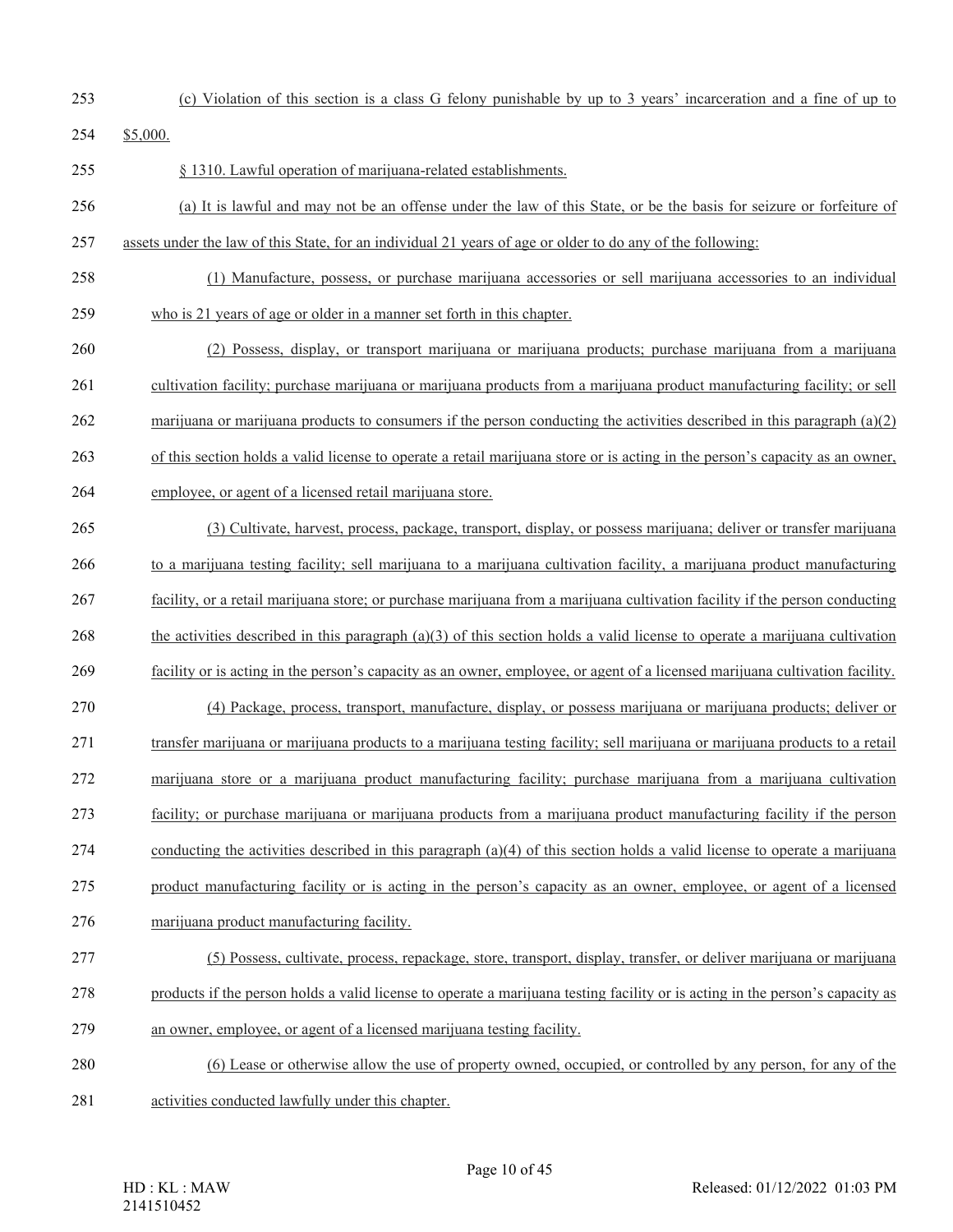- (b)(1) An entity licensed under this chapter may not sell or deliver marijuana or marijuana products on
- Thanksgiving, Easter, or Christmas or at hours other than those prescribed by the rules or regulations of the Commissioner.
- (2) A holder of license for a retail marijuana store may not sell or deliver marijuana or marijuana products on
- Thanksgiving, Easter, or Christmas or between the hours of 1:00 a.m. and 9:00 a.m. on Mondays through Saturdays,
- and on Sundays before noon or after 8:00 p.m. Any municipality with a population of 50,000 or more may limit sales
- under this subsection within the boundaries of the municipality to a maximum of 4 hours on Sundays as established by
- ordinance of the municipality. The closing hours for days of the week other than Sunday may be made earlier in any
- municipality having a population of 50,000 or more persons, by ordinance of the municipality; provided however, that
- such ordinance be consistent with the State and federal constitutions and must treat all businesses fairly. During the
- months of October through December, a holder of a license for a retail marijuana store may have sales take place
- beginning at 8:00 a.m. on Fridays through Saturdays and 10:00 a.m. on Sundays.
- (3) Any holder of a license for a retail marijuana store who wishes to sell marijuana or marijuana products on
- Sundays must pay a biennial license fee of \$500.00 for the issuance of a special license to sell marijuana and marijuana
- products on Sundays, which is in addition to any other license fees which may be required of the holder.
- (c) Marijuana and marijuana products may not be sold in an establishment licensed to sell alcoholic liquors under
- 297 this title.
- § 1311. Enforcement.
- Inspections and enforcement activities are to be conducted under Subchapter VI of Chapter 47 of Title 16.
- § 1312. Contracts enforceable.
- Contracts related to the operation of a marijuana establishment licensed under this chapter are enforceable. A
- contract entered into by a licensed marijuana establishment or its employees or agents as permitted under a valid license, or
- by those who allow property to be used by a licensed marijuana establishment, its employees, or its agents as permitted
- under a valid license, is not unenforceable on the basis that cultivating, obtaining, manufacturing, distributing, dispensing,
- transporting, selling, possessing, or using marijuana is prohibited by federal law.
- § 1313. Verifying the age of marijuana consumers.
- (a) Whoever sells any marijuana to a person who has not reached the age of 21 years, or sells to any person of
- more than such age any marijuana knowing that such marijuana is bought for a person who is less than 21 years of age shall
- be subject to a civil penalty not less than \$250 nor more than \$500.
- (b) In any enforcement action under this section, it is an affirmative defense that the individual who is under 21
- years old presented identification, with a photograph of such individual affixed thereon, to the accused and the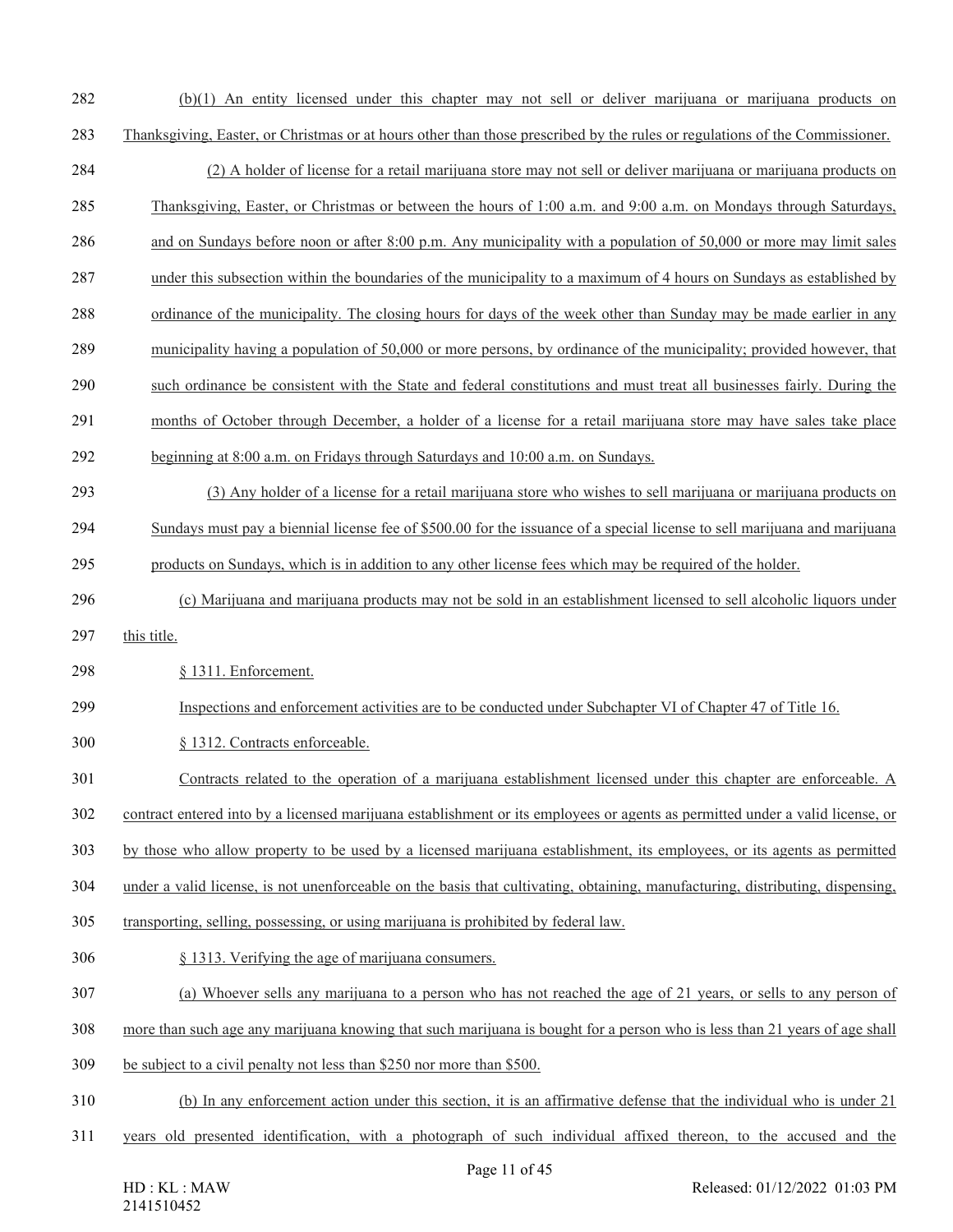| 312 | identification set forth information which would lead a reasonable person to believe such individual was 21 years old or |
|-----|--------------------------------------------------------------------------------------------------------------------------|
| 313 | older.                                                                                                                   |
| 314 | § 1314. Medical marijuana provision not affected.                                                                        |
| 315 | Nothing in this chapter may be construed to limit any privileges or rights of a medical marijuana patient, primary       |
| 316 | caregiver, or medical marijuana compassion center under the Delaware Medical Marijuana Act, Chapter 49A of Title 16.     |
| 317 | § 1315. Oversight Committee; annual report by the Commissioner.                                                          |
| 318 | (a) The Delaware Marijuana Control Act Oversight Committee is established to evaluate and make                           |
| 319 | recommendations regarding the implementation of this chapter.                                                            |
| 320 | (1) The Oversight Committee shall consist of 15 members who possess the qualifications and are appointed as              |
| 321 | follows:                                                                                                                 |
| 322 | a. The Secretary of the Department, or designee appointed by the Secretary.                                              |
| 323 | b. The Director of the Division of Revenue, or designee appointed by the Director of the Division of                     |
| 324 | Revenue.                                                                                                                 |
| 325 | c. The Director of the Division of Public Health, or designee appointed by the Director of the Division of               |
| 326 | Public Health.                                                                                                           |
| 327 | d. The Director of the Division of Substance Abuse and Mental Health, or designee appointed by the                       |
| 328 | Director of the Division of Substance Abuse and Mental Health.                                                           |
| 329 | e. The Director of the Delaware Medical Marijuana Program.                                                               |
| 330 | f. The Chief Officer of the Division of Diversity and Inclusion.                                                         |
| 331 | g. The Director of the Small Business Division.                                                                          |
| 332 | h. 1 member, appointed by the Speaker of the House of Representatives.                                                   |
| 333 | i. 1 member, appointed by the President Pro Tempore of the Senate.                                                       |
| 334 | j. 1 marijuana advocate from each county appointed by the Speaker of the House of Representatives.                       |
| 335 | k. 1 marijuana advocate from each county appointed by the President Pro Tempore of the Senate.                           |
| 336 | (2) The members of the Oversight Committee shall serve at the pleasure of the appointing authority.                      |
| 337 | (3) A quorum shall consist of a majority of the membership of the Oversight Committee.                                   |
| 338 | (4) The Oversight Committee shall select a chair and vice chair from among its members.                                  |
| 339 | (5) Staff support for the Oversight Committee shall be provided by the Division.                                         |
| 340 | (6) The Oversight Committee shall meet at least 2 times per year for the purpose of evaluating and making                |
| 341 | recommendations to the Governor, the General Assembly, and the Department regarding the following:                       |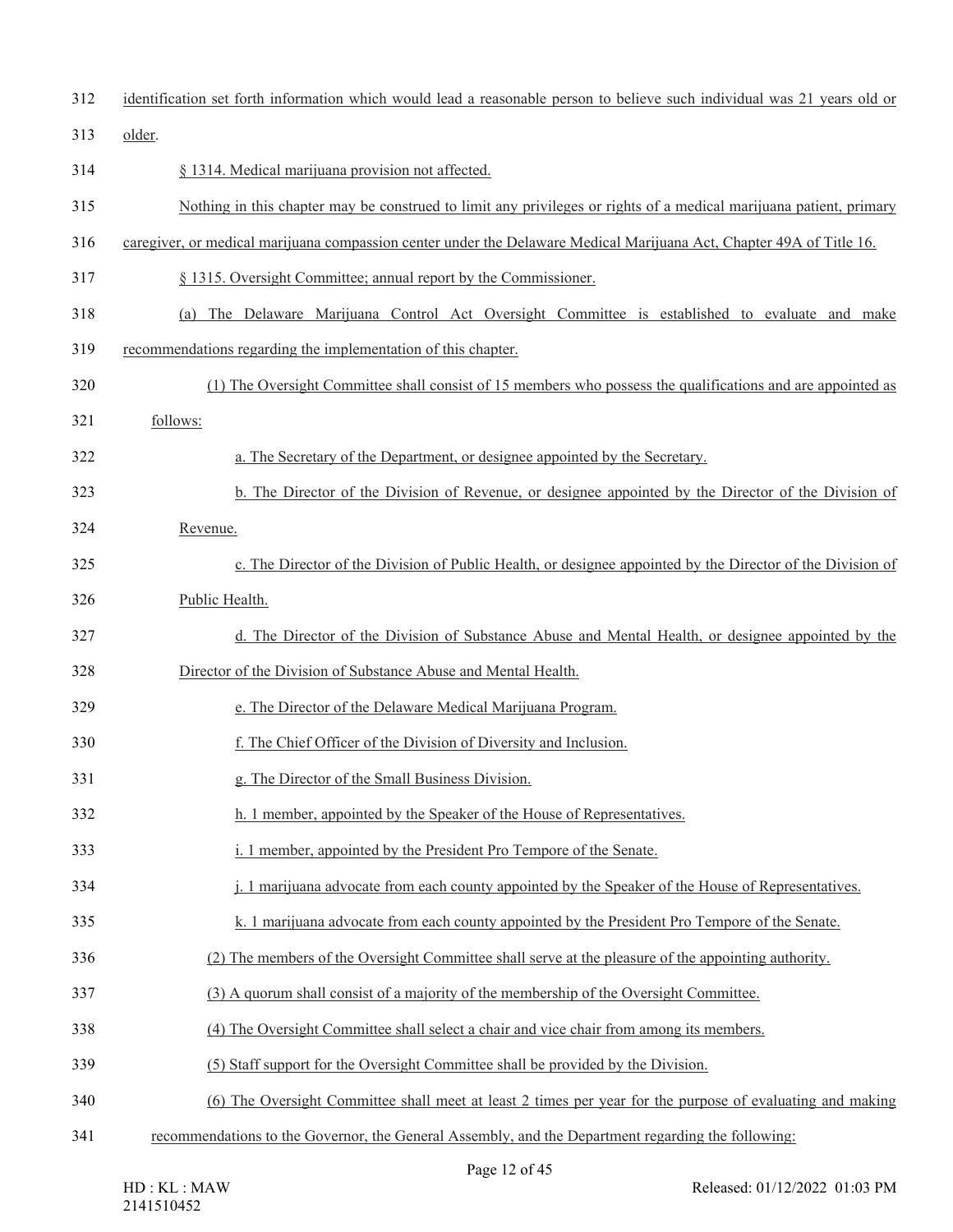| 342 | a. The ability of consumers in all areas of the State to obtain legal marijuana.                                                 |
|-----|----------------------------------------------------------------------------------------------------------------------------------|
| 343 | b. The sufficiency of the regulatory and security safeguards under this chapter and adopted by the                               |
| 344 | Commissioner to ensure that access to and use of marijuana cultivated is provided only to individuals age 21 or                  |
| 345 | over.                                                                                                                            |
| 346 | c. Any recommended additions or revisions to the Commissioner's regulations or this chapter, including                           |
| 347 | relating to security, safe handling, labeling, and nomenclature.                                                                 |
| 348 | d. Any research studies regarding health effects of using marijuana.                                                             |
| 349 | e. The impact of the Delaware Marijuana Control Act on decreasing the illegal sales and production of                            |
| 350 | marijuana.                                                                                                                       |
| 351 | f. The impact of the Delaware Marijuana Control Act on other aspects of public safety, including the                             |
| 352 | incidence of people driving under the influence, using marijuana in places or in a manner prohibited by this                     |
| 353 | chapter, and the use of prescription opioids and illegal opioids.                                                                |
| 354 | g. Any research and recommendations to implement current best practices for the development of a                                 |
| 355 | diverse workforce among marijuana establishments, including diversity among employees, licensees, and owners                     |
| 356 | of marijuana establishments.                                                                                                     |
| 357 | (b) The Commissioner shall submit to the Governor and members of the General Assembly an annual report                           |
| 358 | setting forth all matters of interest and all statistics concerning marijuana regulation and control in the State, including the |
| 359 | following:                                                                                                                       |
| 360 | (1) The number of licenses of each kind issued within the State and the number cancelled during the year.                        |
| 361 | (2) The amount of marijuana and marijuana products sold within the State.                                                        |
| 362 | (3) Statistics regarding diversity among marijuana establishments, including diversity of employees, licensees,                  |
| 363 | and owners of marijuana establishments.                                                                                          |
| 364 | (4) Outcomes and effectiveness of the issuance of social equity licenses which shall include all of the                          |
| 365 | following:                                                                                                                       |
| 366 | a. The number of and types of social equity licenses issued.                                                                     |
| 367 | b. The number of persons or entities receiving financial assistance, and from what source.                                       |
| 368 | c. The location of the social equity licenses.                                                                                   |
| 369 | d. If applicable, the number of new jobs or other forms of economic output created as a result of the                            |
| 370 | social equity licenses.                                                                                                          |
| 371 | (5) Other data as may make a complete report to the people of this State.                                                        |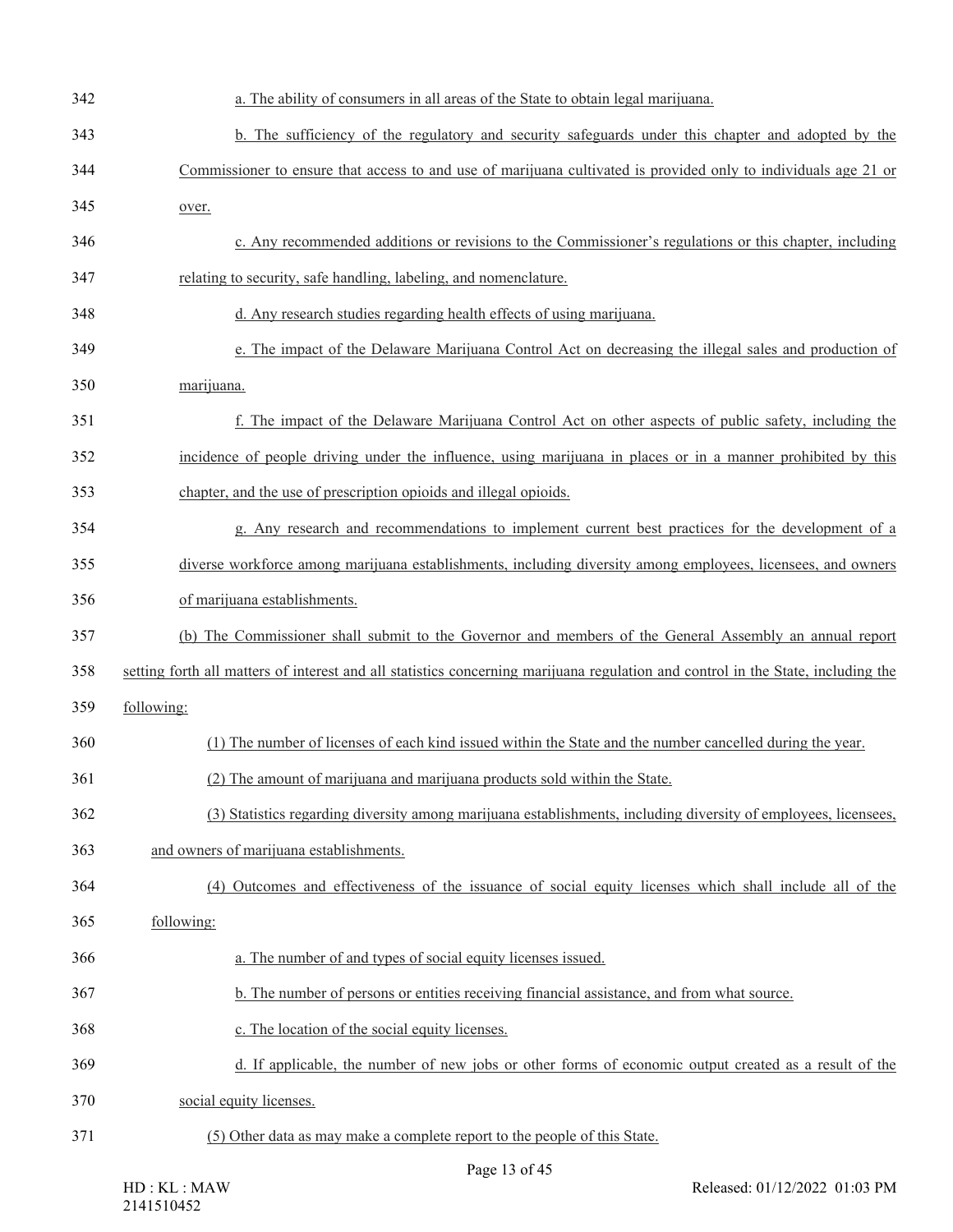- (c) If marijuana is decriminalized under federal law, the Commissioner shall submit a report to the Governor and
- the General Assembly evaluating the state's compliance with federal law and make recommendations as to any changes
- needed in this State's marijuana law to be compliant with federal law.
- §§ 1316-1320. Reserved.
- Subchapter II. Marijuana Commissioner and Appeals Commission.
- § 1321. Marijuana Commissioner; Appeals Commission; qualifications; appointment; term; compensation.
- (a) The Commissioner must be a resident of this State and suitably educated and experienced to carry out the
- duties and responsibilities set forth in this chapter.
- (b) The Commissioner and the 3 members of the Appeals Commission, consisting of 1 member from each County,
- shall be appointed by the Governor and confirmed by a majority of the members elected to the Senate and shall serve at the
- pleasure of the Governor.
- (c) The Commissioner may name a Deputy Commissioner. The Commissioner may, during an absence from the
- State, appoint the Deputy Commissioner to serve as Acting Commissioner during such absence. In the event of death,
- resignation, temporary incapacity, or removal of the Commissioner, and prior to the appointment of a successor, the
- Governor may appoint the Deputy Commissioner, or such other person as deemed qualified by the Governor, to serve as
- Acting Commissioner. The Acting Commissioner has all the powers and shall perform all the duties and functions of the
- Commissioner during the Commissioner's absence or incapacity or until a successor is qualified and appointed.
- (d) The Commissioner is to be compensated as provided for in the Annual Budget Act.
- (e) The members of the Appeals Commission are to be compensated at the rate of \$150 per meeting together with
- the reasonable expenses for no more than 12 meetings per year.
- (f) The Appeals Commission shall meet and elect a chair who shall convene meetings of the Commission as
- frequently as needed to consider appeals of the Commissioner's decision.
- § 1322. Duties and powers of the Commissioner.
- (a) The Commissioner, in accordance with the Administrative Procedures Act, Chapter 101 of Title 29, shall do all
- of the following:
- (1) Adopt rules and regulations consistent with § 1331 of this title and other provisions of this chapter or of
- any other law of this State, and all such rules and regulations have the force and effect of law. A rule or regulation may
- not extend, modify, or conflict with any law of this State or the reasonable implications thereof. A rule or regulation
- adopted under this paragraph (a)(1) of this section must focus primarily on public safety and the best interests of the
- consumer and may not unduly restrict competition within the marijuana industry.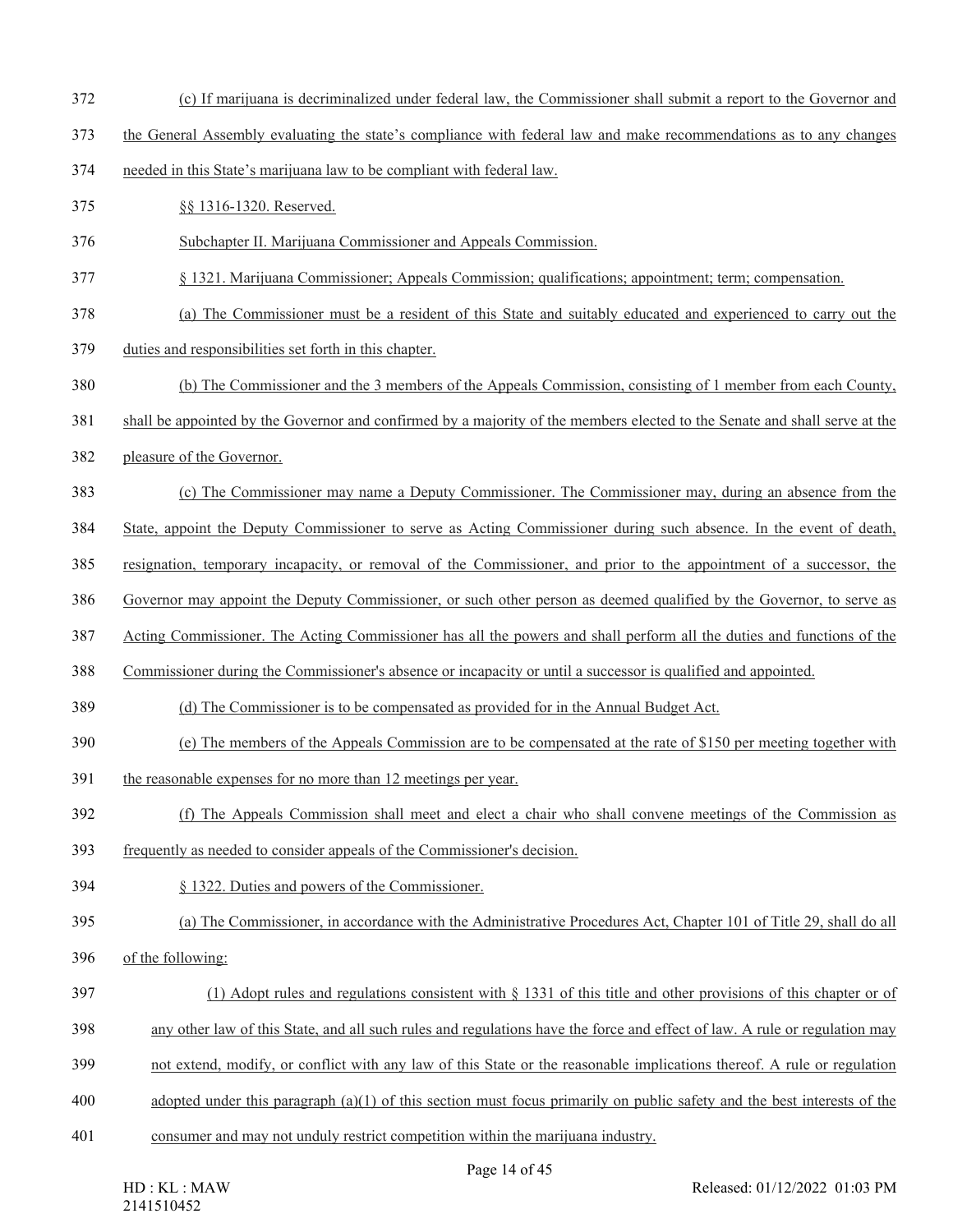- (2) Maintain ongoing communication with the Department of Agriculture regarding the physical address where marijuana or hemp is cultivated. Prior to issuing any license for cultivation of marijuana, the Commissioner shall notify the Department of Agriculture of a proposed location of any marijuana cultivation establishment, and take into consideration any concerns by the Department of Agriculture as it relates to the indoor and outdoor cultivation of
- marijuana.
- (3) Establish rules and regulations for the effective control of the business of cultivation, manufacture, and
- sale of marijuana and marijuana products within the State, including the time, place, and manner in which marijuana
- and marijuana products may be sold and dispensed, not inconsistent with § 1331 of this title and other provisions of
- 410 this chapter or with any other law of this State.
- (4) Establish health and safety regulations for the indoor and outdoor cultivation of marijuana by marijuana
- establishments under this chapter. Such rules and regulations under this section must be consistent with applicable
- rules and regulations established under the regulatory authority of the Department of Agriculture and the Department
- of Natural Resources and Environmental Control and may include all of the following:
- a. Prohibition of the use of pesticides that are neither organic nor federally approved for marijuana.
- b. Standards for the use of carbon dioxide.
- c. Standards for water use.
- d. Standards for disposal of waste.
- e. Standards for indoor and outdoor air quality.
- (5) Grant, refuse, or cancel licenses required by this chapter for the cultivation, manufacture, or sale of
- marijuana and marijuana products, or other licenses required by this chapter in regard thereto and to transfer any
- license granted. The Commissioner must provide the applicant or licensee with written communication regarding any
- 
- decision to grant, refuse, or cancel licenses required by this chapter for the cultivation, manufacture, or sale of
- marijuana and marijuana products, or other licenses required by this chapter in regard thereto, and when transferring
- any license granted.
- (6) Hear complaints in regard to the appointments of, or the conduct of business in, any establishment where marijuana or marijuana products are licensed to be sold upon receipt of a petition signed by at least 10 individuals who
- are residents of the same neighborhood. Ten days' notice of such hearings, together with a recital of the complaint,
- must be sent by the Commissioner's office by registered mail to the address of the holder of the license for the
- establishment. Like notice must be delivered at the establishment by affixing the notice addressed to the holder of the
- license to the outside of an entrance door to the establishment. The hearings must be public and conducted by the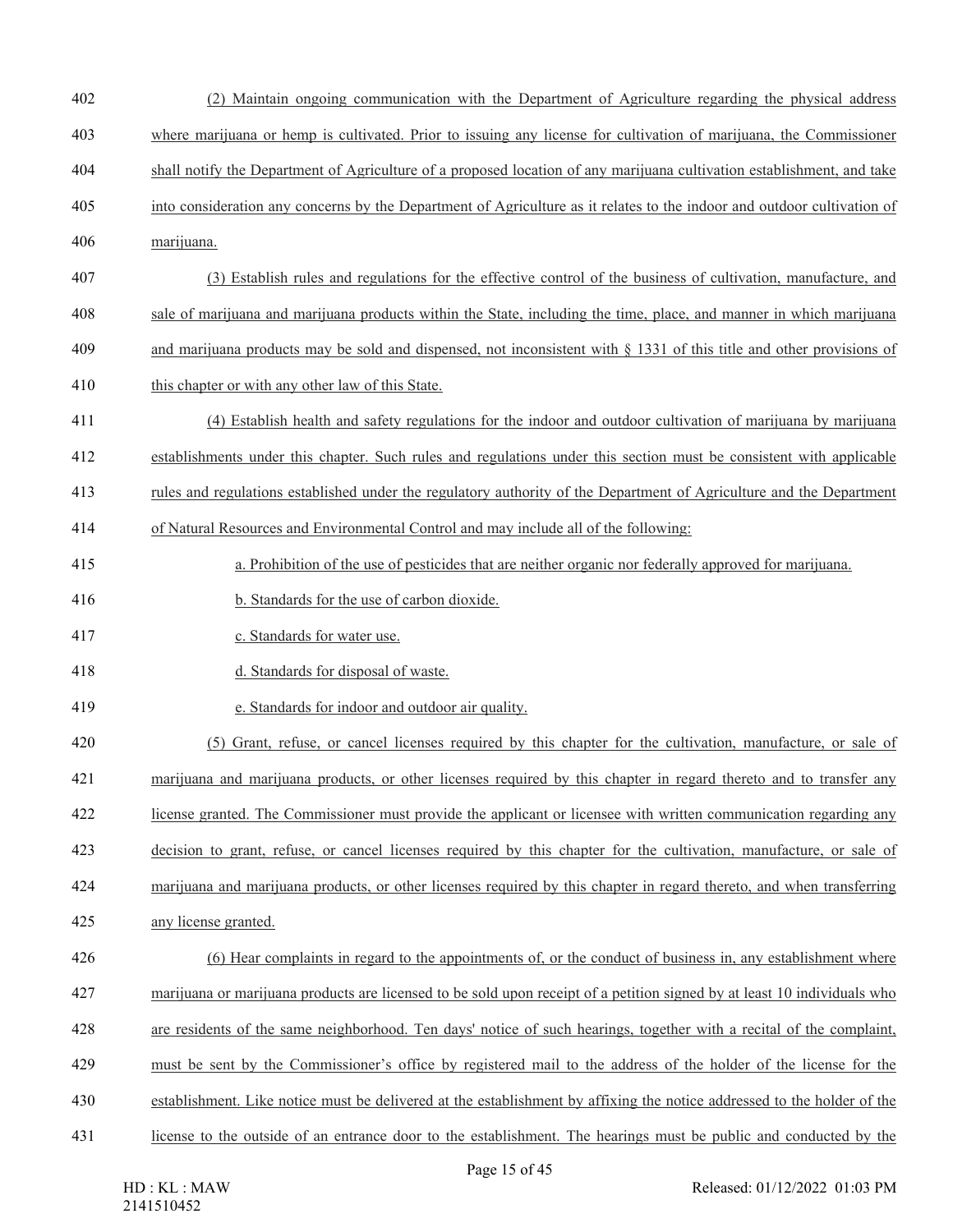Commissioner. The Commissioner, for the purpose of such hearings, has the power to issue subpoenas, compel the attendance of witnesses, administer oaths, take testimony, and compel the production of pertinent books, payrolls, accounts, papers, records, and documents. In case any person summoned to testify or to produce any such written or printed evidence refuses, without reasonable cause, to be examined, to answer a legal and pertinent question, or to produce any such written or printed evidence, the Commissioner conducting the hearing may certify the fact of any such refusal to the Superior Court of the county in which such hearing is held and the court may proceed against the person so refusing as for a contempt and punish such person in the same manner as persons are punished for contempt of court. (7) Compel the attendance of witnesses and the production of contracts, papers, books, accounts, and other documents. Subpoenas issued must be signed by the Commissioner and may be served by any sheriff, deputy sheriff, constable, or any agent of the Division and return thereof made to the Commissioner. The Commissioner may enforce compliance with a subpoena issued under this subsection by filing a motion to compel in the Superior Court, which shall have jurisdiction over the matter. The court may award costs and attorney fees if it determines that noncompliance with a Commissioner subpoena was unjustified, intentional, or in bad faith. (8) Act, for purposes of this chapter, as the competent authority in connection with other matters pertinent thereto. (9) Provide such special seals, labels, and wrappers as deemed necessary for protection of the public against imitations, adulterations, and frauds, and prescribe the proper use of the seals, labels, and wrappers. (10) Provide such warning signs as may be required by this chapter and distribute such signs to license holders and promulgate regulations with respect to the posting of said signs. The Commissioner may charge a nominal fee to cover printing, handling, and distribution costs. (11) Coordinate with the Division of Small Business, Development and Tourism to connect potential marijuana establishments licensed under this chapter with programs that support business development, including farms and programs that support small businesses owned by minorities, women, and veterans. (12) Establish rules and regulations for the effective collection of data regarding retail sales of marijuana and marijuana products by consumers to track compliance of possession limits. (13) Consult with the Division of Alcohol and Tobacco Enforcement before adopting or establishing any rules or regulations that concern enforcement. (b) The Commissioner's decision on any appeal or hearing under this chapter must be in writing and is final and conclusive unless a party to such hearing files an appeal within 30 days from the date of the postmark on the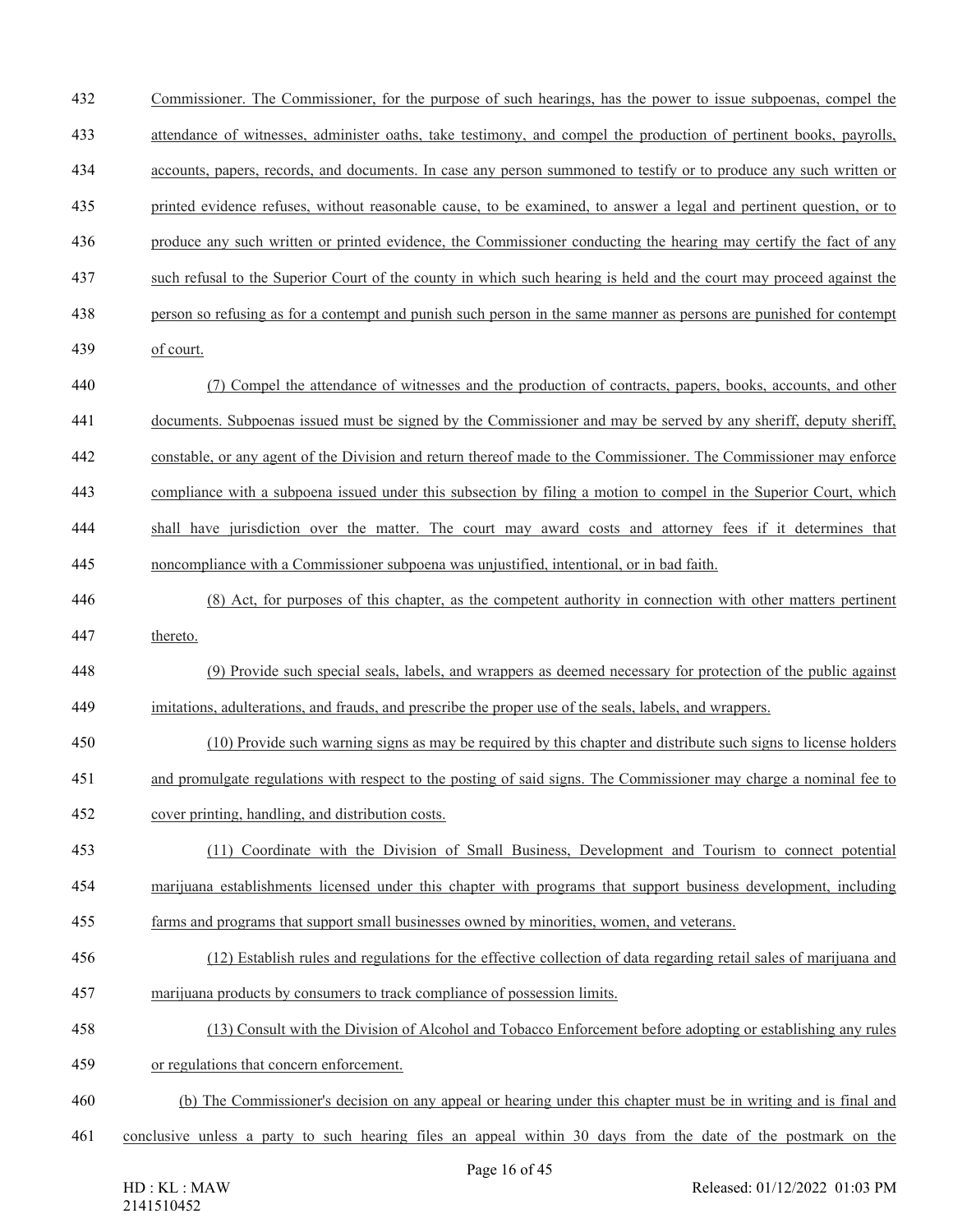- Commissioner's decision by mailing notice of the appeal to the Commissioner's office. Upon receipt of the appeal, the
- Commissioner shall notify the chair of the Appeals Commission of the pending appeal and the chair shall convene the
- Appeals Commission with at least 20 days' notice to all parties. The Appeals Commission shall hear the appeal and shall
- review the matter on the record; act in accordance with the Administrative Procedures Act, Chapter 101 of Title 29; and
- affirm, reverse, or modify the decision of the Commissioner. A decision of the Commissioner may only be reversed upon a
- finding of abuse of discretion.
- (c) The Commissioner may appear before the Appeals Commission for any appeal of a Commissioner's decision
- and may appeal any decision of the Appeals Commission or any decision of the Superior Court on appeal from the Appeals
- Commission.
- § 1323. Oath of Office of Commissioner and employees.
- The Commissioner, members of the Appeals Commission, and any hearing officer shall, on entering office, take
- the oath or affirmation set forth in Article XIV of the Constitution of this State. Any other employee may be required to
- take the oath or affirmation set forth in Article XIV of the Constitution of this State at the discretion of the Secretary of the
- Department of Safety and Homeland Security.

## § 1324. Conflict of interest.

(a) The Commissioner, members of the Appeals Commission, and any hearing officer or such person's spouse, or

such person's parent, son, or daughter residing at such person's residence, may not have a financial interest in any entity

that sells, manufactures, cultivates, or uses marijuana; provided, however, such persons may invest in mutual funds or

similar financial instruments that hold no more than a 10% interest in any such entity.

(b) Neither the Commissioner nor any person employed in the office of the Commissioner shall receive any

commission or profit whatsoever from, or have any interest whatsoever in a business licensed under this chapter to

- cultivate, manufacture, purchase, or sell marijuana or marijuana products; provided, however, that nothing in this section
- shall prevent the Commissioner, a member of the Appeals Commission, a hearing officer, or an employee from purchasing
- and keeping marijuana or marijuana products for the personal use of him or herself, or members of his or her family or his
- or her guests if such purchase is otherwise permitted by this chapter.

### (c) The Commissioner and the members of the Appeals Commission shall annually file the Financial Report

- required under § 5813 of Title 29 with the Public Integrity Commission.
- § 1325. Commissioner's statement of interest in marijuana business.
- When notified of appointment as Commissioner or to the Appeals Commission, the individual so notified shall
- furnish in duplicate and in writing to the Governor and to the President Pro Tempore of the Senate a statement of every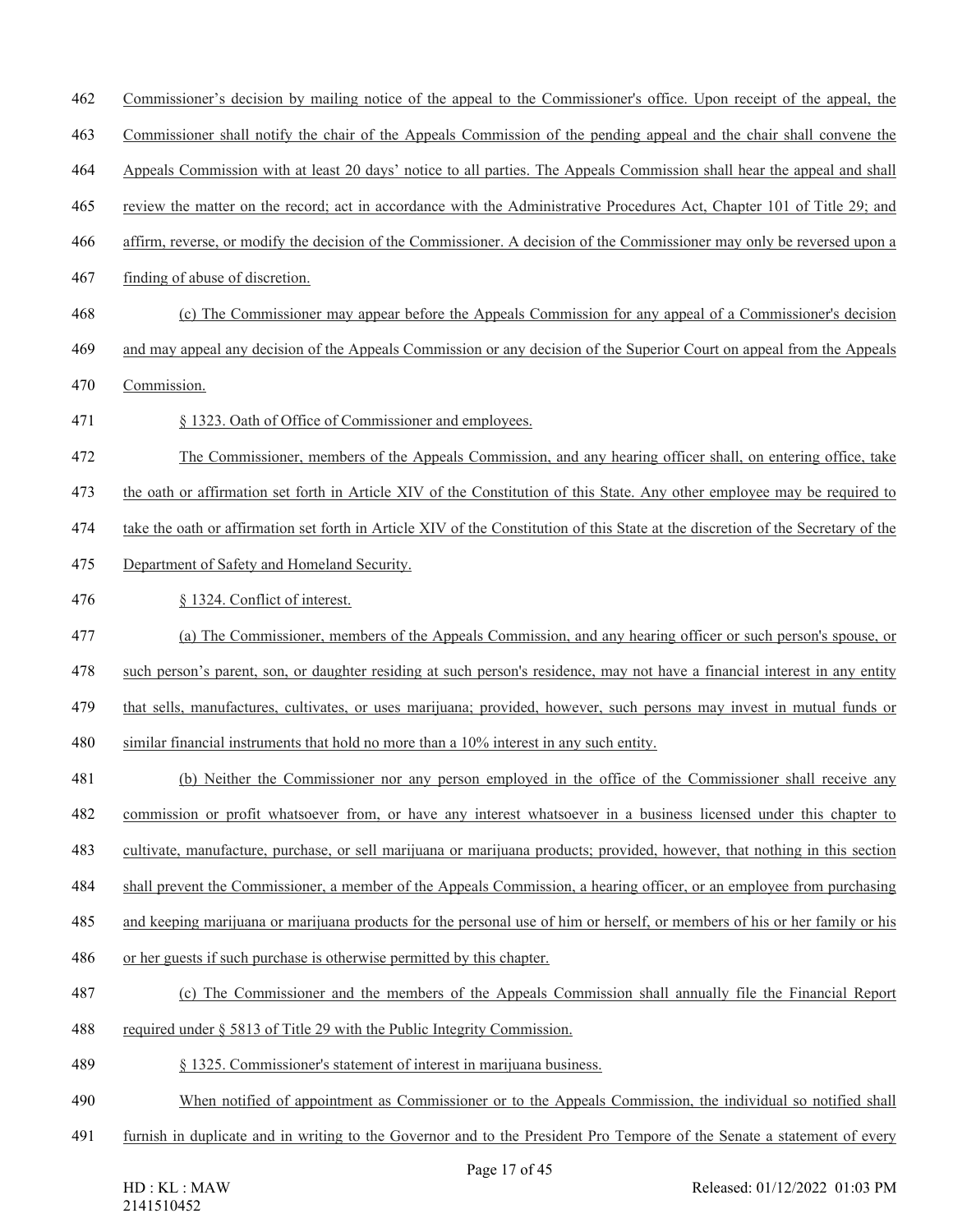- interest, direct or indirect, and however small, held or owned by the individual as a member or as a stockholder in any
- partnership, corporation, or other association engaged in the sale or in the cultivation or manufacture of marijuana or
- marijuana products or in any undertaking, industry, or business in which marijuana or marijuana products are used or
- required. Prior to taking the oath of office, the Commissioner and members of the Appeals Commission must wholly and
- 496 fully dispose of all interests, except those permitted by  $\S$  1324 of this chapter. One copy of the statement must be inserted in
- the permanent records of the office of the Commissioner open to public inspection.
- § 1326. Employees of the Division; Commissioner.
- The Department of Safety and Homeland Security shall appoint, employ, or dismiss every officer or employee, not
- appointed by the Governor, necessary for carrying out the work of the Division, Appeals Commission, and Commissioner;
- establish salaries, subject to the annual appropriation in the Budget Act; and assign official titles and duties. The
- Department may engage the services of experts and persons engaged in the practice of a relevant profession. At the
- discretion of the Secretary of the Department of Safety and Homeland Security, officers and employees of the Division
- shall have the police powers of constables and other police officers of the State, counties, and other subdivisions of the
- State; shall be conservators of the peace throughout the State; shall be eligible for certification by the Council on Police
- Training; and may suppress all acts of violence and enforce the provisions of this chapter.
- § 1327. Property and profits of the office of the Commissioner.
- §§ 1328-1330. Reserved.
- Subchapter III. Regulation and Licensure.
- § 1331. Regulations.
- (a) The Commissioner shall adopt regulations necessary for implementation of this chapter. The regulations may
- not prohibit the operation of marijuana establishments, either expressly or through regulations that make their operation
- unreasonably impracticable. Regulations and fees for marijuana cultivation facilities may be varied based on the size of the
- facility to ensure that the operation of smaller facilities is not made unreasonably impracticable. The Commissioner shall
- include all of the following in the regulations:
- (1) Procedures for the issuance, renewal, suspension, transfer, and revocation of a license to operate a
- marijuana establishment with all procedures subject to the Administrative Procedures Act, Chapter 101 of Title 29.
- (2) A competitive scoring process to determine which applicants may obtain licenses to operate each type of
- marijuana establishment if more qualified applicants apply than the Commissioner may license under this subchapter
- and that ensures applicants will follow best practices for community engagement, consumer protection, food safety,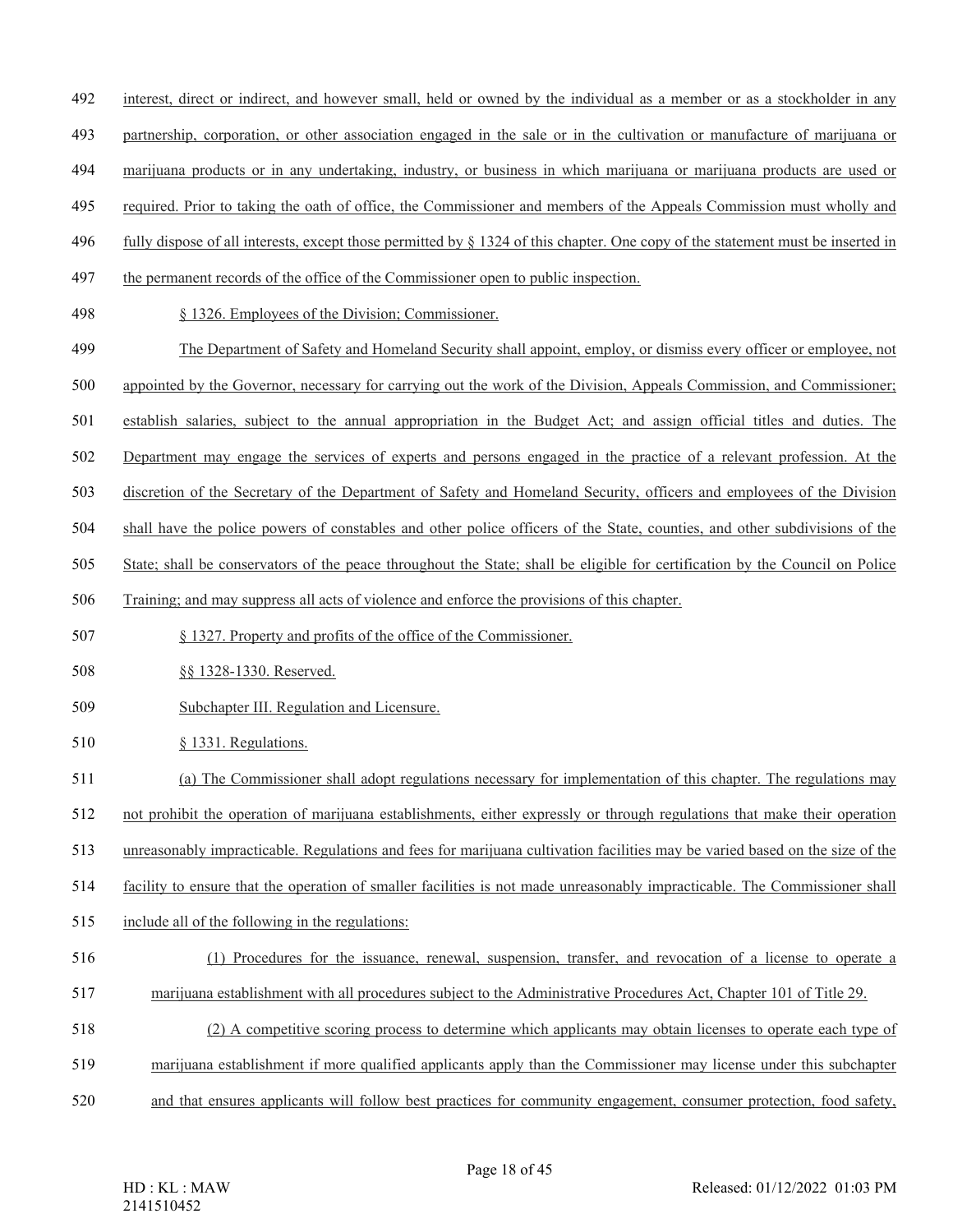| 521 | worker safety, family support jobs, diversity, public safety, and environmental stewardship. The competitive scoring      |
|-----|---------------------------------------------------------------------------------------------------------------------------|
| 522 | process for retail marijuana stores must be varied to account for geographic distribution or population density, or both. |
| 523 | (3) The criteria for the competitive scoring process for all license types must include the following:                    |
| 524 | a. The applicants comprehensive business plan, including an annual budget and pro forma financial                         |
| 525 | statements.                                                                                                               |
| 526 | b. The experience, training, and expertise of the applicant and managing officers.                                        |
| 527 | c. The applicant's plans for safety, security, and the prevention of diversion.                                           |
| 528 | d. The applicant's plans for operations, training, and staffing, including all of the following:                          |
| 529 | 1. A social responsibility plan outlining diversity goals, including plans to recruit and hire people of                  |
| 530 | color, women, and veterans and to support their ownership and promotion within the organization, as well as               |
| 531 | the percent of employees it plans to hire from within the respective city or region of the State.                         |
| 532 | 2. A plan to provide a safe, healthy, and economically beneficial working environment with fair                           |
| 533 | scheduling practices, family-supporting wages, and benefits for its employees.                                            |
| 534 | 3. Any criminal, civil, or regulatory history encountered by other entities the applicant and managing                    |
| 535 | officers have previously controlled or managed.                                                                           |
| 536 | 4. The suitability of the proposed location for the facilities.                                                           |
| 537 | 5. Any other criteria deemed appropriate by the Commissioner.                                                             |
| 538 | (4) The criteria for the competitive scoring process for open license types must include the following:                   |
| 539 | a. The applicant's submission of an attestation signed by a bona fide labor organization stating that the                 |
| 540 | applicant has entered into a labor peace agreement with such bona fide labor organization.                                |
| 541 | b. For applications for marijuana cultivation facility license and marijuana product manufacturing facility               |
| 542 | license only, an environment and sustainability plan, including efforts it will take to minimize the environmental        |
| 543 | impact, and resources needs of its facilities and other business operations, such as plans to minimize water usage,       |
| 544 | employing organic cultivation methods, and adoption of other sustainable business practices.                              |
| 545 | (5) Except as provided in subpart B of this subchapter III of this chapter, a non-refundable \$5,000 application          |
| 546 | fee for all marijuana establishments that may be adjusted annually for inflation.                                         |
| 547 | (6) Qualifications for licensure that are directly and demonstrably related to the operation of a marijuana               |
| 548 | establishment.                                                                                                            |
| 549 | (7) Procedures for how establishments licensed under this chapter must track marijuana from seed to sale.                 |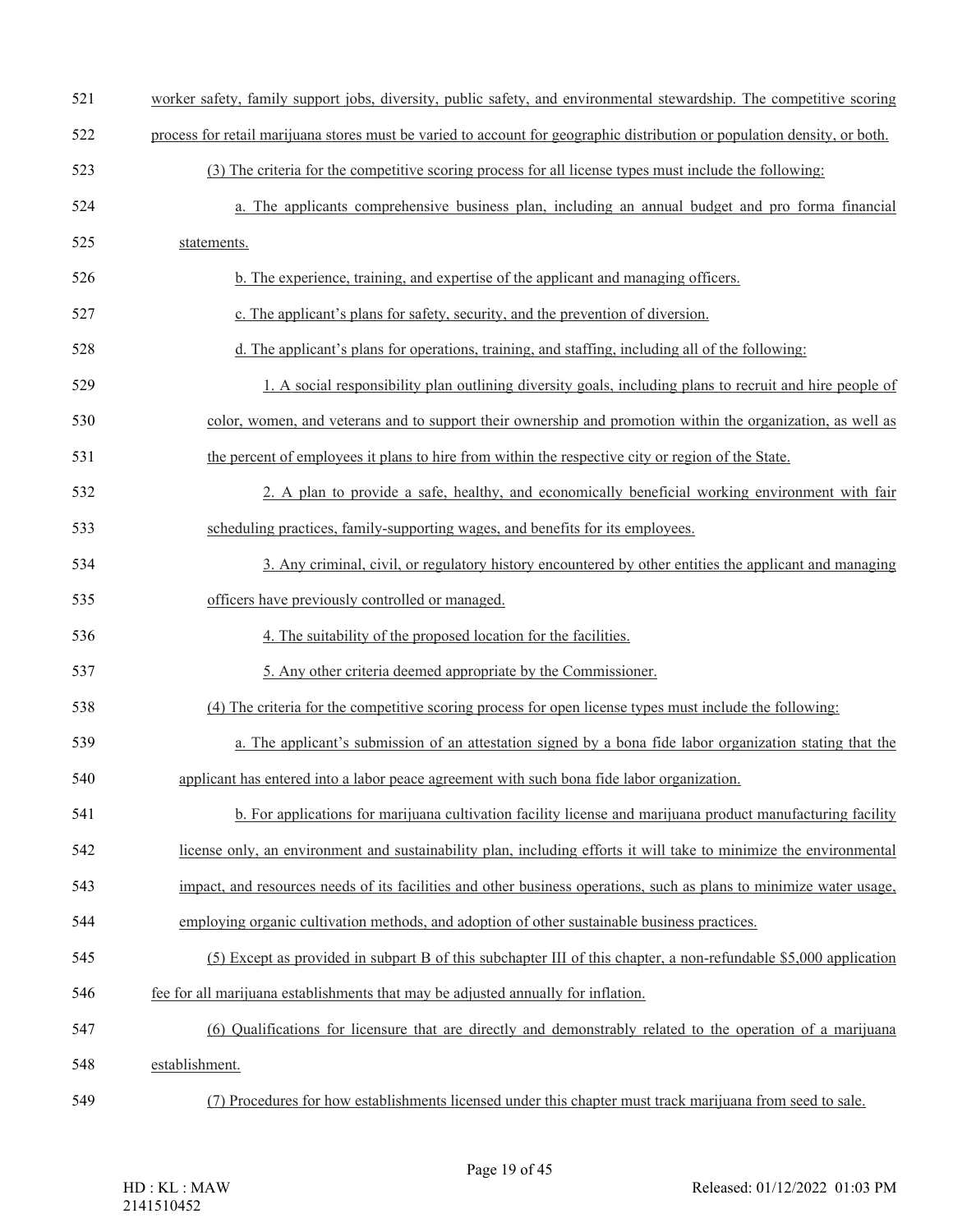| 550 | (8) Security requirements for marijuana establishments, including lighting, physical security, video, and alarm         |
|-----|-------------------------------------------------------------------------------------------------------------------------|
| 551 | requirements.                                                                                                           |
| 552 | (9) Requirements for the transportation and storage of marijuana and marijuana products by marijuana                    |
| 553 | establishments.                                                                                                         |
| 554 | (10) Employment and training requirements for licensees, employees, and agents of marijuana establishments,             |
| 555 | including the following:                                                                                                |
| 556 | a. That each marijuana establishment create an identification badge for each employee or agent.                         |
| 557 | b. That employees of retail marijuana store establishments be trained in recognizing valid identification               |
| 558 | cards.                                                                                                                  |
| 559 | (11) Requirements to prevent the sale or diversion of marijuana and marijuana products to individuals under             |
| 560 | the age of 21. To protect individual privacy, the Commissioner may not require a consumer to provide a retail           |
| 561 | marijuana store with personal information other than government-issued identification to determine the consumer's age   |
| 562 | and a retail marijuana store may not be required to acquire and record personal information about consumers.            |
| 563 | (12) Standards for marijuana product manufacturers to use so that consumers can determine the amount of                 |
| 564 | marijuana in each product and compare the amount of marijuana in different products based upon the standard             |
| 565 | measurements, including a definition of the amount of delta-9 tetrahydrocannabinol that constitutes a single serving in |
| 566 | a marijuana product.                                                                                                    |
| 567 | (13) Requirements for marijuana and marijuana products sold or distributed by marijuana establishments,                 |
| 568 | including information for consumers and labeling requirements for marijuana products that include all of the following: |
| 569 | a. The length of time it typically takes for a product to take effect.                                                  |
| 570 | b. The amount of marijuana in the product using the standard established in this section, not to exceed 10              |
| 571 | mg per serving.                                                                                                         |
| 572 | c. The serving size and the number of servings in each package, not to exceed 5 servings.                               |
| 573 | d. Ingredients and possible allergens.                                                                                  |
| 574 | e. A nutritional fact panel.                                                                                            |
| 575 | f. The requirement that information on the packaging may not mislead consumers.                                         |
| 576 | g. The specific batch number of the product.                                                                            |
| 577 | h. Educational information for consumers to educate consumers, including evidence-based information                     |
| 578 | about how to interpret the information on the label, health effects, and potential interactions with prescription and   |
| 579 | nonprescription medications.                                                                                            |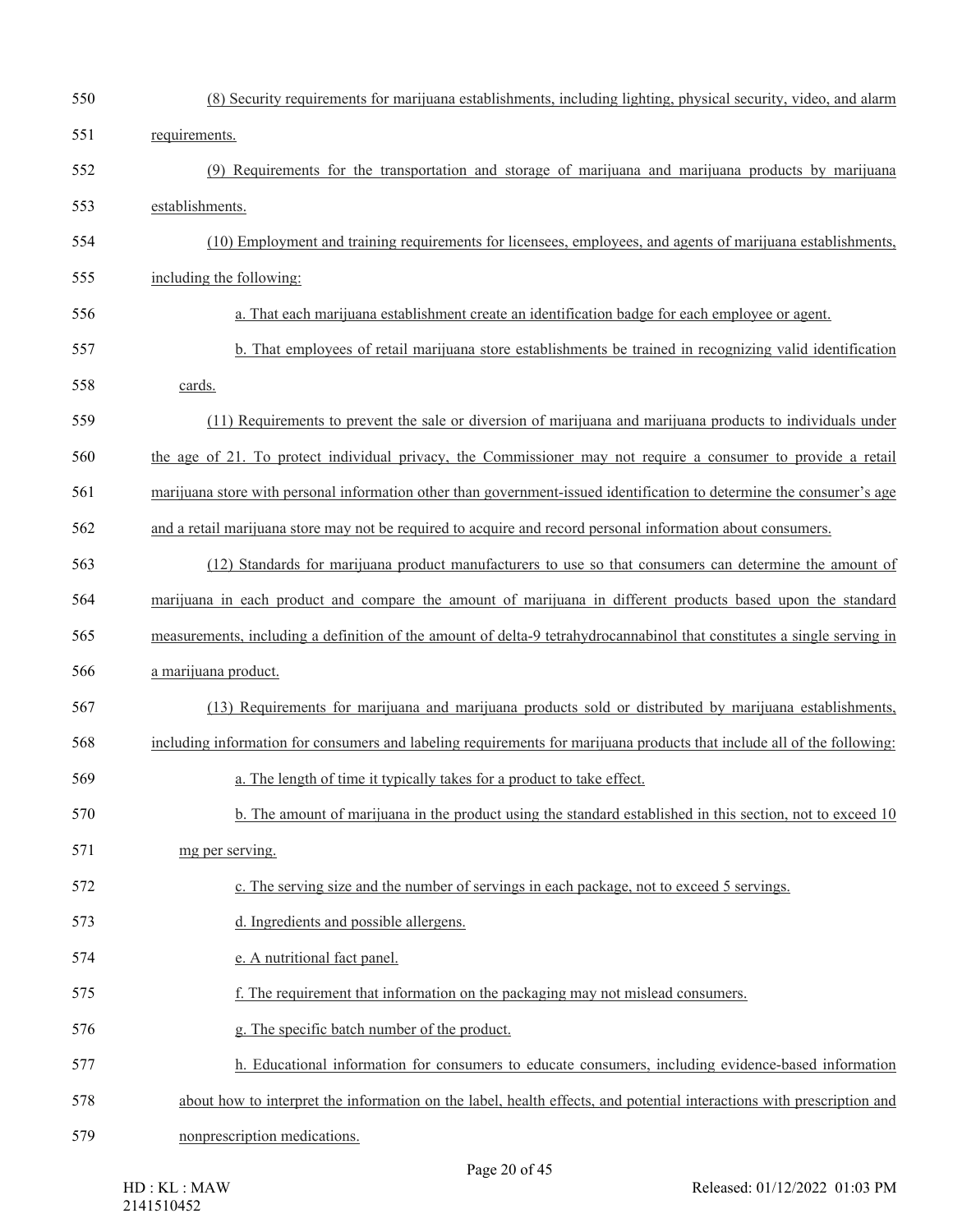| 580 | i. Opaque, resealable, and continually child-resistant packaging, which must be designed or constructed to            |
|-----|-----------------------------------------------------------------------------------------------------------------------|
| 581 | be significantly difficult for children under 5 years of age to open and not difficult for normal adults to use       |
| 582 | properly as defined by 16 C.F.R. § 1700.20.                                                                           |
| 583 | j. A standard symbol indicating edible marijuana products contain marijuana so that marijuana products                |
| 584 | are clearly identifiable.                                                                                             |
| 585 | k. A warning label that explains evidence-based harms from consuming marijuana, including the impact                  |
| 586 | on developing brains, the impact on an individual's ability to operate machinery, the impact on pregnant and          |
| 587 | breastfeeding women, and any interference with prescription drugs.                                                    |
| 588 | 1. A label that indicates the product is not for children.                                                            |
| 589 | m. All required information must be in typed, legible font that is easy to read, is unobstructed and                  |
| 590 | conspicuous, and contrasts sufficiently with the background. The information must be in English, but may also         |
| 591 | include translations in additional languages.                                                                         |
| 592 | (14) Health and safety regulations and standards for the manufacture of marijuana products by marijuana               |
| 593 | establishments consistent with other State requirements for food, including all of the following:                     |
| 594 | a. Prohibition of the manufacture of products that look like candy or cartoon characters.                             |
| 595 | b. Restrictions or prohibitions on additives to marijuana and marijuana-infused products, including                   |
| 596 | additives that are toxic, designed to make the product more addictive, or designed to make the product more           |
| 597 | appealing to children, but not including common baking and cooking items.                                             |
| 598 | c. Standards for the safe manufacture of marijuana extracts and concentrates.                                         |
| 599 | d. Requirements for random sample testing, including the manner and frequency of testing, to ensure                   |
| 600 | quality control, including by ensuring that marijuana and marijuana-infused products are accurately labeled for       |
| 601 | potency. The testing analysis must include testing for residual solvents, poisons, or toxins; harmful chemicals;      |
| 602 | dangerous molds or mildew; filth; harmful microbials such as E. Coli or salmonella; and pesticides.                   |
| 603 | (15) Restrictions on the advertising, marketing, and signage of marijuana and marijuana products, including a         |
| 604 | prohibition on mass-market campaigns that have a high likelihood of reaching minors.                                  |
| 605 | (16) Restrictions on the display of marijuana and marijuana products, including requirements that marijuana           |
| 606 | and marijuana products may not be displayed in a manner that is visible to the general public from a public right-of- |
| 607 | way.                                                                                                                  |
| 608 | (17) Requirements governing visits to cultivation facilities and product manufacturers, including the                 |
| 609 | requirement that these marijuana establishment log visitors.                                                          |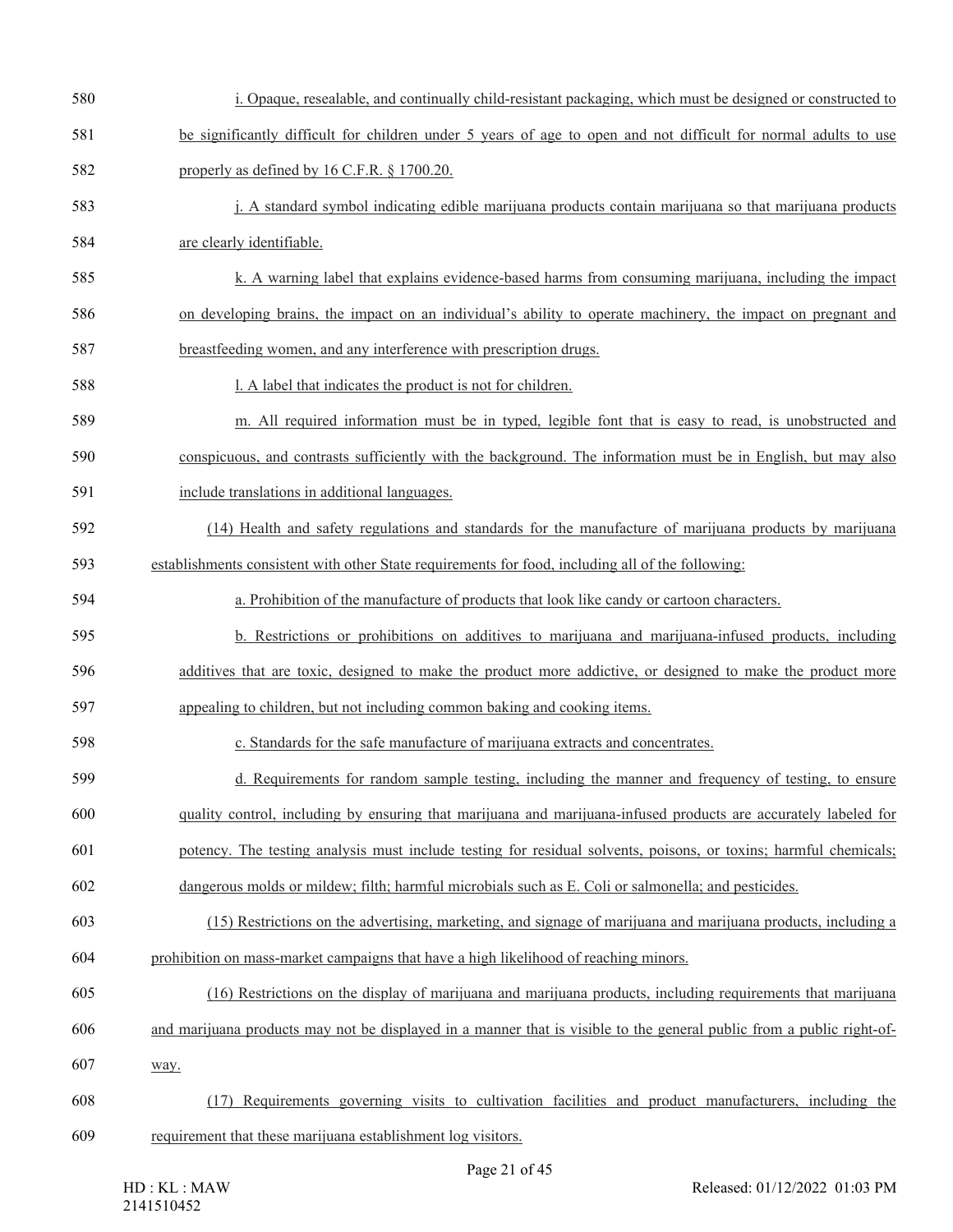- (18) Requirements that educational materials be disseminated to consumers who purchase marijuana-infused
- products.
- (19) Standards for the operation of marijuana testing facilities, including requirements for equipment and
- qualifications for personnel, which shall be based upon international standard ISO/IEC 17025. Marijuana testing
- facilities shall achieve and maintain accreditation to ISO/IEC 17025 by an International Laboratory Accreditation
- Corporation (ILAC) recognized accreditation body. The marijuana testing facilities shall achieve and maintain
- accreditation within the first applicable licensing period.
- (20) Civil penalties for the failure to comply with regulations made under this chapter.
- (21) Procedures for receiving and processing consumer complaints about marijuana establishments.
- Part A. Open Licenses.
- § 1332. Retail marijuana store licenses.
- (a) A retail marijuana store license may only be issued to a person selling retail marijuana or retail marijuana
- products under the terms and conditions of this chapter. A license issued under this section is valid for 2 years. Each
- application for a retail marijuana store license must contain all of the following:
- (1) The application materials required by the Commissioner, including the location where the retail marijuana
- store will operate.
- (2) The application fee in an amount determined by the Commissioner.
- 627 (3) Materials required by  $\S$  1331(a)(3) and (4) of this chapter.
- (b) A retail marijuana store licensee shall pay the Commissioner \$10,000 biennially for the retail marijuana store
- license. A retail marijuana store licensee must renew the license biennially by paying the fee required by this subsection
- and by providing documentation of a labor peace agreement.
- (c) A retail marijuana store may purchase retail marijuana from a licensed retail marijuana cultivation facility or
- may cultivate its own retail marijuana if it obtains a retail marijuana cultivation facility license under § 1334 of this chapter.
- (d) A retail marijuana store shall track all of its retail marijuana and retail marijuana products from the point that
- they are transferred from a retail marijuana cultivation facility or retail marijuana products manufacturer to the point of sale.
- (e)(1) A retail marijuana store licensee may also sell retail marijuana products that are prepackaged and labeled as
- required by this chapter.
- (2) A retail marijuana store licensee may transact with a retail marijuana products manufacturing licensee for
- the purchase of retail marijuana products upon a retail marijuana products manufacturing licensee's licensed premises
- or a retail marijuana store's licensed premises.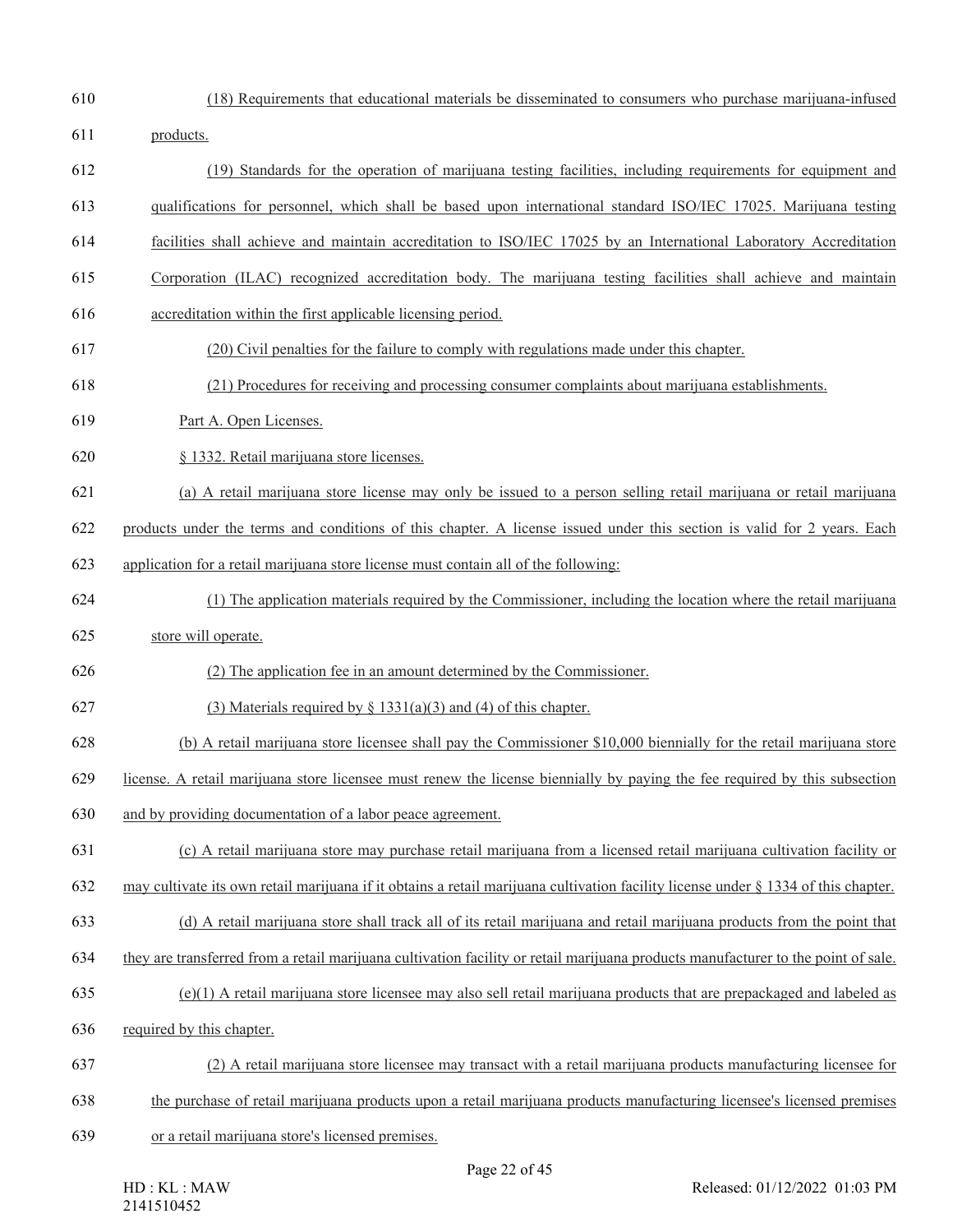- (f)(1) A retail marijuana store may not sell more than 1 ounce of retail marijuana or its equivalent in retail marijuana products, including retail marijuana concentrate, except for nonedible, nonpsychoactive retail marijuana products, including ointments, lotions, balms, and other nontransdermal topical products, during a single transaction to an individual.
- (2) Prior to initiating a sale to an individual, an employee of the retail marijuana store making the sale shall verify that the purchaser has a valid government-issued photo identification card showing that the individual is 21 years of age or older. If an individual under 21 years of age presents a fraudulent proof of age, any action relying on
- the fraudulent proof of age is not grounds for the revocation or suspension of any license issued under this section.
- a. If a retail marijuana store licensee or employee has reasonable cause to believe that an individual is under 21 years of age and is exhibiting fraudulent proof of age in an attempt to obtain any retail marijuana or marijuana product, the licensee or employee is authorized to confiscate such fraudulent proof of age, if possible, and shall, within 72 hours after the confiscation, remit it to a state or local law enforcement agency. The failure to confiscate such fraudulent proof of age or to remit to a state or local law enforcement agency within 72 hours after the confiscation does not constitute a criminal offense.
- b. If a retail marijuana store licensee or employee believes that an individual is under 21 years of age and is exhibiting fraudulent proof of age in an attempt to obtain any retail marijuana or retail marijuana product, the licensee or employee, employee of the Division, or any law enforcement officer as defined in § 222 of Title 11, acting in good faith and upon reasonable grounds therefor, may detain and question such person in a reasonable manner for the purpose of ascertaining whether the person is guilty of any unlawful act regarding the purchase of retail marijuana. The questioning of an individual by an employee or a peace or police officer does not render the licensee, the employee, or the peace or police officer civilly or criminally liable for slander, false arrest, false
- imprisonment, malicious prosecution, or unlawful detention.
- (h) A retail marijuana store must provide a sample of its products to a facility that has a marijuana testing facility
- license for testing and research purposes as required by regulations adopted under this chapter. A retail marijuana store
- shall maintain a record of what was provided to the testing facility, the identity of the testing facility, and the results of the
- testing.
- (i) All retail marijuana and retail marijuana products sold at a licensed retail marijuana store must be packaged and
- labeled as required by this chapter.
- (j) A retail marijuana store shall comply with all provisions of State and federal law in regard to individuals with
- disabilities.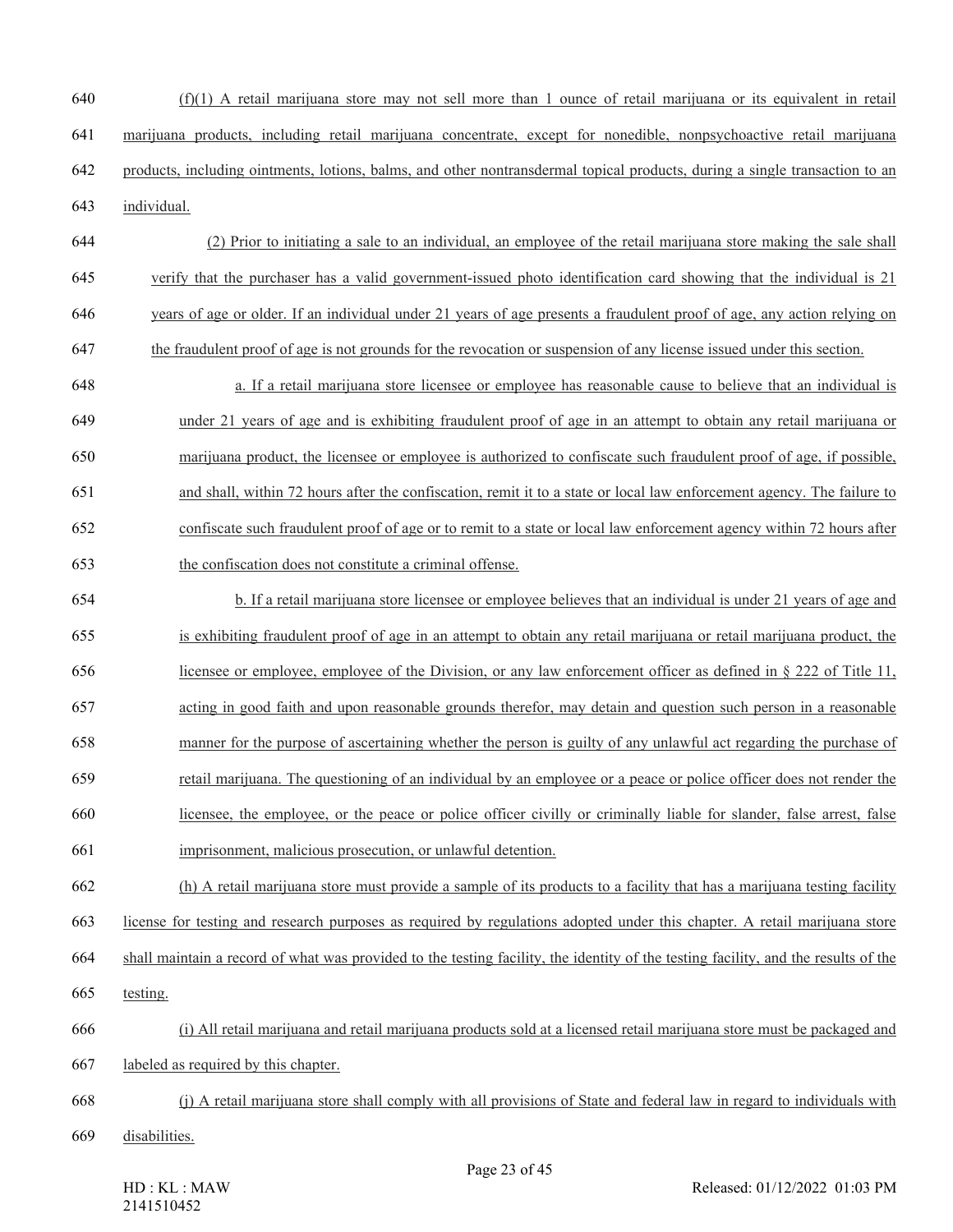- (k)(1) A retail marijuana store may only sell retail marijuana; retail marijuana products; marijuana accessories;
- nonconsumable products such as apparel; and marijuana related products, such as childproof packaging containers. A retail
- marijuana store is prohibited from selling or giving away any consumable product, including cigarettes or alcohol, or any
- edible product that does not contain marijuana, including sodas, candies, or baked goods.
- (2) A retail marijuana store may not sell any retail marijuana or retail marijuana products that contain nicotine or alcohol if the sale of the alcohol would require a license under this title.
- (3) A retail marijuana store may not sell retail marijuana or retail marijuana products over the Internet or
- deliver retail marijuana or retail marijuana products to a person not physically present in the retail marijuana store's
- licensed premises.
- (l) A display case containing marijuana concentrate must include the potency of the marijuana concentrate next to the name of the product using the standard established under this chapter.
- (m) A properly registered compassion center under § 4914A of Title 16 who is issued a retail marijuana store
- license issued under this subsection is considered a business registration separate and distinct from the registration issued
- under § 4914A of Title 16.
- § 1333. Marijuana testing facility licenses.
- (a) A marijuana testing facility license may be issued to a person who performs testing and research on retail
- marijuana under the terms and conditions of this chapter. A license issued under this section is valid for 2 years. Each
- application for a marijuana testing facility license must contain all of the following:
- (1) The application materials required by the Commissioner, including the location where the marijuana
- testing facility will operate.
- (2) The application fee in an amount determined by the Commissioner.
- 691 (3) Materials required by  $\S$  1331(a)(3) and (4) of this chapter.
- (b) A marijuana testing facility licensee shall pay the Commissioner \$10,000 biennially for the marijuana testing
- facility license. A marijuana testing facility licensee must renew the license biennially by paying the fee required by this
- subsection and by providing documentation of a labor peace agreement.
- (c) The Commissioner shall promulgate rules related to acceptable testing and research practices, including testing,
- standards; quality control analysis; equipment certification and calibration; chemical identification; identifying other
- substances*;* and other measurers used in bona fide research methods.
- (d) A person who has a financial interest in a marijuana testing facility license from the Commissioner for testing
- purposes may not have a financial interest in a registered compassion center, a marijuana cultivation facility, a marijuana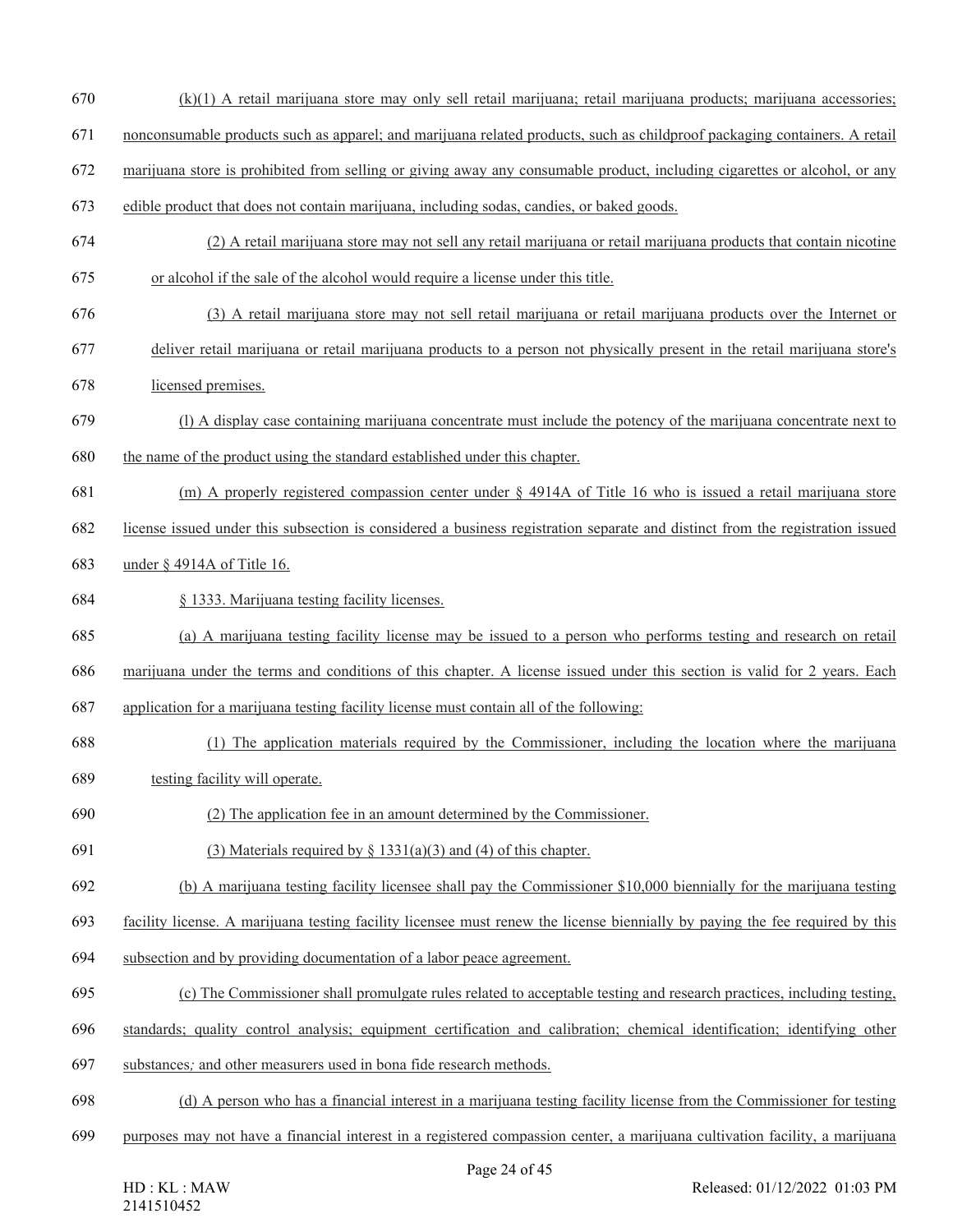- products manufacturing facility, or a retail marijuana store. A person that has a financial interest in a registered compassion
- center, a marijuana cultivation facility, a marijuana products manufacturing facility, or a retail marijuana store may not
- have a financial interest in a facility that has a marijuana testing facility license or is a registered safety compliance facility.
- § 1334. Marijuana cultivation facility licenses.
- (a) A marijuana cultivation facility license may be issued only to a person who cultivates retail marijuana for sale
- and distribution to licensed retail marijuana stores, marijuana products manufacturing licensees, or other marijuana
- cultivation facilities under the terms and conditions of this chapter. A license issued under this section is valid for 2 years.
- Each application for a marijuana cultivation facility license must contain all of the following:
- (1) The application materials required by the Commissioner, including the location where the marijuana
- cultivation facility will operate.
- (2) The application fee in an amount determined by the Commissioner.
- 711 (3) Materials required by  $\S$  1331(a)(3) and (4) of this chapter.
- (b) A marijuana cultivation facility licensee shall pay the Commissioner biennially for the marijuana cultivation
- facility license according to the rates below. A marijuana cultivation facility licensee must renew the license biennially by
- paying the fee required by this subsection and by providing documentation of a labor peace agreement. The license fee for a
- marijuana cultivation facility shall be as follows:
- (1) For an indoor facility that is equal to or between 2,501 and 7,500 square feet or for an outdoor facility that
- is equal to or between 1.1 and 2.5 acres, the fee is \$5,000.
- (2) For an indoor facility that is between 7,501 and 10,000 square feet or for an outdoor facility that is equal to
- or between 2.6 and 5 acres, the fee is \$7,500.
- (3) For an indoor facility that is equal to or greater than 10,001 square feet or for an outdoor facility that is equal to or greater than 5.1 acres, the fee is \$10,000.
- (c) A marijuana cultivation facility shall track the marijuana it cultivates from seed or immature plant to wholesale
- purchase.
- (d) A marijuana cultivation facility must provide a sample of its products to a facility that has a marijuana testing
- facility license for testing and research purposes as required by regulations adopted under this chapter. A marijuana
- cultivation facility shall maintain a record of what was provided to the testing facility, the identity of the testing facility, and
- the testing results.
- (e) Retail marijuana or retail marijuana products may not be consumed on the premises of a marijuana cultivation
- facility.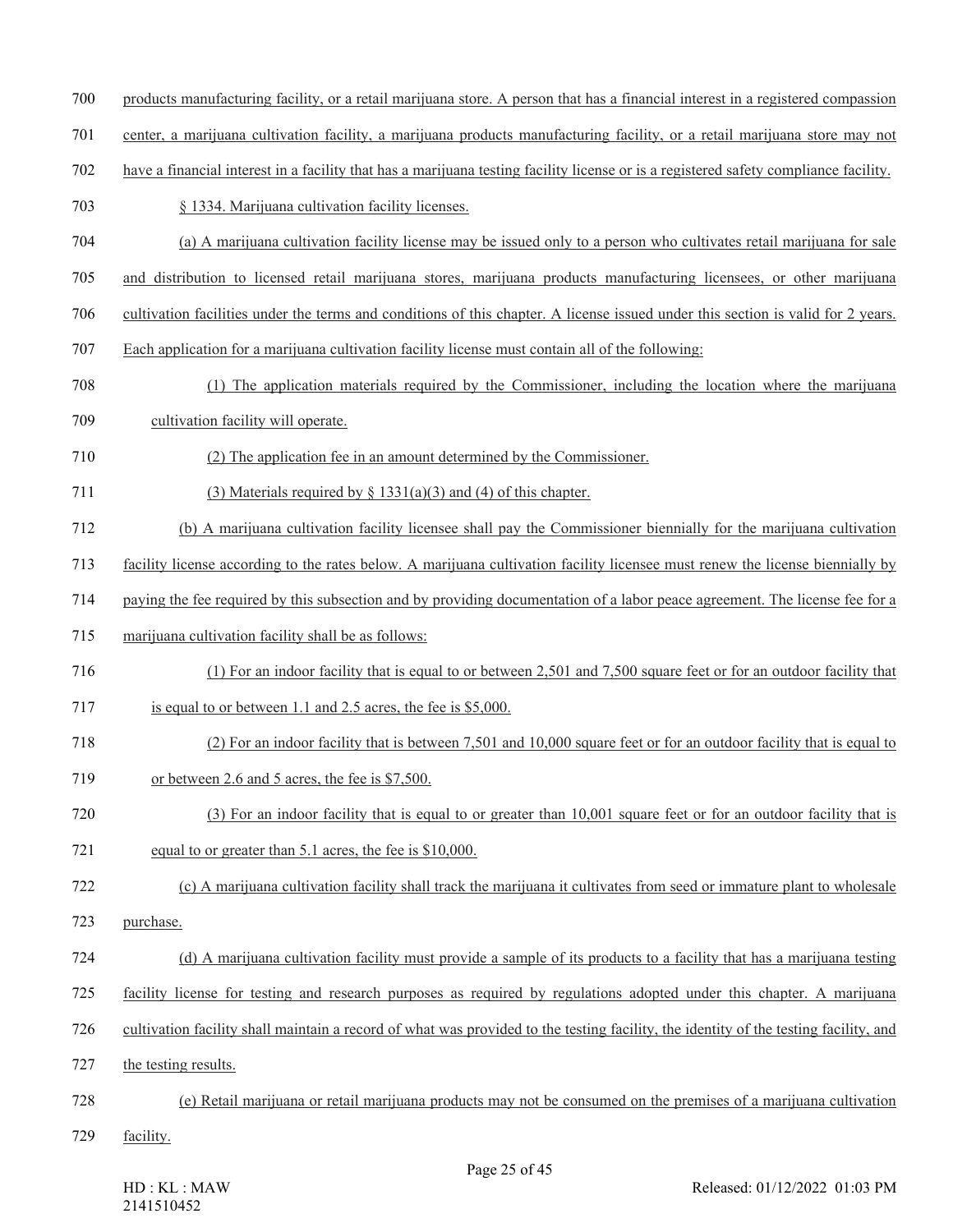- (f) No marijuana cultivation facility license may be issued for an indoor facility exceeding 12,500 square feet or
- for an outdoor facility exceeding 7.5 acres unless additional tiers are created by the Commissioner under § 1334(h) of this
- chapter.
- (g) At the time of renewal under § 1334(b) of this chapter, a marijuana cultivation facility licensee may request a
- one tier increase in size each renewal period, as long as an updated safety, security and prevention of diversion plan is
- provided as required under § 1331(a)(3)b. of this chapter.
- (h) The Commissioner may create additional tiers under § 1334(b)(1) of this chapter anytime 2 years after [the
- effective date of this Act] if demand requires additional tiers.
- § 1335. Marijuana product manufacturing facility license.
- (a) A marijuana product manufacturing facility license may be issued only to a person who manufactures and

distributes marijuana products under the terms and conditions of this chapter. A license issued under this section is valid for

- 2 years. Each application for a marijuana product manufacturing facility license must contain all of the following:
- (1) The application materials required by the Commissioner, including the location where the marijuana
- product manufacturing facility will operate.
- (2) The application fee in an amount determined by the Commissioner.
- 745 (3) Materials required by  $\S$  1331(a)(3) and (4) of this chapter.
- (b) A marijuana product manufacturing facility licensee shall pay the Commissioner \$10,000 biennially for the
- marijuana product manufacturing facility license. A marijuana product manufacturing facility licensee must renew the
- license biennially by paying the fee required by this subsection and by providing documentation of a labor peace
- agreement.
- (c) A marijuana product manufacturing facility shall track all of its marijuana products from the point the
- marijuana is received from the retail marijuana cultivation facility until the products are transferred to a retail marijuana
- store.
- (d) A marijuana product manufacturing facility may not do any of the following:
- (1) Add any marijuana to a food product where the manufacturer of the food product holds a trademark to the
- food product's name; except that a manufacturer may use a trademarked food product if the manufacturer uses the
- product as a component or as part of a recipe and where the marijuana product manufacturer does not state or advertise
- to the consumer that the final retail marijuana product contains a trademarked food product.
- (2) Intentionally or knowingly label or package a retail marijuana product in a manner that would cause a
- reasonable consumer confusion as to whether the retail marijuana product was a trademarked food product.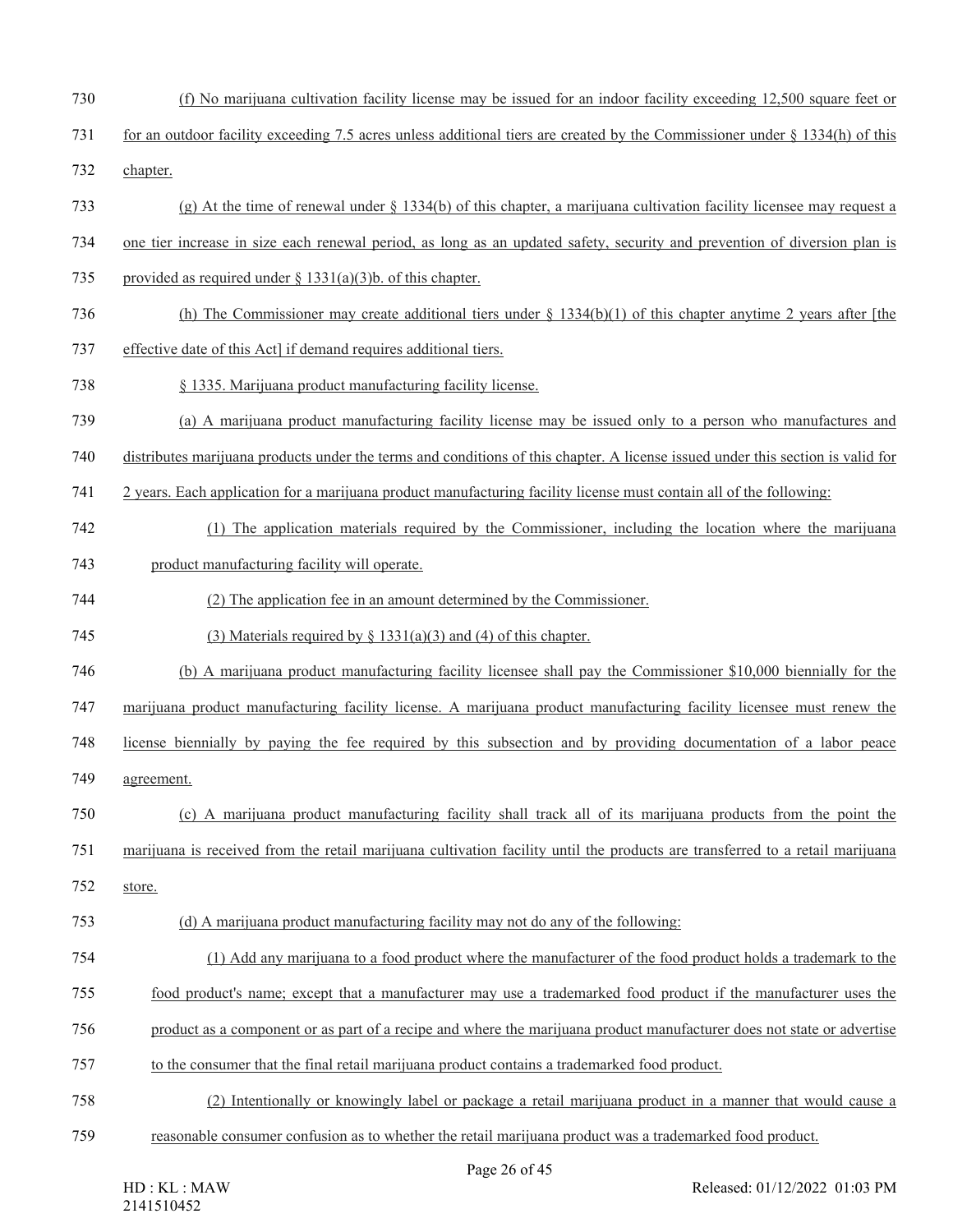(3) Label or package a product in a manner that violates any federal trademark law or regulation. (e) Retail marijuana products shall be prepared in a marijuana product manufacturing facility that is used exclusively for the manufacture and preparation of retail marijuana or retail marijuana products and using equipment that is used exclusively for the manufacture and preparation of retail marijuana products. (f) All licensed premises on which retail marijuana products are manufactured must meet the sanitary standards for retail marijuana product preparation promulgated under this chapter and as applicable under all of the following: (1) Section 122(3)u of Title 16 and related regulations, the State of Delaware Food Code, § 4458 of Title 16 of the Delaware Administrative Code, and the Cottage Food Regulations, § 4458A of Title 16 of the Delaware Administrative Code. (2) Chapter 35 of Title 16. (3) Chapter 41 of Title 16. (4) Chapter 43 of Title 16. (g) All retail marijuana products must be shelf-stable and not require refrigeration to prevent spoilage. (h) A retail marijuana product must be sealed and conspicuously labeled in compliance with this article and any rules promulgated under this chapter. (1) A marijuana product manufacturing facility shall package and label each product manufactured as required by the rules established by the Commissioner, including the use of the standard symbol. (2) An edible retail marijuana product must list its ingredients and may list its compatibility with dietary practices. (3) The standard symbol requirements as established by the Commissioner do not apply to a multi-serving liquid retail marijuana product that is impracticable to mark if the product complies with all statutory and rule packaging requirements for multi-serving edibles and with all of the following enhanced requirements to reduce the risk of accidental ingestion: a. A multi-serving liquid is packaged in a structure that uses a single mechanism to achieve both child- resistance and accurate pouring measurement of each liquid serving in increments equal to or less than 10 milligrams of active THC per serving, with no more than 500 milligrams of active THC total per package. b. The measurement component is within the child-resistant cap or closure of the bottle and is not a separate component. (i) Retail marijuana or retail marijuana products may not be consumed on the premises of a marijuana product manufacturing facility.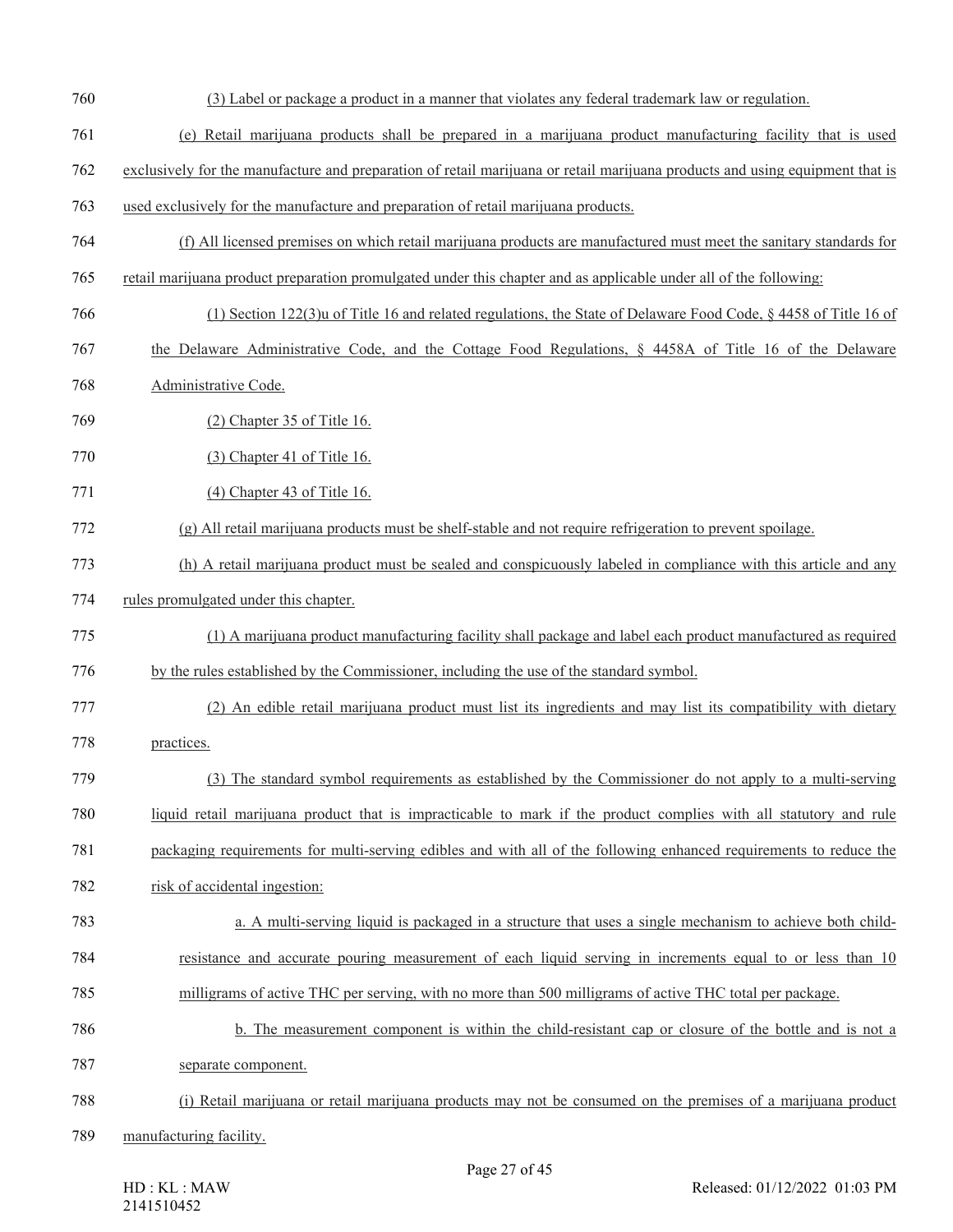- (j) A marijuana product manufacturing facility must provide a sample of its products to a facility that has a
- marijuana testing facility license for testing and research purposes as required by regulations adopted under this chapter. A
- marijuana product manufacturing facility shall maintain a record of what was provided to the testing facility, the identity of
- the testing facility, and the results of the testing.
- Part B. Social Equity and Microbusiness Licenses.
- 795 § 1336. Social equity applicant.
- A social equity applicant is a Delaware resident that meets one of the following criteria:
- (a) An applicant for any type of license with at least 51% ownership and control by 1 or more individuals who
- have resided for at least 5 of the preceding 10 years in a disproportionately impacted area.
- (b) An applicant for any type of license with at least 51% ownership and control by 1 or more individuals who
- meets one of the following criteria:
- (1) Was convicted of or adjudicated delinquent for any marijuana-related offense except for delivery to a
- minor.
- (2) Is married to or the child of a person who was convicted of or adjudicated delinquent for any marijuana-
- related offense.
- § 1337. Social equity application and fees.
- (a) A social equity license issued under Part B of this subchapter is valid for 2 years. Each application for a social
- equity license must contain all of the following:
- (1) The application materials required by the Commissioner.
- (2) The discounted application fee in the amount of \$1,000.
- 810 (3) Materials required by  $\S$  1331(a)(3) and (a)(4) of this chapter.
- (b) A social equity licensee shall pay the Commissioner biennially for the social equity license at a discounted rate
- of 40% of the applicable open license. A social equity licensee must renew the license biennially by paying the fee required

813 by this subsection, providing confirmation that all of the criteria in § 1328 are satisfied, and by providing documentation of

- a labor peace agreement.
- 815 § 1338. Technical assistance.
- The Commissioner shall develop a technical assistance program to aid social equity applicants in applying for a
- license and finding financial resources. The Commissioner may partner with the Division of Small Business to administer
- workshops to assist social equity applicants and licensees in applying for a license and operating a business.
- § 1339. Financial assistance.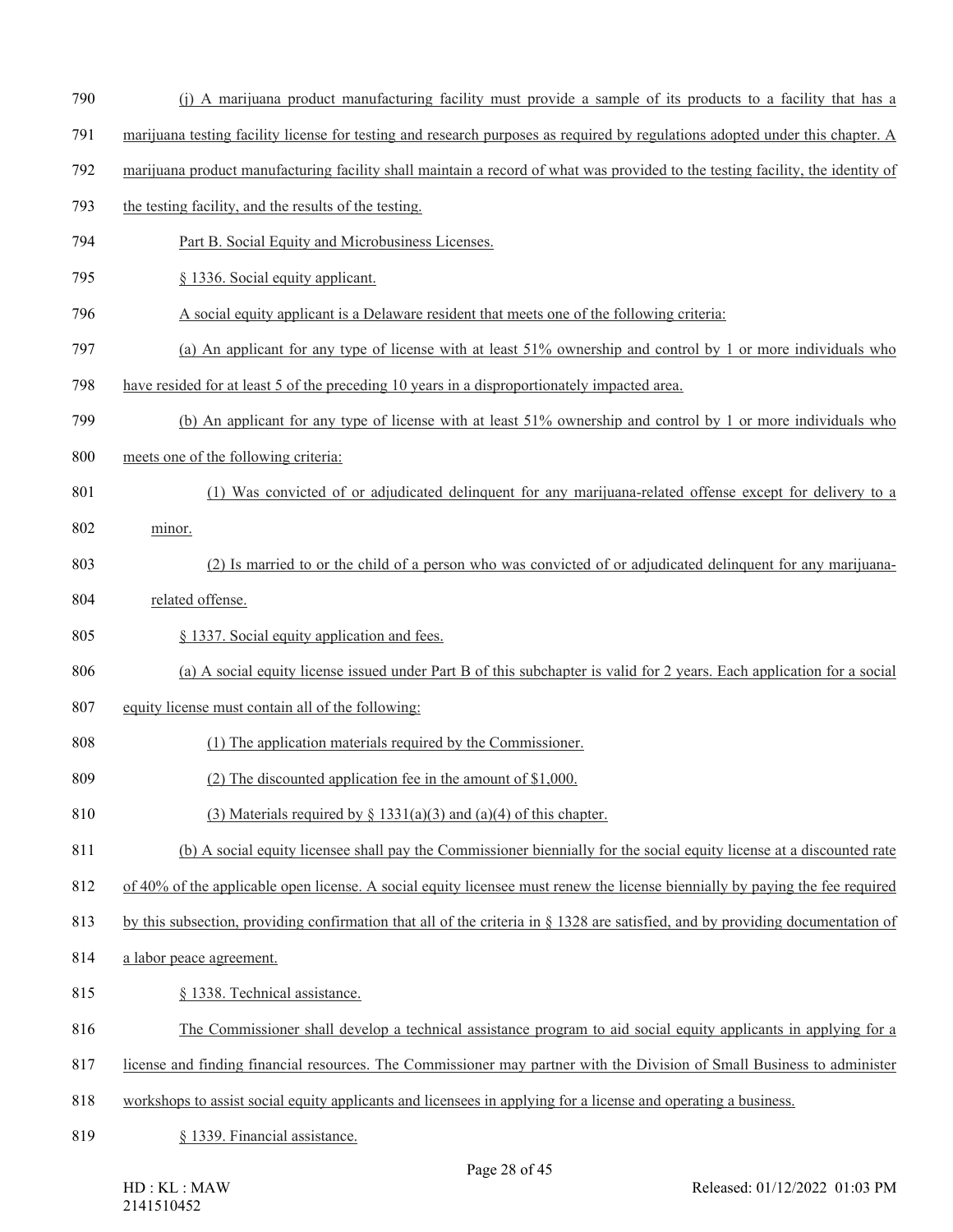- The Commissioner shall investigate opportunities for public and private sources of financial assistance that could
- support social equity applicants.
- §1340 Microbusiness license.
- A microbusiness applicant is an applicant for a marijuana cultivation facility license or a marijuana product
- manufacturing license who meets all the following criteria:
- (1) 51% ownership and control by 1 or more individuals who have resided in Delaware for at least 5 of the
- preceding 10 years.
- 827 (2) Intends to employ no more than 10 employees.
- 828 (3) Will not operate a facility occupying more than 2500 square feet.
- (4) Will not possess more than 1,000 marijuana plants each month.
- § 1341. Microbusiness application and fees.
- (a) A microbusiness license issued under Part B of this subchapter is valid for 2 years. Each application for a
- microbusiness license must contain all of the following:
- (1) The application materials required by the Commissioner.
- (2) The discounted application fee in the amount of \$3,000.
- 835 (3) Materials required  $\S$  1331(a)(3) and (a)(4) of this chapter.
- (b) A microbusiness licensee shall pay the Commissioner biennially for the microbusiness license at a discounted
- rate of 40% of the applicable open license. A microbusiness licensee must renew the license biennially by paying the fee
- required by this subsection and by providing confirmation that all of the criteria in § 1340 of this chapter are satisfied.
- § 1342. Conditional license.
- The Commissioner may grant a social equity or microbusiness applicant a conditional license under this section.
- Any applicant who receives a conditional license shall have 180 days from the date of the granting of the conditional
- license to identify a physical location for the location of the licensed premises. The proposed licensed premises must be
- 843 approved by the Commissioner. If the applicant is unable to find a suitable physical address approved by the Commissioner
- within 180 days of issuance of the conditional license, the Commissioner may extend the period for finding a physical
- 845 address for another 180 days if the conditional licensee demonstrates concrete attempts to secure a location and a hardship
- to securing the location. If the Commissioner denies the extension of the conditional license and the licensee is unable to
- find a physical address approved by the Commissioner within the additional 180 days, the Commissioner shall rescind the
- conditional license.
- 849 Part C. Issuance of All Licenses.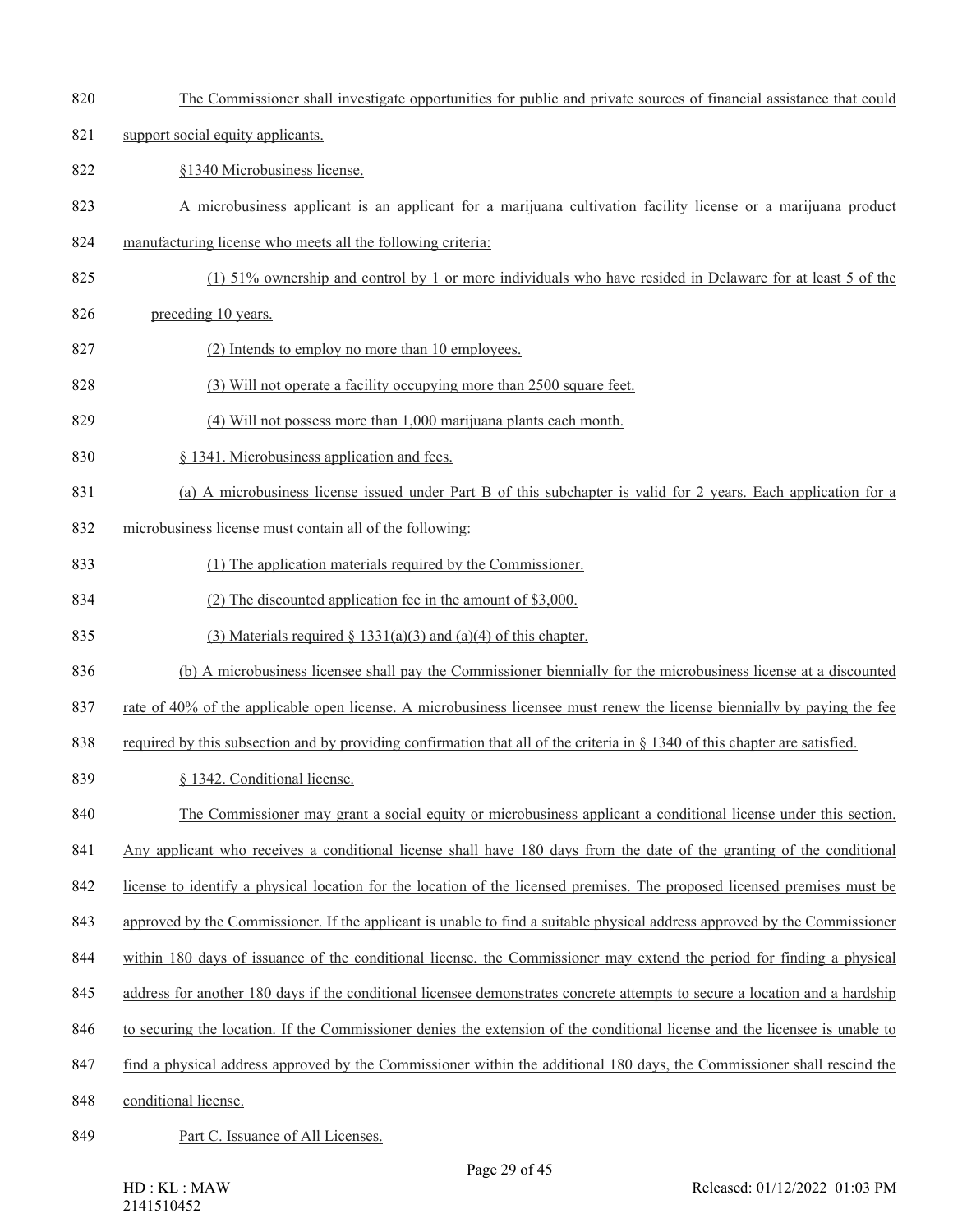| 850 | § 1343. Licensing Process.                                                                                              |
|-----|-------------------------------------------------------------------------------------------------------------------------|
| 851 | (a) Beginning 13 months after [the effective date of this Act], the Commissioner shall begin accepting applications     |
| 852 | for all licenses, including open, social equity, and microbusiness licenses.                                            |
| 853 | (b) Beginning 14 months after [the effective date of this Act], the Commissioner shall begin issuing licenses.          |
| 854 | (c) Beginning 15 months after [the effective date of this Act], the Commissioner shall issue the following number       |
| 855 | of cultivation facility licenses provided a sufficient number of qualified applicants exist:                            |
| 856 | (1) Facility less than 2500 square feet:                                                                                |
| 857 | a. 20 microbusiness licenses.                                                                                           |
| 858 | b. 10 social equity licenses.                                                                                           |
| 859 | (2) Facility more than 2500 square feet:                                                                                |
| 860 | a. 20 open licenses.                                                                                                    |
| 861 | b. 10 social equity licenses.                                                                                           |
| 862 | (d) Beginning 16 months after [the effective date of this Act], the Commissioner shall issue the following number       |
| 863 | of product manufacturing facility licenses:                                                                             |
| 864 | $(1)$ 10 open licenses.                                                                                                 |
| 865 | (2) 10 social equity licenses.                                                                                          |
| 866 | (3) 10 microbusiness licenses.                                                                                          |
| 867 | (e) Beginning 19 months after [the effective date of this Act], the Commissioner shall issue the following number       |
| 868 | of licenses provided a sufficient number of qualified applicants exist:                                                 |
| 869 | (1) Retail store licenses:                                                                                              |
| 870 | a. 15 open licenses.                                                                                                    |
| 871 | b. 15 social equity licenses.                                                                                           |
| 872 | (2) Testing facility licenses:                                                                                          |
| 873 | a. 3 open licenses.                                                                                                     |
| 874 | b. 2 social equity licenses.                                                                                            |
| 875 | (f) Impossibility of performance because of opposition by localities or lack of qualified applications is a defense to  |
| 876 | any lawsuit brought against the Commissioner to comply with the issuance of the required number of licenses.            |
| 877 | (g) At any time 2 years after [the effective date of this Act], the Commissioner may accept applications for any        |
| 878 | type of license and issue licenses in excess of the numbers identified in subsection (c) of this section for any of the |
| 879 | following reasons:                                                                                                      |
|     |                                                                                                                         |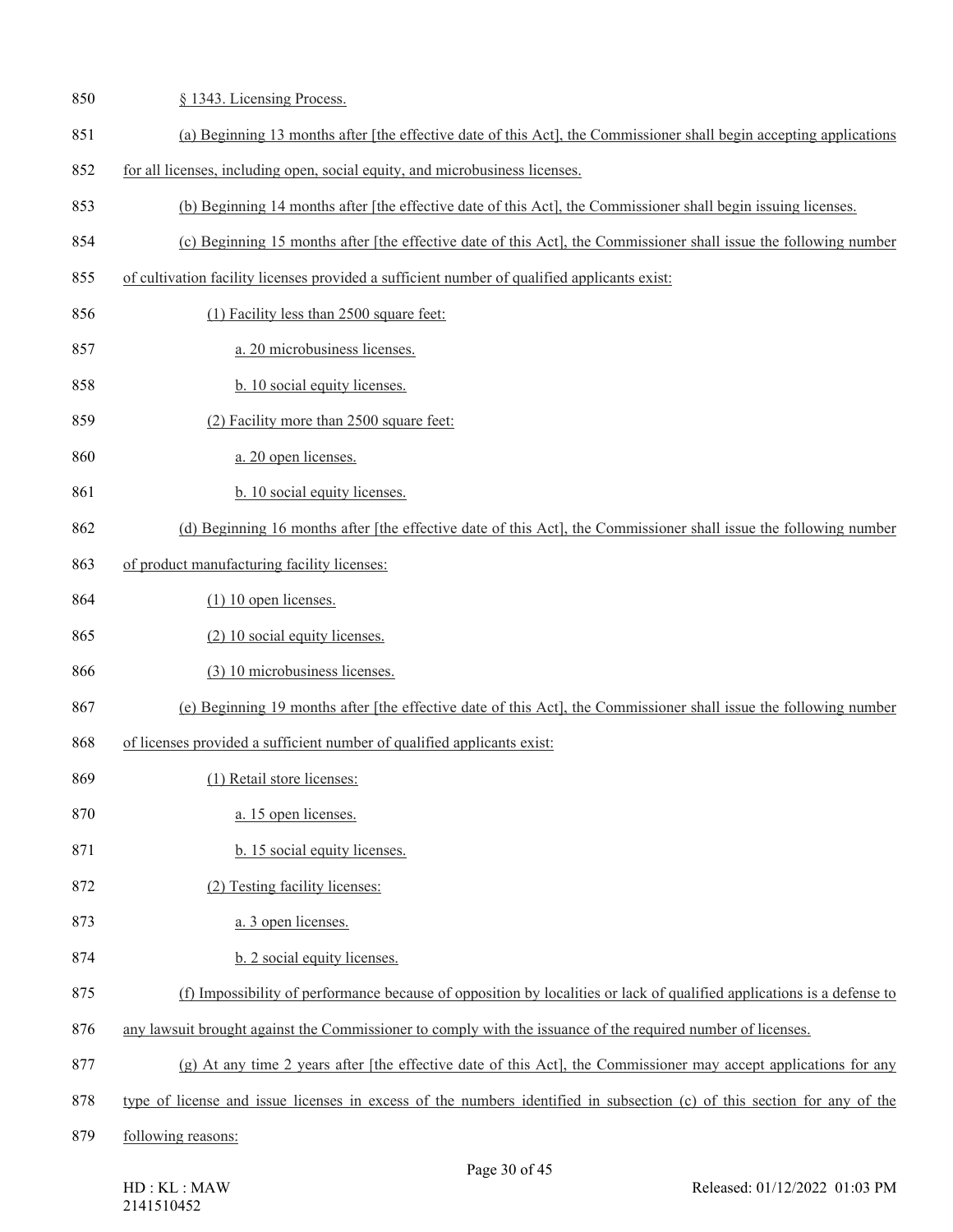(1) The Commissioner determines that additional stores or facilities are needed. (2) The number of licenses for a particular type of license is less than the number permitted for that type of license in subsection (c) of this section. §§ 1344-1350. Reserved. Subchapter IV. Determination of Applications. § 1351. Local control. (a) A municipality may prohibit the operation of marijuana cultivation facilities, marijuana product manufacturing facilities, marijuana testing facilities, or retail marijuana stores through the enactment of an ordinance or through an initiated or referred measure. (b) A municipality or county may enact ordinances or regulations that are not in conflict with this chapter or in conflict with regulations enacted under this chapter, governing the time, place, manner, and number of marijuana establishment operations. A municipality or county may establish civil penalties for violation of an ordinance or regulations governing the time, place, and manner that a marijuana establishment may operate in such municipality or county. § 1352. Procedural requirements governing Commissioner's action; hearing; appeal. (a) The Commissioner shall distribute and receive all of the applications for licensure under this chapter and shall refer an application to the Division for investigation. If it appears that any application should not be granted, the Commissioner shall so notify the applicant stating the reason for denial. (b) Hearings on applications for licensure under this chapter. (1) If 10 or more persons who reside or own property within 1 mile of the premises where the license is to operate or in any incorporated areas located within 1 mile of the premises where the license is to operate file a protest against the issuance of the license with the Commissioner within 30 days from the filing of the application, then a hearing must be held to consider the application and protest and, specifically, the concerns of the members of the community within which the license is to operate. (2) The Commissioner may hold a hearing in the absence of a protest. (3) The Commissioner shall cause notice of the time and location of the hearing to be published in 2 consecutive issues of the same newspapers within which the applicant published notice of the applicant's application for the license. (4) The Commissioner shall send notice of the time and location of the hearing to the applicant and to each of the persons who signed the protest and provided a legible name and address; provided, however, that it is sufficient for the Commissioner to send notice to a legal agent representing a person.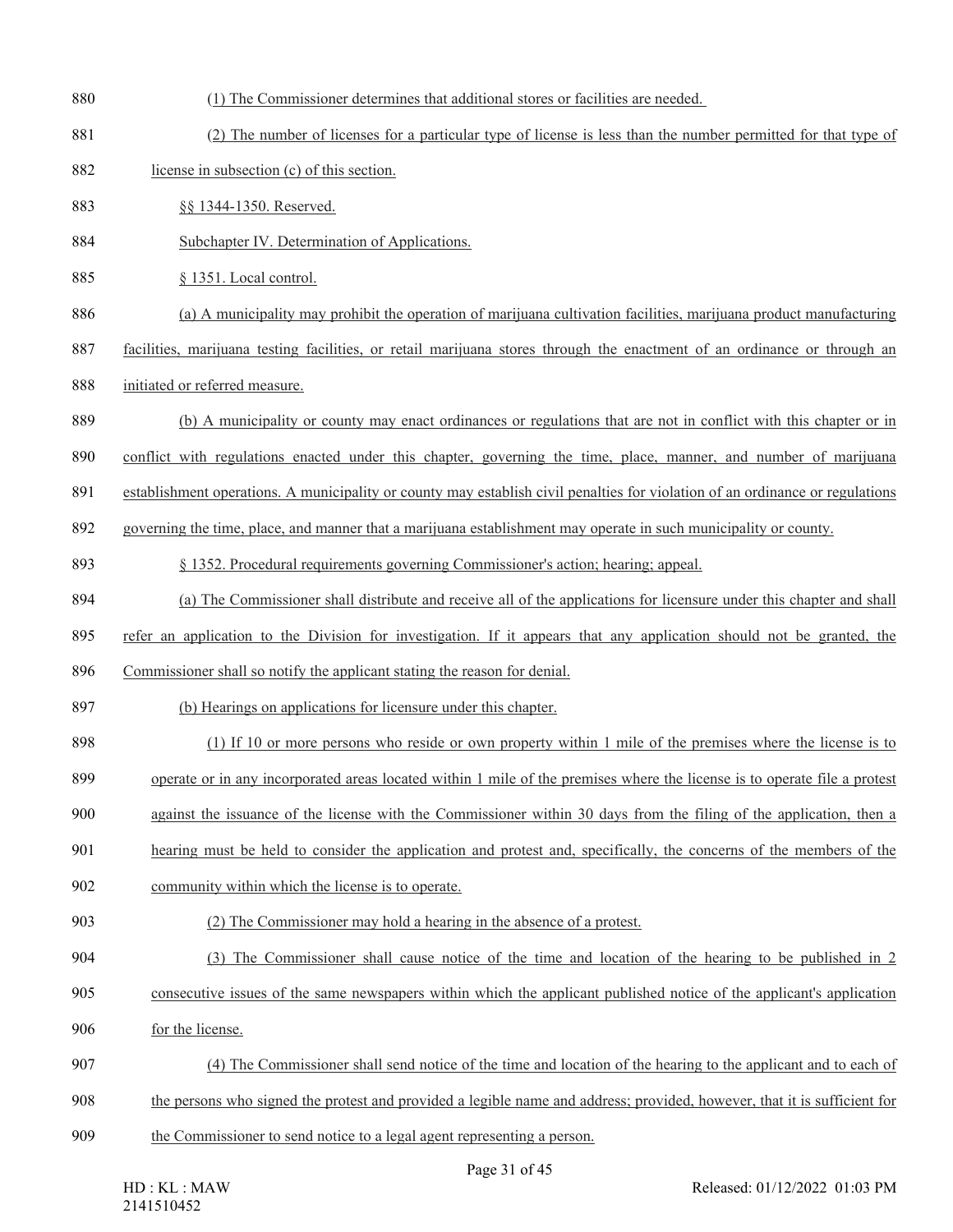- (5) The Commissioner shall conduct the hearing and shall make and keep a record of the hearing. The record
- must include the evidence, the Commissioner's findings of fact, the Commissioner's decision, and a brief statement of the reasons for the decision.
- (6) The Commissioner shall issue a written decision after the hearing. The Commissioner's decision must
- show the manner in which the Commissioner construed the law and applied it to the facts, must recite any objections
- presented by the community, and must show how and the extent to which the Commissioner took community concerns
- into account and gave them due consideration when making the decision.
- (c) The Commissioner's decision on an application must be in writing and is final and conclusive unless a party to such hearing files an appeal within 30 days from the date of the postmark on the Commissioner's decision by mailing notice of the appeal to the Commissioner's office. Upon receipt of the appeal, the Commissioner shall notify the chair of the Appeals Commission of the pending appeal and the chair shall convene the Appeals Commission with at least 20 days'
- notice to all parties. The Appeals Commission shall hear the appeal and shall review the matter on the record; act in
- accordance with the Administrative Procedures Act, Chapter 101 of Title 29; and affirm, reverse, or modify the decision of
- the Commissioner. A decision of the Commissioner may only be reversed upon a finding of abuse of discretion.
- 924 (d) A party who is aggrieved by a final decision of the Appeals Commission may file a written appeal with the
- Superior Court within 30 days of the date that the Appeals Commission's decision was mailed. The Superior Court's review
- of an appeal shall be on the record and in accordance with the Administrative Procedures Act, subchapter V of Chapter 101
- of Title 29. The Superior Court's review shall take into account the experience and specialized competence of the
- Commissioner and the purpose under which the Commissioner acted. Further, the Superior Court's review, in the absence
- of fraud, shall be limited to whether the Commissioner's decision is supported by substantial evidence on the record and is
- free from legal error.
- § 1353. Decision upon application for renewal of license; time of making.
- On or before the first day of the month preceding the biennial expiration date of a license, the Commissioner shall
- 933 render a decision upon every application properly and completely made to it on or before the first day of the third month
- preceding the biennial expiration date of a license.
- § 1354. Grounds for refusal of license; transfer or extension of premises.
- (a) The Commissioner may not grant a license under this chapter in any county or subdivision thereof, if granting a
- license is contrary to the law of any municipality or county adopted under § 1351 of this chapter.
- (b) The Commissioner may refuse to license an applicant if the Commissioner has substantial evidence that would
- reasonably support a belief that any of the following apply: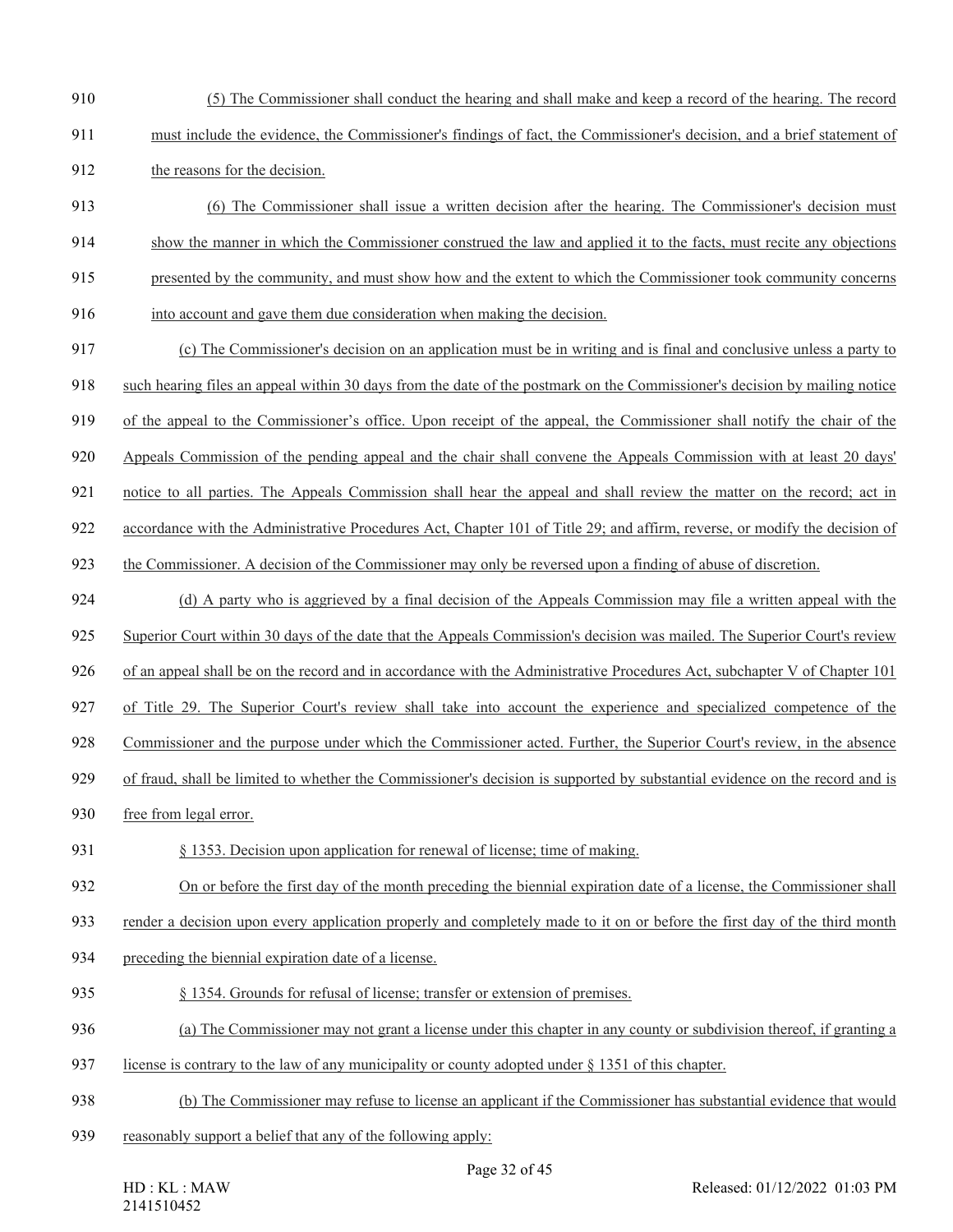- (1) There are sufficient licensed premises in the municipality or county, or the granting of a license in the
- municipality or county stated in the application is not otherwise demanded by public interest or convenience.
- 942 (2) The applicant appears to be financially irresponsible.
- (3) The applicant has made false statements to the Commissioner.
- (4) The applicant, including any of the applicant's directors or officers, or any of the applicant's shareholders
- who hold more than 10% of the outstanding issued shares, has been convicted of an offense that may impact the
- qualifications, functions, or duties of the business or profession for which the application is made, except that if the
- Commissioner determines that the applicant is otherwise suitable to be issued a license, and granting the license would
- not compromise public safety, the Commissioner shall conduct a thorough review of the nature of the crime,
- conviction, circumstances, and evidence of rehabilitation of the applicant, and shall evaluate the suitability of the
- applicant to be issued a license based on the evidence found through the review. In determining which offenses may
- impact the qualifications, functions, or duties of the business or profession for which the application is made, the
- Commissioner shall include the following:
- a. A violent Title 11 or Title 31 felony conviction as defined in §4201(c) of Title 11 or its functional equivalent under the laws of the United States, any state or territory of the United States, or any other country.
- b. Any Class A through C felony conviction as defined in Title 11 or its functional equivalent under the
- laws of the United States, any state or territory of the United States, or any other country.
- c. Any felony conviction regarding an offense against public administration as defined in Subchapter VI of Title 11 or its functional equivalent under the laws of the United States, any state or territory of the United States, or any other country.
- d. A felony conviction for hiring, employing, or using a minor in transporting, carrying, selling, giving away, preparing for sale, or peddling, any controlled substance to a minor; or selling, offering to sell, furnishing,
- offering to furnish, administering, or giving any controlled substance to a minor.
- (5) A substantial objection to the granting of the license has been presented by the community within which the license is to operate, or that the granting of such license is otherwise not in the public interest. For the purposes of
- this subsection, the term "substantial objection" includes 1 or more of the following:
- a. Any objection, or group of objections, presented to the Commissioner either individually or as a group, by persons who reside within 5 miles of where the licensee is to operate, sufficient to give the Commissioner
- reason to believe that a majority of the residents in that 5 mile radius within which the licensee is to operate
- oppose the issuance of the license.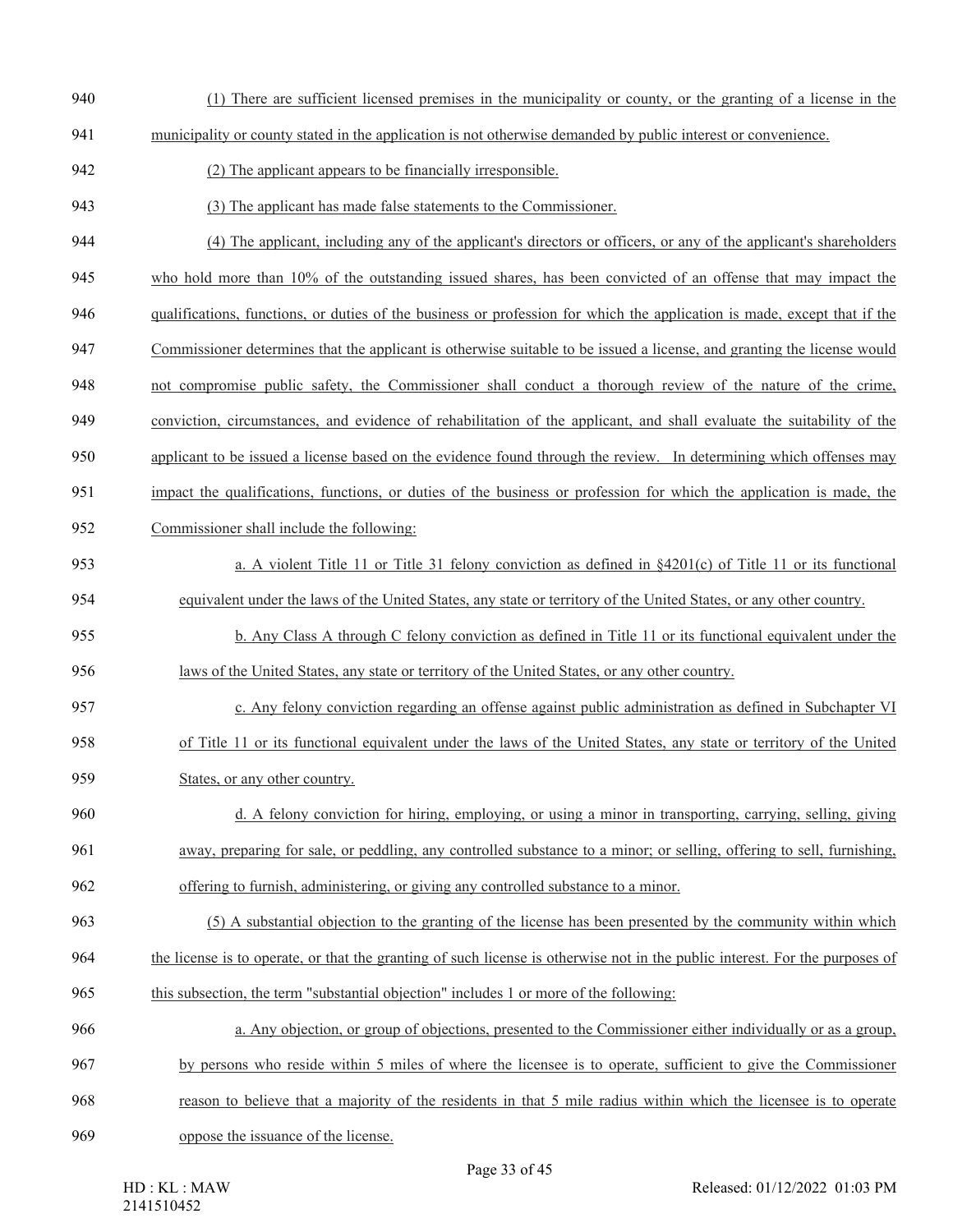- b. Any objection, or group of objections, presented to the Commissioner either individually or as a group,
- the content of which gives the Commissioner reason to believe the quality of life of the community within which
- the licensee is to operate will be adversely affected by the granting of the license.
- (c) A prior conviction, for possession of, possession for sale, sale, manufacture, transportation, or cultivation of a controlled substance may not be a ground for denial of a license.
- (d) The Commissioner may refuse to grant a license to sell marijuana, marijuana products, or marijuana
- accessories to any new establishment to be located in the vicinity of a church, school, college or substance abuse treatment
- facility as defined under § 2203 of Title 16. The Commissioner may issue a license to any establishment located in the
- vicinity of a church, school, or college when such establishment has been located in a place prior to the time any church,
- school, or college may thereafter be located in the vicinity of such establishment.
- (e) The Commissioner shall refuse to grant a license for the sale of marijuana, marijuana products, or marijuana
- accessories for consumption on or off the premises when there is an existing licensed establishment of the same type within
- 1200 feet by accessible public road or street in any incorporated city or town, or within 1 mile by accessible public road or
- street in any unincorporated or rural area. If there is an existing licensed establishment less than 1 mile but more than nine
- tenths of 1 mile by accessible public road or street in any unincorporated or rural area, the Commissioner may grant such
- license. This subsection does not apply to any of the following:
- (1) Any existing license or to the sale, transfer of ownership, or renewal of an existing license.
- (2) Any licensee who desires to move the location of the licensee's license to a location within 500 feet
- thereof by accessible public road or street or any licensee located in a shopping center or shopping mall who desires to
- move the location of the licensee's license any distance within the same shopping center or shopping mall, whether
- such center or mall consists of 1 or more than 1 separate buildings.
- (f) Any holder of an existing license who desires to move the location of the existing license due to the destruction
- of the building, loss of lease, diversion of highway traffic pattern, or other reason beyond the control of the licensee, shall
- have preference in the issuance of a new license provided that the application satisfies this section and all other
- requirements under this chapter.
- (g) The Commissioner may not grant a new license of any type and may not grant an extension of premises of an
- existing license of any type unless the application for said new license or for said extension is accompanied by a Certificate
- of Compliance from the appropriate political subdivision showing all of the following:
- (1) That the premises where the license is to be used are properly zoned for the applicant's intended use.
- (2) That all necessary permits have been approved.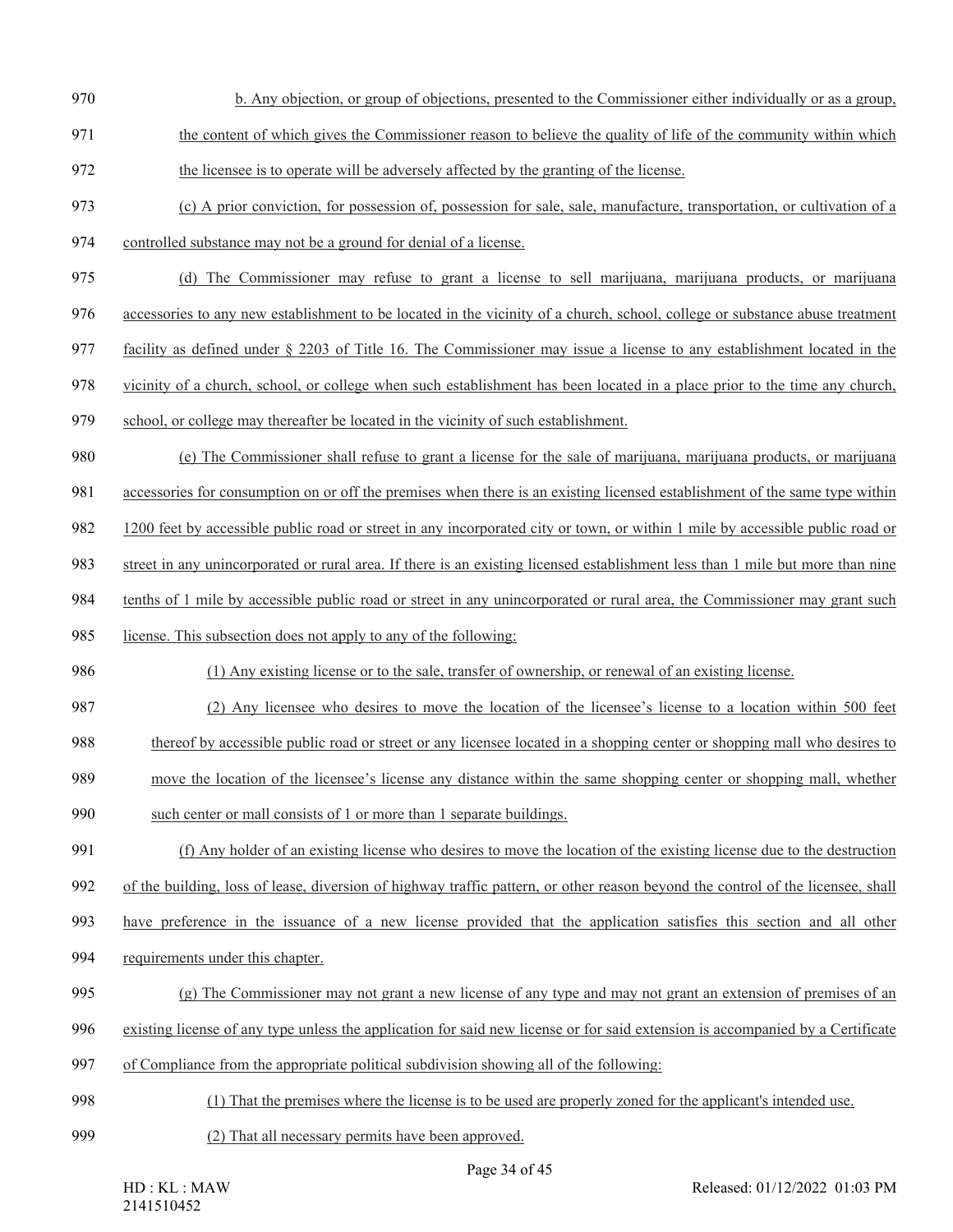Page 35 of 45 political subdivision. (h) Subsection (g) of this section does not apply to any application for a temporary extension of premises as authorized by Commissioner rule if such application has not been objected to by the appropriate political subdivision and the political subdivision was provided with notice of the application by the applicant within 7 days of the date the application is filed with the Commissioner. § 1355. Finality of Commissioner's decision refusing license. If an application is not timely protested, but the Commissioner determines that the application should nevertheless be denied, the Commissioner shall render the decision promptly in writing. The Commissioner's decision shall be final and conclusive unless, within 30 days after notice thereof has been mailed by the Commissioner's office, the applicant files an appeal in the office of the Commissioner. The appeal shall follow the procedure outlined in § 1362 of this chapter. 1011 § 1356. Improvements to premises. The Commissioner may not require an applicant to make improvements to the premises before the issuance of a license; however, the Commissioner may issue a license to sell marijuana, marijuana products, or marijuana accessories upon the condition that certain improvements shall be made to the premises. Subchapter V. Cancellation or Suspension of License. § 1361. Grounds for cancellation, suspension, or fines. (a) The Commissioner may cancel every license made use of on behalf of any person other than the one to whom or on behalf of whom it has been issued. (b) If the Commissioner has reasonable grounds to believe that a licensee has committed any of the violations in subsection (c) of this section, the Commissioner may do one or more of the following: 1021 (1) Suspend the licensee's license. (2) Cancel the licensee's license if the Commissioner determines the violations to be repeated and continuous, or egregious. 1024 (3) Fine the licensee. (c) It is a violation for a licensee to do any of the following: (1) Violate any provision of this chapter or any regulation of the Commissioner or the Department of Health and Social Services under this chapter. (2) Make any false representation or statement to the Commissioner in order to induce or prevent action by the Commissioner.

(3) That the applicant has complied with all other applicable licensing requirements of the appropriate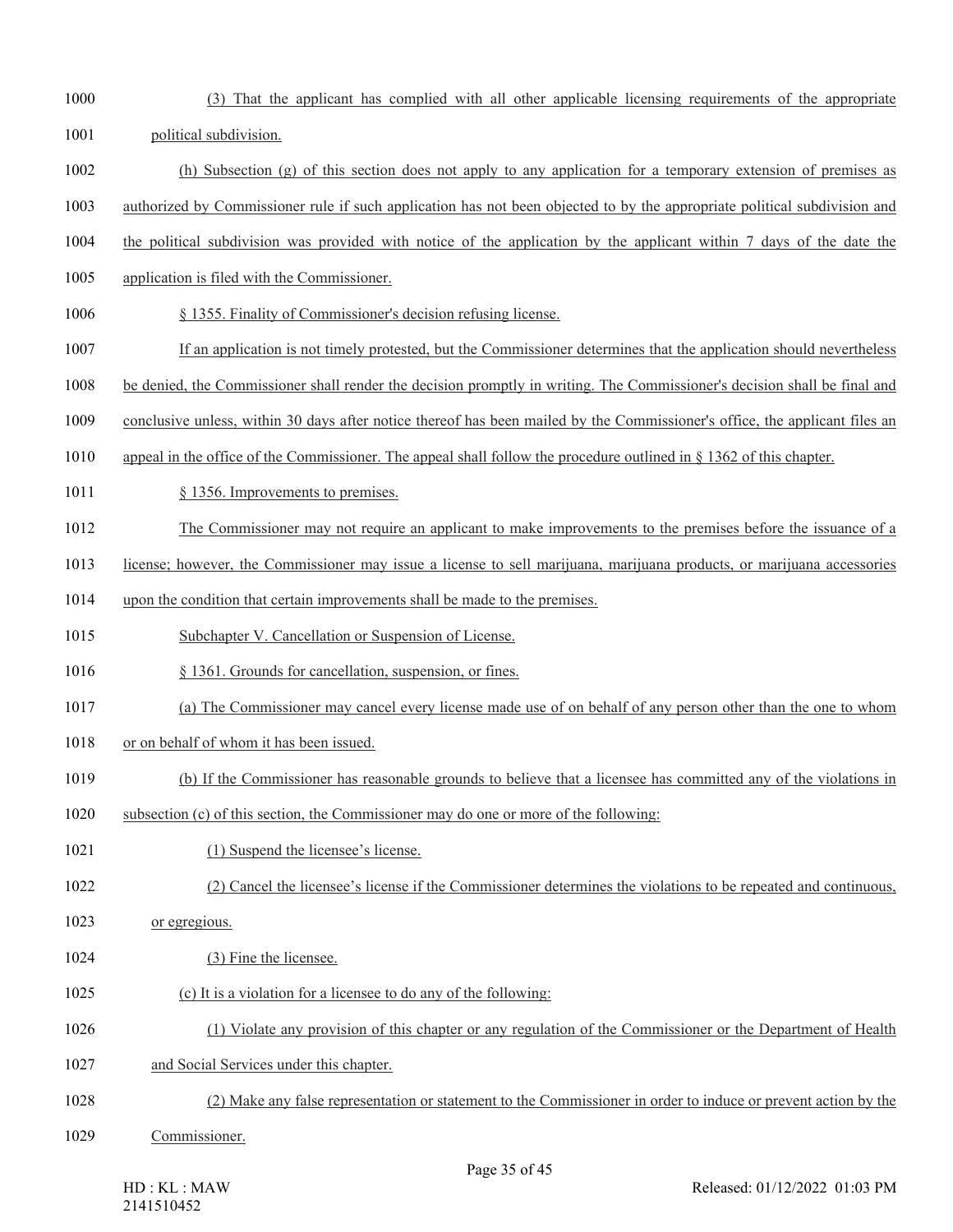| 1030 | (3) Not maintain an acceptable bond, if a bond is required.                                                                        |
|------|------------------------------------------------------------------------------------------------------------------------------------|
| 1031 | (4) Maintain a noisy, lewd, disorderly, or unsanitary establishment or supply impure or otherwise deleterious                      |
| 1032 | marijuana or marijuana products.                                                                                                   |
| 1033 | (5) Habitually use dangerous or narcotic drugs, or is in the habitually use alcoholic beverages or marijuana                       |
| 1034 | products to excess.                                                                                                                |
| 1035 | (6) Sell marijuana or marijuana products to minors in contravention of $\S$ 1313 of this chapter.                                  |
| 1036 | (7) Possess on the licensee's licensed premises or sell or offer for sale any marijuana 7r marijuana products not                  |
| 1037 | purchased or sold in compliance with this chapter.                                                                                 |
| 1038 | (8) Use any seal, labels, or wrapper not purchased from or through the Commissioner which are deceptively                          |
| 1039 | similar to those used by the Commissioner.                                                                                         |
| 1040 | (9) Be convicted of a felony or be convicted of violating any of the marijuana laws of this State, general or                      |
| 1041 | local, including the provisions of this chapter.                                                                                   |
| 1042 | (10) Admit guilt or be adjudged guilty of violations of local, municipal, county, or State regulations,                            |
| 1043 | ordinances, or codes related to the operation of a licensed premises.                                                              |
| 1044 | (11) Discipline, threaten, or otherwise penalize any person for refusing to violate or aiding the enforcement of                   |
| 1045 | the provisions of this chapter or the rules of the Commissioner.                                                                   |
| 1046 | (d) Notwithstanding subsection (b) of this section, the Commissioner may cancel or suspend a license if there is                   |
| 1047 | any other reason which, in the opinion of the Commissioner, warrants cancelling or suspending the license.                         |
| 1048 | (e) The Commissioner may not cancel or suspend any license for the sale of marijuana products or impose any fine                   |
| 1049 | for an alleged violation of $\S 1307$ or $\S 1313$ of this chapter where the licensee or its employee has made a reasonable effort |
| 1050 | to determine the age of a purchaser of the marijuana products. For purposes of this subsection, a licensee or its employee is      |
| 1051 | deemed to have made a reasonable effort to determine the age of a purchaser if, prior to any sale of marijuana products, the       |
| 1052 | licensee or its employee requires the purchaser to display identification, with a photograph of the purchaser thereon affixed,     |
| 1053 | which sets forth information that would lead a reasonable person to believe the purchaser to be 21 years of age or older.          |
| 1054 | (f) The Commissioner may also suspend a license for any of the grounds for refusal of a license under $\S$ 1354 of                 |
| 1055 | this chapter.                                                                                                                      |
| 1056 | (g) The Commissioner may cancel any retail license if it has reasonable grounds to believe that the license was                    |
| 1057 | granted in violation of this chapter, or any regulation enacted pursuant to $\S$ 1331 of this chapter.                             |
| 1058 | § 1362. Public hearing and right of appeal.                                                                                        |
| 1059 | (a) The Commissioner may not cancel or suspend a license, or fine a licensee, before both of the following occur:                  |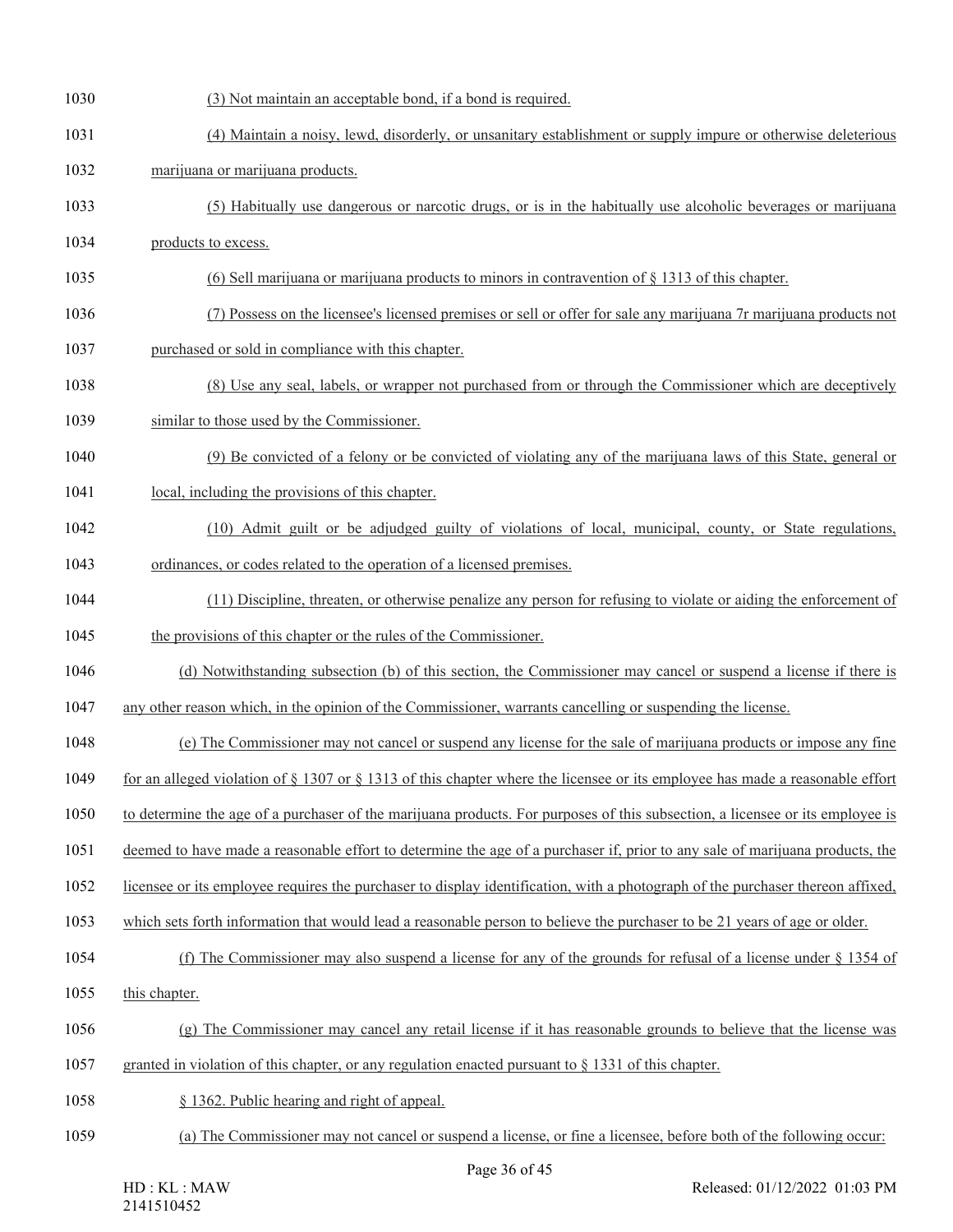(1) The licensee has been given a public hearing by the Commissioner at which time the licensee is entitled to

legal representation and to present witnesses.

- (2) The ground for canceling or suspending a license is established by clear and convincing evidence.
- (b) The Commissioner shall keep a full and complete record of all proceedings incident to a hearing under
- subsection (a) of this section. The Commissioner shall record all testimony at such hearing, but need not have it transcribed
- unless an order of the Commissioner is appealed to the Superior Court under subsection (d) of this section.
- (c) An order of the Commissioner relative to suspension or cancellation of a license, or fining a licensee, becomes
- final 10 days after the licensee receives notice thereof, unless, within 10 days of the date of the postmark on the
- Commissioner's decision, a written appeal is filed in the Superior Court. No bond may be required for filing such appeal.
- (d) The appeal must state the grounds upon which a review is sought. After the appeal is filed, service shall be
- made by the Sheriff upon the Commissioner. The Commissioner shall certify and file with the court all documents and
- papers and a transcript of all testimony taken in the matter, together with the Commissioner's findings therein as soon as
- practicable but in no event later than 20 calendar days from the date of service of the appeal. The Superior Court's review of
- an appeal shall be on the record and the Superior Court shall take into account the experience and specialized competence
- of the Commissioner and the purpose under which the Commissioner acted. Further, the Superior Court's review, in the
- absence of fraud, shall be limited to whether the Commissioner's decision is supported by substantial evidence on the
- record and is free from legal error.
- (e) An appeal without bond may be taken from the decision of the Superior Court to the Supreme Court in the
- same manner as is provided in civil cases. Upon the final determination of judicial proceedings, the Commissioner shall
- enter an order in accordance with such determination, or shall take such further or other action as the Court may order. A
- petition for Supreme Court review shall act as a supersedeas.
- 1081 § 1363. Effect of cancellation or surrender of license; notice.
- (a) The cancellation or acceptance of a surrender of a license entails the loss of the privilege conferred by the
- license and entails the acceptance of or the seizure by the Commissioner of any marijuana or marijuana products found in
- the possession of the licensee, except those which occur solely by reason of the death of the licensee.
- (b) Notice of the order of the cancellation or acceptance of the surrender of a license may be served by an officer
- designated by the Commissioner; by affixing a duplicate thereof to the outside of the entrance door of the licensed
- premises; by leaving a duplicate with the holder of the license, or with any member of the family of the holder over the age
- of 18 years at the residence of the holder; or otherwise as in the judgment of the Commissioner will give notice of such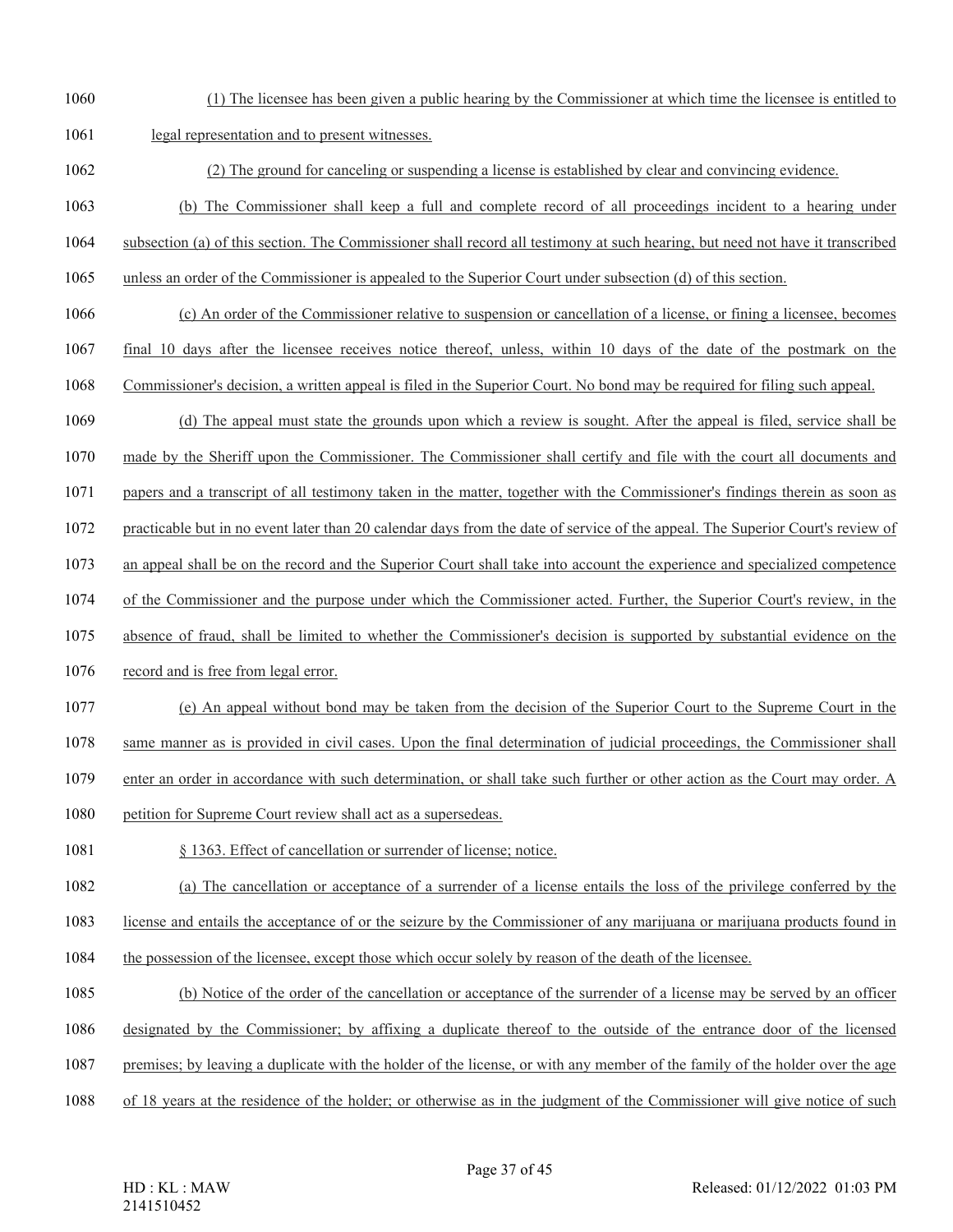cancellation or acceptance of the surrender. All cancellations or acceptances of surrender of a license take effect as soon as

the order is served.

- (c) The cancellation or acceptance of surrender of a license does not prevent the filing of any criminal proceedings
- for any offense against the licensee while the license was in force. No conviction obtained for any offense prevents the
- Commissioner from cancelling a license or from making at the same time a seizure of marijuana or marijuana products as
- provided in this title.
- (d) The Commissioner shall adopt regulations for seizure of marijuana and marijuana products that preserves and does not destroy the marijuana or marijuana products.
- § 1364. Payments to former licensee.
- The Department of Finance shall, within 30 days of the date of the cancellation or acceptance of surrender of a
- license, remit to the former licensee a part of the license fee which has been paid and pertains to the unexpired term of the
- license. In addition, the Commissioner shall remit to the former licensee the amount originally received by the
- Commissioner from the former licensee in payment for such marijuana or marijuana products accepted or seized as remains
- in packages sealed by the Commissioner, after paying or deducting therefrom all costs and expenses incurred by the
- Commissioner by reason of the acceptance or seizure of the marijuana or marijuana products of the former licensee. When
- other legally acquired marijuana or marijuana products have been accepted or seized under this section, the value thereof as
- determined by the Commissioner must be remitted by the Commissioner to the former licensee, after paying or deducting
- therefrom all costs and expenses incurred by the Commissioner by reason of the acceptance or seizure of the marijuana or
- marijuana products of the former licensee. No payment may be made for illegally acquired marijuana or marijuana products
- 1108 that have been seized under this section.
- Subchapter VI. Transfer of License; Death of Licensee
- 1110 § 1366. Transfer of license.
- (a) The rights conferred by a license may be transferred by the Commissioner to any representative designated by
- the person to whom or on behalf of whom the license was originally granted, if such representative is a person approved by
- the Commissioner. In the case of death of a licensee, the Commissioner may transfer the license to a qualified person
- recommended by the executor or administrator of the estate of the deceased licensee.
- (b) In instances where the Commissioner has approved the transfer of a license, all matters concerning marijuana
- inventories must be handled directly between the transferor and the transferee and all payments must be made directly and
- not through the Commissioner.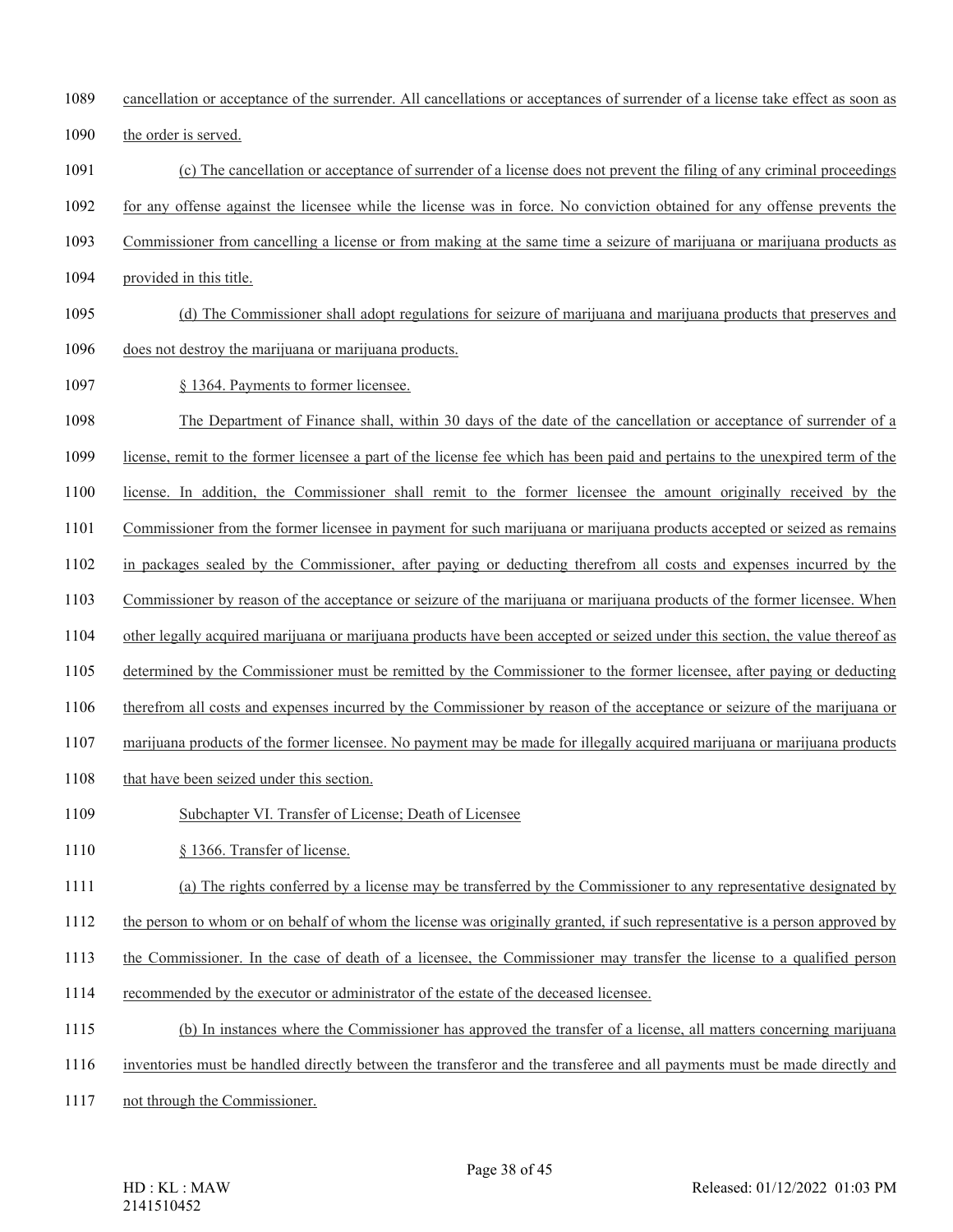- (c) A social equity or microbusiness license may not be transferred to a person who would not meet the criteria for
- the issuance of an original social equity or microbusiness license.
- § 1367. Death of licensee; payments to licensee's estate.
- If any licensee dies and no application is made for transfer of the license, or the Commissioner refuses to permit
- the transfer of the license to another person, the Department of Finance shall return to the legal representative of such
- deceased licensee a share of the license fee received by the Department proportionate to the number of full calendar months
- of the unexpired term. If the marijuana or marijuana products in possession of the licensee at the time of the licensee's death
- are delivered to the Commissioner and the Commissioner ascertains that such marijuana or marijuana products have been
- received by the deceased licensee according to law, the Commissioner must pay to the legal representative the amount
- originally received by the Commissioner for such marijuana or marijuana products less 10% thereof, or the appraised value
- 1128 less 10% thereof.
- §§ 1368-1370. Reserved.
- Subchapter VII. Owner and Financial Interests of Licensee.
- § 1371. Commissioner approval.
- The commissioner may refuse approval of changes in the ownership, officers, or directors, financial interest, or
- lease in connection with any license. No such change shall be implemented until reported to and approved by the
- Commissioner.
- § 1372. Change in ownership.
- (a) In order to change ownership of a license of a licensee, all of the following must be filed with the
- Commissioner on behalf of the new owner or owners:
- 1138 (1) An application.
- (2) A financial statement of the new owner or owners.
- (3) Personal financial statements of all individuals, partners, or stockholders holding at least 10 percent of the
- 1141 corporate stock.
- (4) A copy of the agreement of the terms of the sale or other exchange of financial interest, including stock
- distribution.
- (5) Copy of all documents explaining interest and profit/loss distribution.
- (6) Any application fee required by the Commissioner.
- (7) Any other documents requested by the Commissioner.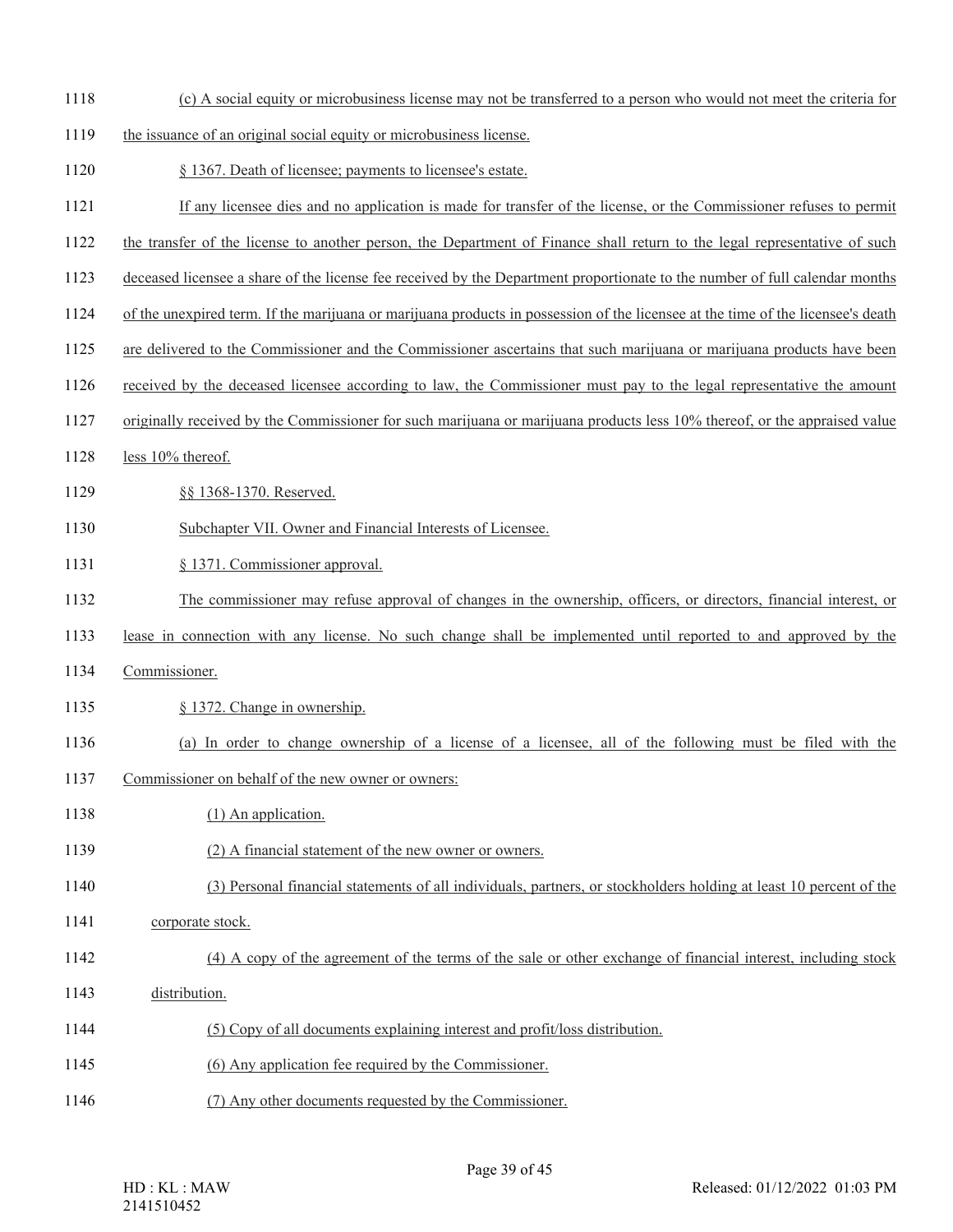(b) A change in ownership includes a change in the entire ownership, change in the partial ownership, or the sale

## or exchange of shares of stock by stockholders.

- 1149 § 1373. Change in officers or directors.
- (a) Each person elected as an officer or director of a licensee shall notify the Commissioner within 7 days after the
- election and provide all information requested by the Commissioner.
- (b) No new officer or director may act as an officer or director until approved by the Commissioner.
- § 1374. Changes in financial interest.
- No person may obtain a financial interest in a license or licensee without doing all of the following:
- (1) Notification to the Commissioner.
- (2) Providing all information and documents requested by the Commissioner.
- 1157 § 1375. Fees.
- If there is a change in ownership or financial interest more than 10%, a fee of \$5,000 or 15% of the value of the
- 1159 transaction, whichever is higher, is required.
- Subchapter VIII. Marijuana Regulation Fund; Taxes.
- § 1381. Marijuana Regulation Fund; Justice Reinvestment Fund.
- (a) The Marijuana Regulation Fund is established as a special fund of the State consisting of fees collected, civil
- penalties imposed under this chapter, and a portion of taxes imposed under this subchapter. The Office of the State
- Treasurer shall administer the Fund.
- (b) The Justice Reinvestment Fund is established as a special fund of the State consisting of a portion of taxes
- imposed under this subchapter as set forth in § 1387 of this subchapter.
- § 1382. Levy and rate of marijuana tax; collection.
- (a) A tax is imposed on the retail sale of marijuana products under this chapter in this State. This tax is not
- imposed on the sale of medical marijuana products under Chapter 49A of Title 16.
- (b) The tax imposed under this section is at the rate of 15% of the retail sales price of the marijuana product.
- (c) If the tax imposed under this section does not equal an amount calculable to a whole cent, the tax shall be equal
- to the next higher whole cent.
- (d) Except as otherwise provided by the Commissioner, the amount of the tax shall be separately stated on an
- invoice, receipt, or other similar document that the marijuana retailer provides to the consumer at the time the retail sale
- occurs.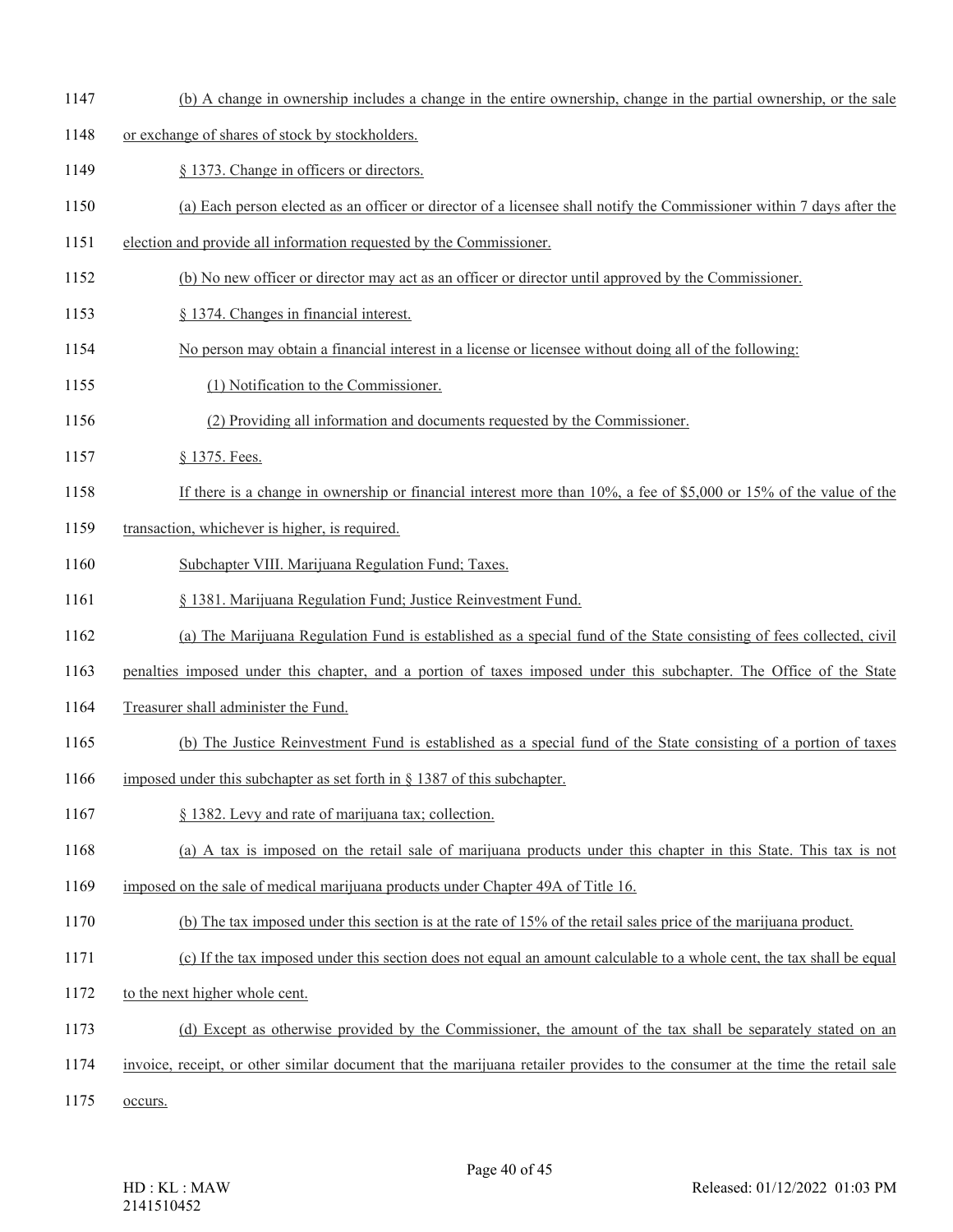- (e) A person may not knowingly sell, purchase, install, transfer, or possess electronic devices or software programs
- for the purposes of either of the following:
- (1) Hiding or removing records of retail sales of marijuana products.
- (2) Falsifying records of retail sales of marijuana products.
- (f) A marijuana retailer may not discount a marijuana item or offer a marijuana item for free if the retail sale of the
- marijuana item is made in conjunction with the retail sale of any other item.
- § 1383. Collection and administration of the marijuana tax; mandatory reports; preemption.
- (a) The marijuana tax imposed on the consumer under § 1382 of this chapter shall be collected at the point of sale
- and remitted by each retail marijuana store licensee that engages in the retail sale of marijuana products. The marijuana tax
- is considered a tax upon the retail marijuana store licensee that is required to collect the tax, and the retail marijuana store
- licensee is considered a taxpayer.
- (b) A retail marijuana store licensee shall file a monthly report to the Commissioner, the Division of Revenue, and
- 1188 the Division of Alcohol and Tobacco Enforcement.
- (c) A retail marijuana store licensee shall pay the marijuana tax to the Division of Revenue in the form and manner
- prescribed by the Commissioner, but not later than with each monthly report.
- (d) Except to the extent inconsistent with specific provisions of this chapter, the provisions of Chapter 5 of Title 30
- shall govern the assessment, collection, review, and appeal of deficiencies of tax imposed by this title, and any interest and
- penalties thereon, and claims for refund of overpayment of taxes imposed by this chapter.
- (e) The fees, charges, and taxes imposed by the State under this chapter shall be in lieu of all county and municipal
- license fees and taxes upon the business of selling, growing, and manufacturing marijuana as such. Provided however,
- general occupational licenses fees and general taxes imposed uniformly on everyone within the class are not preempted.
- § 1384. Retention of records by retail marijuana store licensee; penalties.
- (a) Each retail marijuana store licensee shall maintain and keep, for a period of 3 years, such records of marijuana
- products sold within this State by such retail marijuana store licensee, together with invoices, bills of lading, and other
- pertinent records and papers as may be required by the Commissioner for the reasonable administration of this chapter.
- (b) Whoever violates this section shall be fined not more than \$1,000 and the costs of prosecution, or imprisoned
- not more than 1 year, or both.
- § 1385. Discontinuance, sale, or transfer of business by retail marijuana store licensee; penalties.
- (a) Whenever a person ceases to engage in business as retail marijuana store licensee within this State, all taxes,
- penalties, and interest under this chapter not yet due and payable under the provisions of this chapter shall, notwithstanding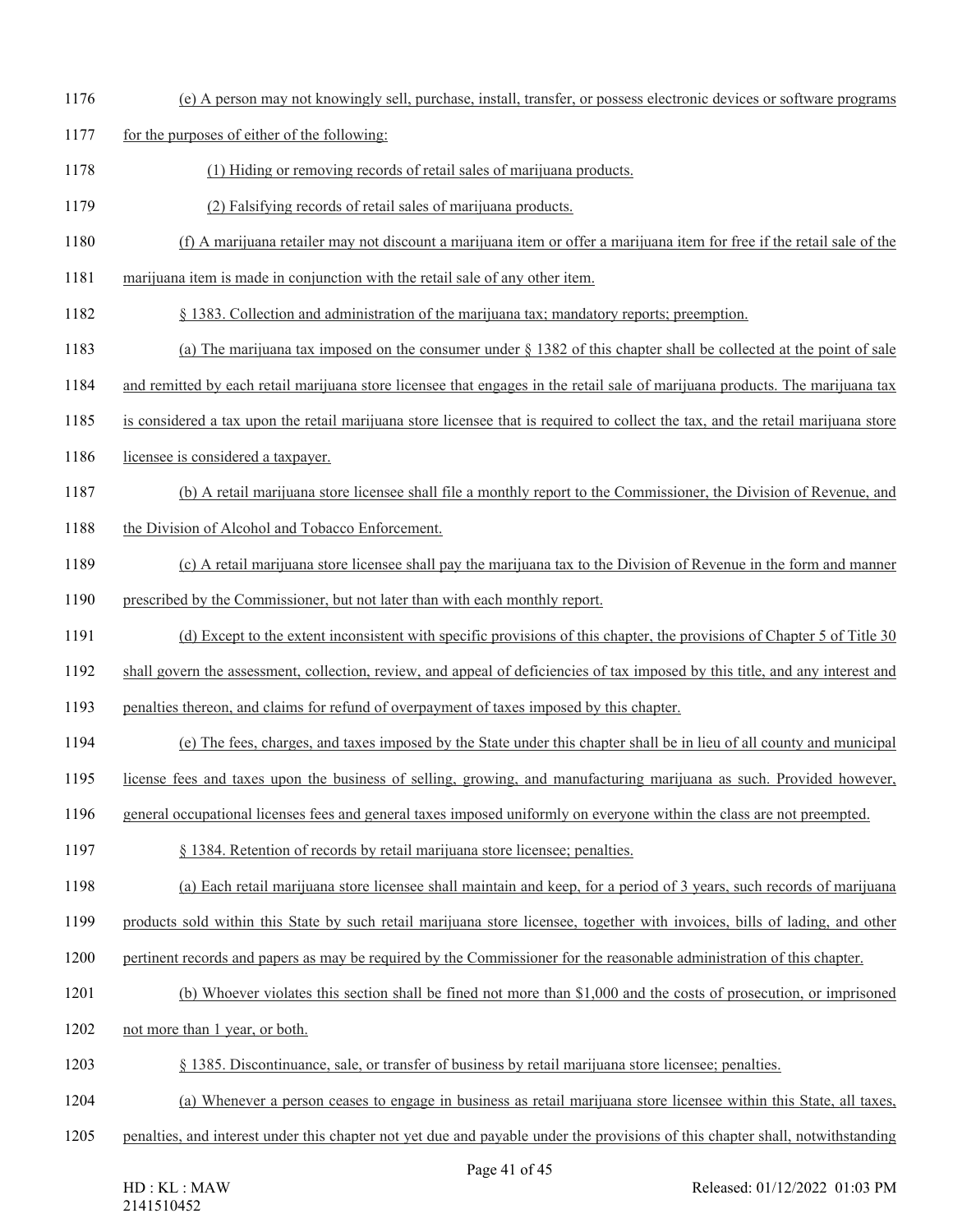- such provisions, become due and payable concurrently with the discontinuance, sale, or transfer, and the retail marijuana
- store licensee shall concurrently with such discontinuance, sale, or transfer make a report and pay all such taxes, interest,
- and penalties.
- (b) If a retail marijuana store license is transferred under § 1366 of this chapter, the purchaser or transferee shall be
- liable to this State for the amount of all taxes, penalties, and interest under this chapter, accrued against any retail marijuana
- store licensee selling or transferring a business, on the date of such sale or transfer, but only to the extent of the value of the
- property and business thereby acquired from such distributor or retailer.
- (c) A person who violates this section is punished with a fine of not less than \$50 and the costs of the prosecution,
- or imprisoned not more than 1 year, or both.
- § 1386. Rules and regulations.
- The Commissioner shall make and publish such rules and regulations with respect to the collection and payment of
- the taxes imposed by this chapter as it deems proper, and all such rules and regulations that are not inconsistent with the
- 1218 provisions of this chapter have the force and effect of law.
- 1219 § 1387. Deposit of receipts.
- (a) All money received by the Division of Revenue under this chapter shall be allocated as follows:
- (1) All marijuana tax money and all money received through fees or other mechanisms must be deposited in
- accordance with § 6103(a) of Title 29 and credited to the Marijuana Regulation Fund.
- (2) Each month, 7% of total marijuana tax money received from the preceding month shall be withdrawn from
- the Marijuana Regulation Fund and credited to the Justice Reinvestment Fund.
- (b) The State Treasurer shall invest the Funds consistent with the investment policies established by the Cash
- Management Policy Board. The State Treasurer shall credit interest to the Funds on a monthly basis consistent with the rate
- established by the Cash Management Policy Board.
- § 1388. Appropriation of revenue.
- (a) The funds in the Marijuana Regulation Fund in each fiscal year must be appropriated by the General Assembly
- as follows:
- (1) To the administrative costs and expenses of the Commissioner and the Division, including administrative
- expenses, including payroll and other employment costs.
- (2) To the administrative costs and expenses of the Department of Justice incurred to administer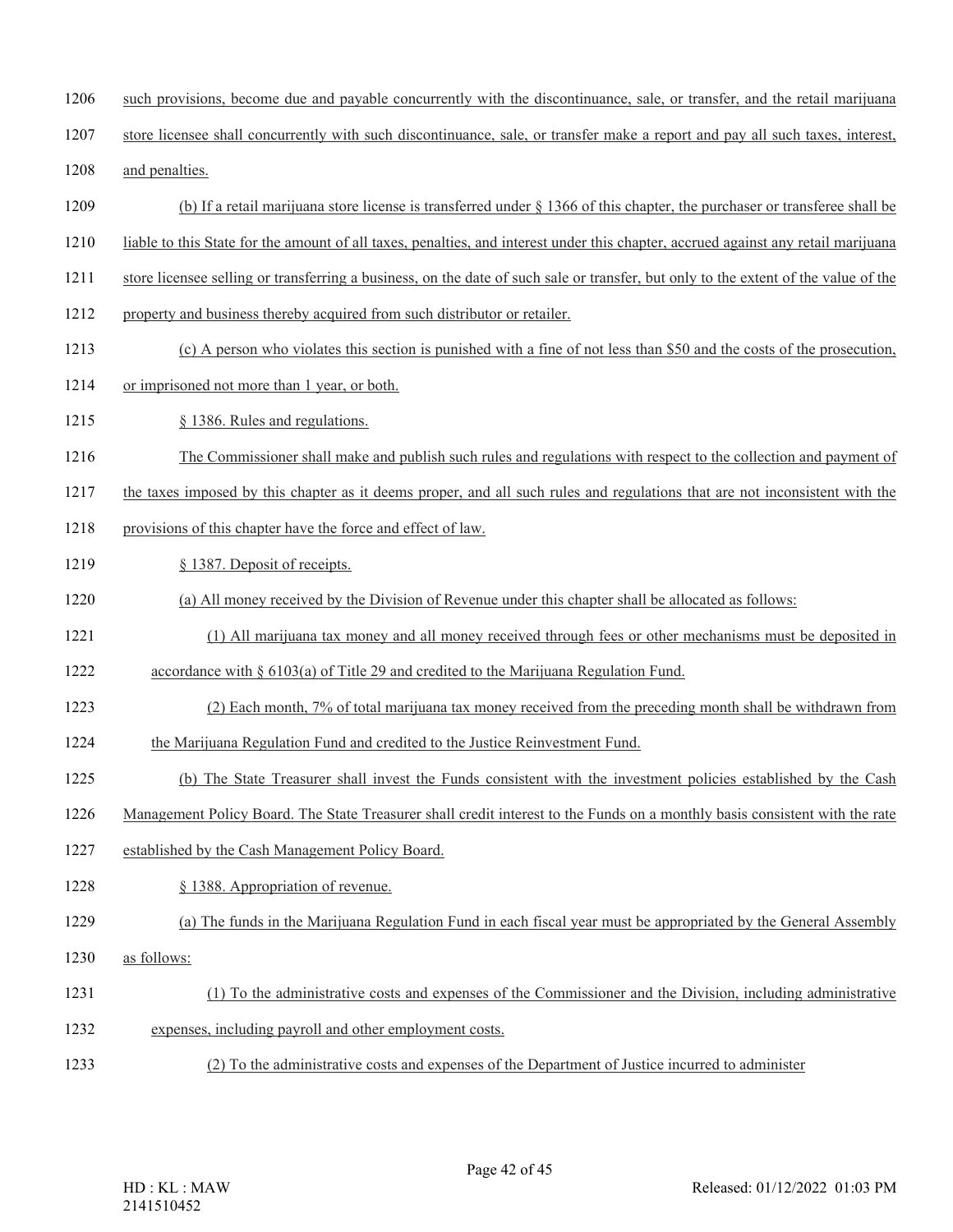- (2) After the payment under paragraph (1) and (2) of this section, and the transfer to the Justice Reinvestment
- Fund set forth in § 1387(a)(2) of this subchapter, any remainder shall be appropriated as determined by the General
- Assembly.
- (b) The funds in the Justice Reinvestment Fund in each fiscal year shall be appropriated to the Department of
- Justice to administer grants, contracts, services, or initiatives that focus on any of the following:
- (1) Restorative justice, jail diversion, workforce development, industry specific technical assistance or
- mentoring services for economically disadvantaged persons in disproportionately impacted areas.
- (2) Addressing the underlying causes of crime, reducing drug-related arrests, and reducing the prison population in this state.
- (3) Creating or developing technology to assist with the restoration of civil rights and expungement of
- criminal records.

Any remainder in the Fund at the end of a fiscal year is not subject to reversion.

- § 1389. Financial statements of the Commissioner.
- The Commissioner shall render an account to the State Treasurer, in the manner and at the time required by the

latter, of its receipts and disbursements, and of its assets and liabilities. The State Treasurer may not, however, require such

- reports to be rendered more often than quarterly.
- § 1390. Annual audit.
- The State Auditor of Accounts shall annually examine and audit the operation of the Office of the Commissioner.
- Section 6. Amend § 1903, Title 30 of the Delaware Code by making deletions as shown by strike through and
- insertions as shown by underline as follows:
- § 1903. Computation of taxable income.
- (e) In computing net income for businesses operating in compliance with Chapter 49A of Title 16 or Chapter 13 of
- Title 4, there is allowed as a deduction from state taxes all the ordinary and necessary expenses paid or incurred during the
- taxable year in carrying on any trade or business, including reasonable allowance for salaries or other compensation for
- personal services actually rendered.
- 1259 Section 7. The regulations required by § 1331 of Title 4 must be adopted not later than 1 year after the effective
- date of this Act.
- Section 8. Amend § 1448, Title 11 of the Delaware Code by making deletions as shown by strike through and
- insertions as shown by underline as follows:
- § 1448. Possession and purchase of deadly weapons by persons prohibited; penalties.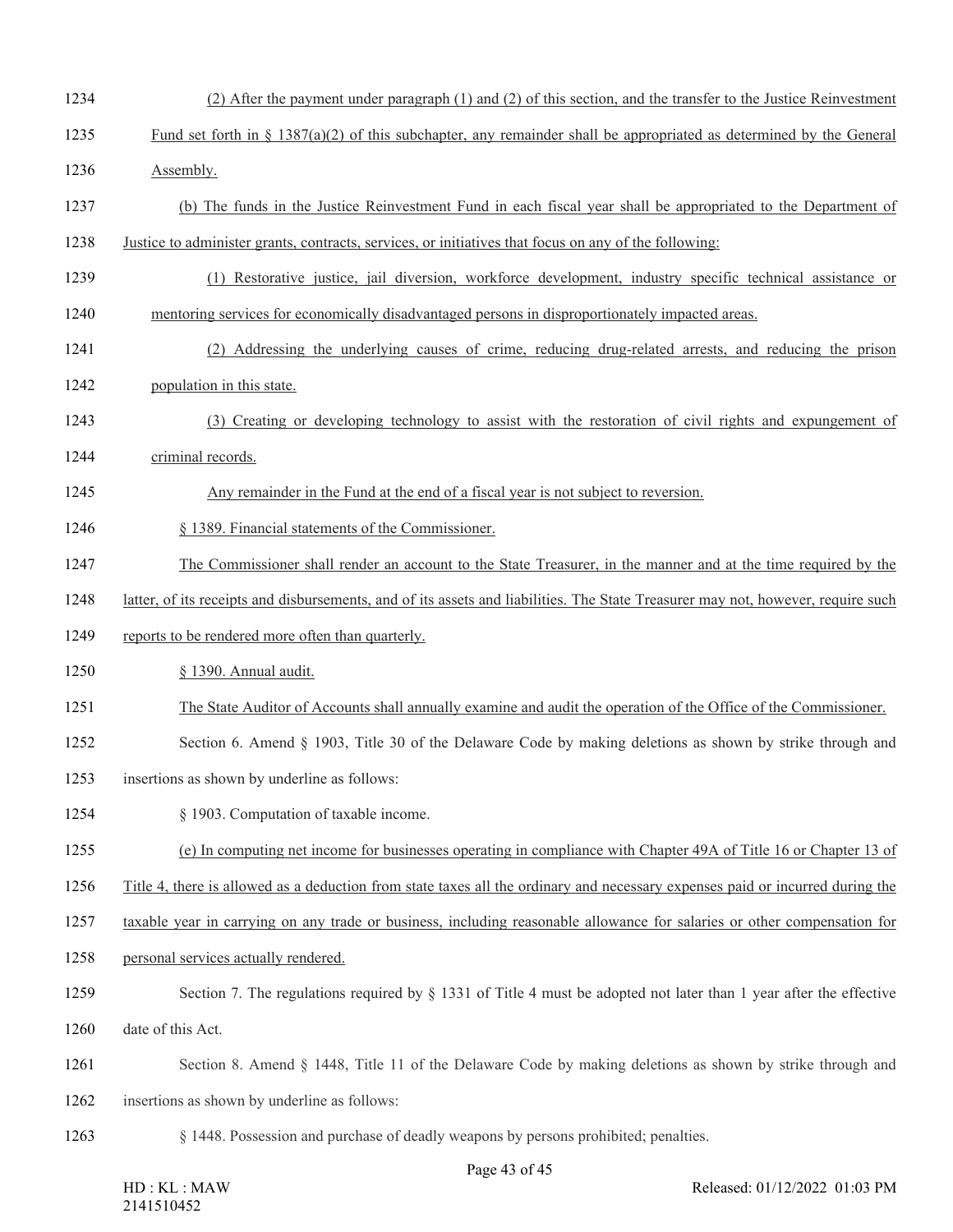- 1264 (a) Except as otherwise provided in this section, the following persons are prohibited from purchasing, owning,
- 1265 possessing, or controlling a deadly weapon or ammunition for a firearm within the State:
- 1266 (9) Any person, if the deadly weapon is a semi-automatic or automatic firearm, or a handgun, who, at the
- 1267 same time, possesses a controlled substance in violation of  $\S$  4763, or  $\S$  4764 4763 of Title 16.
- 1268 Section 9. If any provision of this Act or the application of this Act to any person or circumstance is held invalid,

1269 the provisions of this Act are severable if the invalidity does not affect the other provisions of this Act that can be given

- 1270 effect without the invalid provision or the application of this Act that can be given effect without the invalid application.
- 1271 Section 10. This Act shall become effective upon appropriation of funds to implement its provisions.
- 1272

#### **SYNOPSIS**

The Delaware Marijuana Control Act regulates and taxes marijuana in the same manner as alcohol. It allows adults over the age of 21 to legally possess and consume under 1 ounce of marijuana for personal use. It does not permit people to grow their own marijuana.

Section 1: Amends Chapter 47 of Title 16 to provide that the offenses and penalties under Uniform Controlled Substances Act do not apply to marijuana-related conduct allowed under the Delaware Marijuana Control Act or the Delaware Medical Marijuana Act, Chapter 49A of Title 16.

Section 2: Amends § 4764 of Title 16 to eliminate any penalty for possessing 1 ounce or less of marijuana for individuals over the age of 21 but maintains the existing civil penalty or civil citation for individuals under 21.

Section 3: Amends § 4902A of Title 16 so that the definition of a registered safety compliance facility includes not just marijuana produced for medical use but also marijuana produced under the Delaware Marijuana Control Act.

Section 4: Amends Chapter 4 of Title 4 to expand the Division of Alcohol and Tobacco Enforcement's duties and powers to the Delaware Marijuana Control Act.

Section 5: This section creates the Delaware Marijuana Control Act. Subchapter I contains definitions and general provisions. Where definitions or analogous provisions exist in the Delaware Code, the definitions are referenced and the language from existing statutes is used. This section of the Act permits individuals over age 21 to possess, use, purchase, or transport 1 ounce (28 grams) or less of marijuana, no more than 5 grams of which may be concentrated, by individuals 21 years of age or older if the individuals are in compliance with this chapter. It permits the operation of marijuana businesses if they operate under licenses granted under Chapter 49A of Title 16, but imposes the same limits on hours and holiday sales as apply to sales of alcohol. It prohibits the use of marijuana in public, by drivers or passengers in vehicles, and prohibits the smoking of marijuana anywhere that smoking tobacco or ecigarettes is not permitted. Marijuana may not be sold in an establishment licensed to sell alcohol. It delineates the rights of property owners with respect to marijuana possession and consumption. There are specific provisions imposing the same penalties as with alcohol sales, for individuals under the age of 21 using false identification to purchase marijuana, and for businesses that fail to verify the age of marijuana consumers.

This Act creates the Delaware Marijuana Control Act Oversight Committee. This Oversight Committee will coordinate the implementation of this Act with the Medical Marijuana Program, the Division of Public Health, the Division of Substance Abuse and Mental Health, and the public. The Oversight Committee will review the effectiveness of the Delaware Marijuana Control Act in regard to the safe operation of facilities licensed under this Act, the impact of this Act on public safety, and the impact of this Act on public health. The Commissioner must submit an annual report to the Governor and the members of the General Assembly setting forth all matters of interest and all statistics concerning marijuana regulation and control in the State including: the number of licenses of each variety issued with the State; including the name and address of each person licensed to cultivate, manufacture, or sell marijuana or marijuana products in the State; the amount of marijuana and marijuana products sold within the State; the number of licenses of each kind granted and the number cancelled during the year, and the outcomes and effective of the issuance of social equity licenses.

Subchapter II creates the position of Marijuana Commissioner and an Appeals Commission. The Commissioner has the power to establish health and safety regulations for marijuana cultivation that are consistent with applicable rules and regulations established by the Department of Natural Resources and Environmental Control and the Department of Agriculture. The Commissioner must consult with the Division of Alcohol and Tobacco Enforcement before adopting or establishing policies that concern enforcement. Finally, they must coordinate with the Division of Small Business,